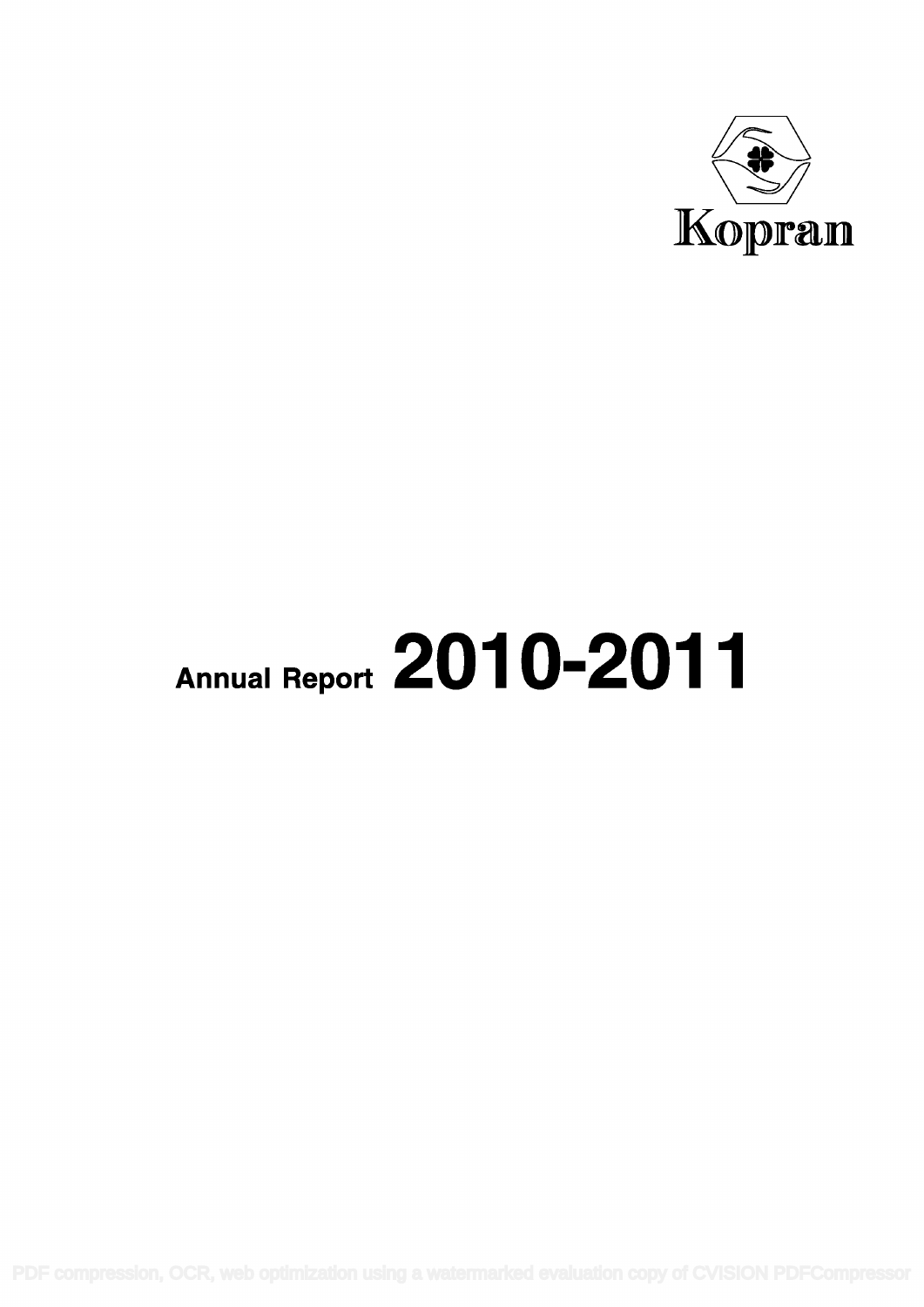

### BOARD OF DIRECTORS :

| Mr. Susheel G. Somani | Chairman                                             |
|-----------------------|------------------------------------------------------|
| Mr. Surendra Somani   | <b>Executive Vice Chairman</b>                       |
| Mr. Adarsh Somani     | Whole Time Director (Resigned w.e.f. 14th May, 2011) |
| Dr. Suresh K. Parikh  | <b>Director</b>                                      |
| Mr. V. N. Khanna      | <b>Director</b>                                      |
| Dr. A. K. Mehta       | <b>Director</b>                                      |
| Mr. Ajit Jain         | Director and Chief Operating Officer                 |

### AUDITORS :

M/s. Batliboi & Purohit Chartered Accountants, Mumbai

### BANKERS :

State Bank of India The Federal Bank Limited Canara Bank

### REGISTERED OFFICE :

"Parijat House" 1076, Dr. E. Moses Road, Worli, Mumbai- 400 018.

### FORMULATION UNIT :

API UNIT :

Village Savroli, Taluka Khalapur, Dist. Raigad, Khopoli-410 202 Maharashtra.

K-4 Additional M.I.D.C., Village Birwadi, Mahad-402 302 Maharashtra.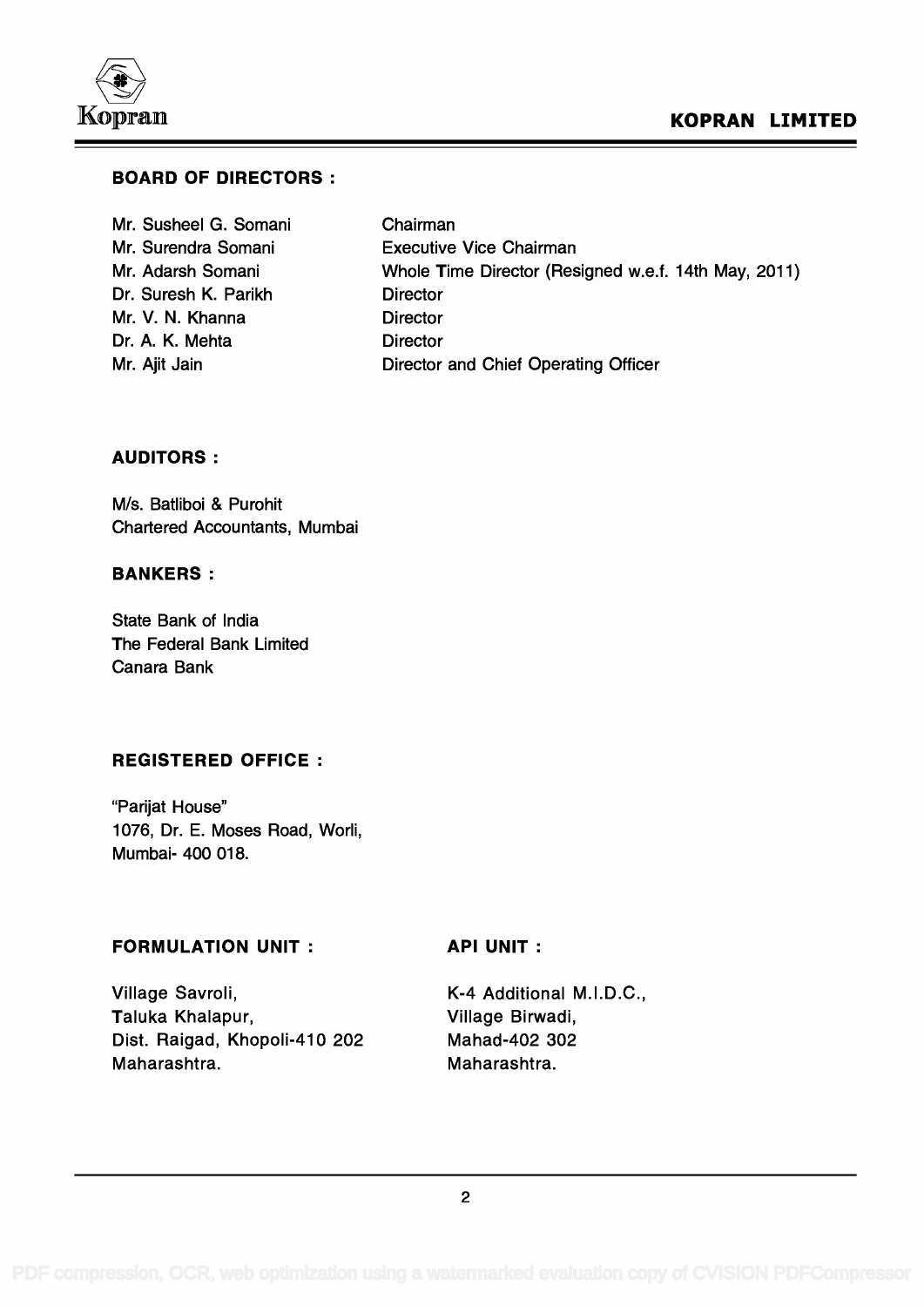

#### **NOTICE**

NOTICE is hereby given that the 52<sup>nd</sup> Annual General Meeting of the company will be held on Saturday, 24th September, 2011 at 12.00 Noon at. Shri. S. K. Somani Memorial Hall, 79 Marine Drive, Mumbai 400 020 to transact the following business :

#### Ordinary Business

- 1. To receive, consider and adopt the Audited Balance Sheet as at 31st March, 2011 and the Profit & Loss Account for the year ended on that date together with the Reports of the Directors and the Auditors thereon.
- 2. To appoint a Director in place of Mr. Susheel G. Somani, who retires by rotation and being eligible offers himself for reappointment.
- 3. To appoint a Director in place of Dr. Suresh K. Parikh, who retires by rotation and being eligible offers himself for reappointment.
- 4. To appoint M/s. Batliboi & Purohit, Chartered Accountants, Mumbai, as Statutory Auditors of the company to hold office from the conclusion of this Annual General Meeting until the conclusion of the next Annual General Meeting and to authorize the Board of Directors to fix their remuneration.

Registered Office: Parijat House, 1076, Dr. E. Moses Road, Worli, Mumbai - 400 018

By Order of the Board of Directors

Abhinav Mathur Company Secretary

Date: 29th July, 2011.

#### NOTES:

- 1. MEMBER ENTITLED TO ATTEND AND VOTE AT THE MEETING IS ENTITLED TO APPOINT A PROXY TO ATTEND AND VOTE INSTEAD OF HIMSELF AND SUCH PROXY NEED NOT BE A MEMBER OF THE COMPANY.
- 2. Proxies in order to be effective must be received not less than 48 hours before the meeting at the Registered Office or at the Registrar & Share Transfer Agent's office at Bigshare Services Pvt. Ltd, E-2 / 3, Ansa Industrial Estate, Saki Naka, Saki Vihar Road, Andheri East, Mumbai  $-400$  072.
- 3. Members / Proxies should bring duly filled in and signed Attendance Slip for attending the meeting.
- 4. The company's Register of Members and Share Transfer Books will be closed from Wednesday, 21st September, 2011 to Saturday, 24th September, 2011(both days inclusive).
- 5. As per Section 109 A of the Companies Act, 1956 shareholders are entitled to make nomination in respect of shares held by them. Shareholders who desire to avail the facility may send their request in Form 2 B (which will be made available on request) to the Registrar & Share Transfer Agents viz. Bigshare Services Pvt. Ltd at the address mentioned above.

#### 6. Members are requested to:

- a. Quote their Folio / DP ID & Client ID numbers in all correspondence with the Company / Registrar & Share Transfer Agent.
- b. Inform promptly any change in address to the DP / Company / Registrar & Share Transfer Agent.
- c. Bring their copy of the Annual Report.
- d. Intimate to the company 10 days in advance, if they desire to seek any further information on the Annual Report, at the ensuing Annual General Meeting.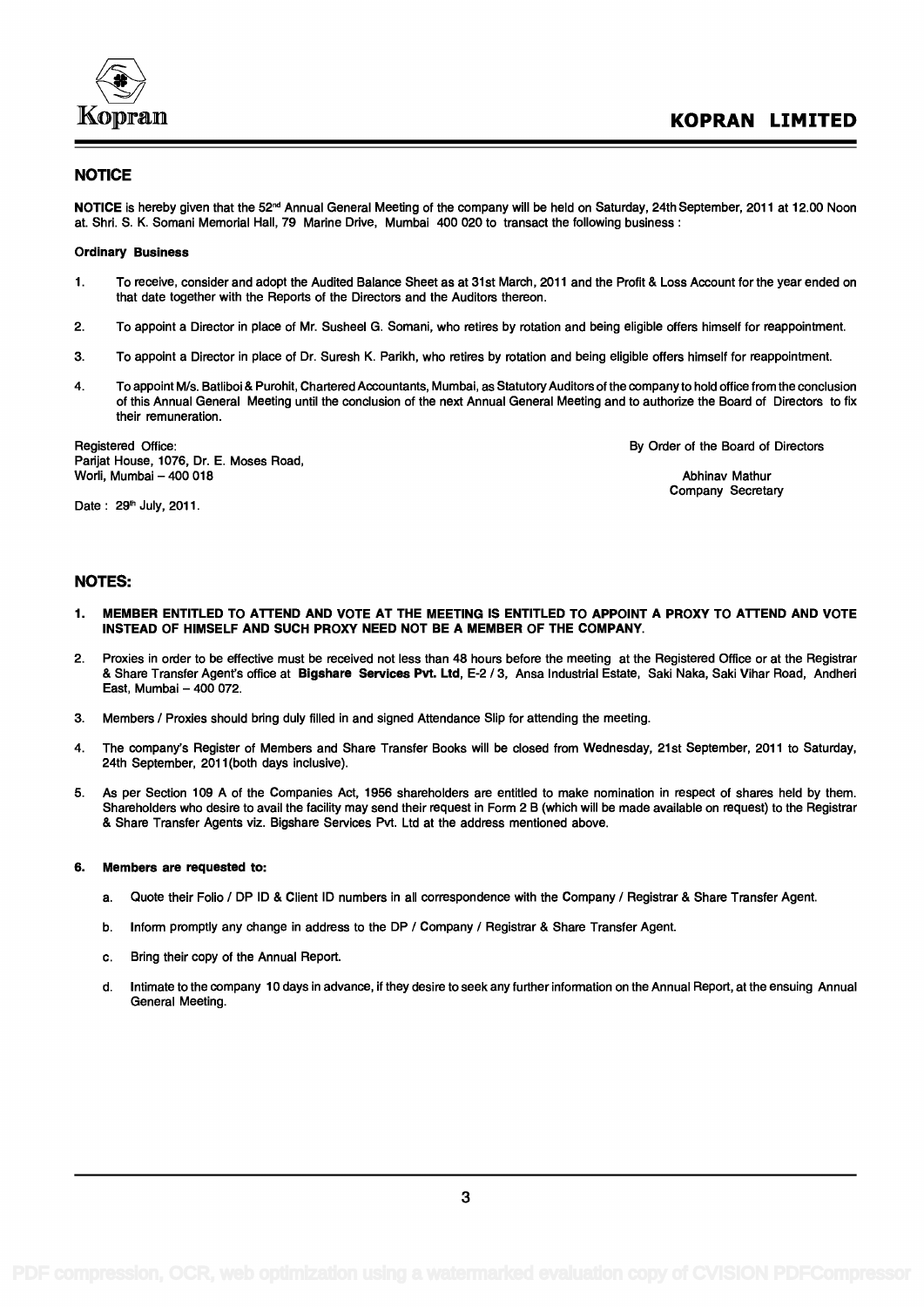

#### DIRECTORS' REPORT

#### TO THE MEMBERS

Your Directors have pleasure in presenting the 52<sup>nd</sup> Annual Report of the company along with the Audited Statements of Accounts for the year ended on 31st March, 2011.

#### FINANCIAL RESULTS

|                                                       |                  | ( き in Lakhs)    |
|-------------------------------------------------------|------------------|------------------|
| <b>Particulars</b>                                    | For Year ended   | For Year ended   |
|                                                       | 31st March, 2011 | 31st March, 2010 |
| <b>Total Operating Income</b>                         | 19473            | 16429            |
| Profit before Depreciation, Interest & Tax            | 2385             | 2052             |
| Profit / (Loss) After Tax but before exceptional item | 540              | 322              |
| <b>Exceptional Items of Income</b>                    |                  | 675              |
| Profit / (Loss) for the period                        | 540              | 997              |
|                                                       |                  |                  |

#### DIVIDEND

In view of the carried forward past losses the Board of Directors do not recommend any dividend on equity or preference shares.

#### REVIEW OF OPERATIONS

During the year, the company achieved a net profit before exceptional items of Rs. 540 lacs as against the net profit of Rs. 322 lacsin the previous year. The company achieved Operating Revenue of Rs. 19473 lacs against Rs. 16429 lacs in the previous year, thus achieving a growth of about 19% during the year.

#### SUBSIDIARIES

As required under the Listing Agreements with the Stock Exchanges, a Consolidated Financial Statement of the Company and all its subsidiaries is attached. The Consolidated Financial Statements have been prepared in accordance with the relevant Accounting Standards as prescribed under section 211(3C) of the 'Companies Act,1956'. These Financial Statements disclose the assets, liabilities, income, expenses and other details of the Company and its subsidiary companies.

Pursuant to the provision of section 212(8) of the Act, the Ministry of Corporate Affairs vide its circular dated 8th February, 2011 has granted general exemption from attaching the Balance Sheet, Profit and Loss Account and other documents of the subsidiary companies with the Balance Sheet of the Company. A statement containing brief financial details of the Company's subsidiaries for the financial year ended 31 st March, 2011 is included in the Annual Report.

#### DIRECTORS' RESPONSIBILITY STATEMENT

PURSUANT TO SECTION 217 (2AA) OF THE COMPANIES ACT, 1956 IT IS HEREBY CONFIRMED THAT :

- I. In the preparation of the Final Accounts for the year ended 31st March, 2011, the applicable Accounting Standards have been followed and that no material departures have been made from the same.
- II. The Directors have selected such accounting policies and applied them consistently and made judgments and estimates that are reasonable and prudent so as to give a true and fair view of the state of affairs of the company at the end of the period under review and of the profit or loss of the company for that period.
- III. The Directors have taken proper and sufficient care for the maintenance of adequate accounting records in accordance with the provisions of the Companies Act, 1956 for safeguarding the assets of the company and for preventing and detecting fraud and other irregularities.
- IV. The Directors have prepared the Accounts for the period ended 31st March, 2011 on a going concern basis.

#### MANAGEMENT DISCUSSION & ANALYSIS REPORT

The Management Discussion & Analysis Report pursuant to clause 49 of the Listing Agreement is attached as Annexure I and forms part of this Report.

#### CORPORATE GOVERNANCE

The Report on Corporate Governance along with the Auditor's Certificate, pursuant to clause 49 of the Listing Agreement is attached herewith as Annexure II and forms part of this Report.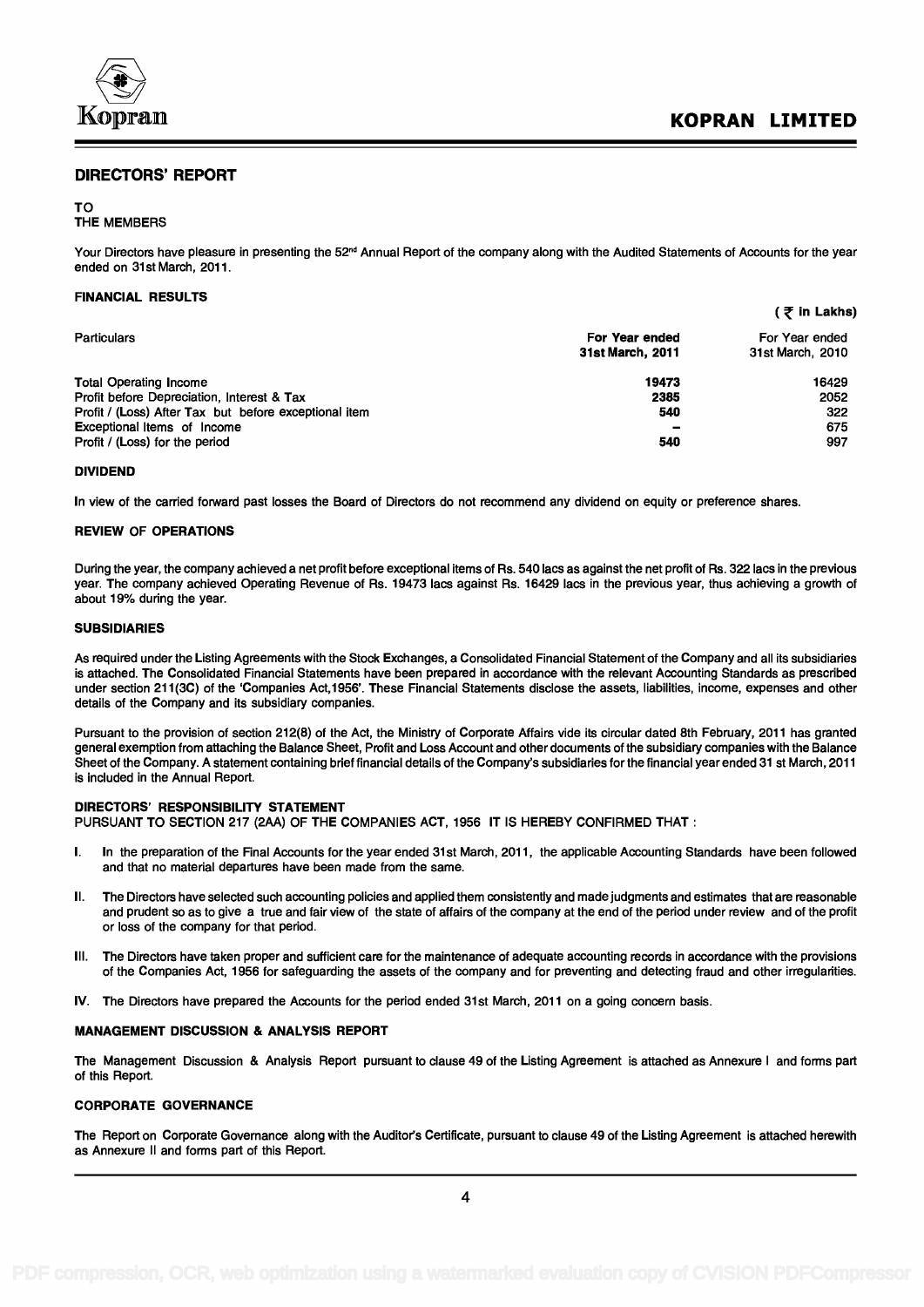

#### FIXED DEPOSITS

The company has neither accepted nor renewed any fixed deposits from public during the year under review.

#### CONSERVATION OF ENERGY, TECHNOLOGY ABSORPTION AND FOREIGN EARNINGS & OUTGO

A Report on Conservation of Energy, Technology Absorption and Foreign Earnings & Outgo pursuant to Section 217(1)(e) of the Companies Act, 1956 is attached herewith as Annexure III and forms part of this Report.

#### PARTICULARS OF EMPLOYEES

Particulars of employees as per section 217(2A) of the Companies Act, 1956 read with the Companies (Particulars of Employees) Rules, 1975 are given as Annexure IV.

#### DIRECTORS

Mr. Adarsh Somani, Whole Time Director of the company has resigned w.e.f. 14th May, 2011, Mr. Susheel G.Somani and Dr. Suresh K. Parikh, Directors, retire by rotation and being eligible, offer themselves for reappointment. The Board of Directors recommends their appointments as Directors, as being in the interest of the company.

#### STATUTORY AUDITORS

The Statutory Auditors of the company M/s. Batliboi & Purohit, Chartered Accountants, Mumbai retire at the ensuing Annual General Meeting and have confirmed their eligibility and willingness to accept office, if reappointed. The Audit Committee and the Board of Directors recommend their appointment as statutory auditors of the company for the financial year 2011-12.

The observation of Auditors in their Report at Item No. 4f and the relevant Note No. 9 of Schedule No. 18 are self explanatory.

#### ACKNOWLEDGEMENTS

Your Directors place on record their deep sense of appreciation for the contribution of employees at all levels and for the support from the financial institutions, banks, lenders and the associates.

Parijat House, 1076, Dr. E. Moses Road, November 2011 108 and Susheel G. Somani Surendra Somani Surendra Somani Surendra Somani<br>Surendra Somani Surendra Somani Surendra Somani Surendra Somani Surendra Somani Surendra Somani New Yice-Chai Worli, Mumbai  $-400$  018

Registered Office: **For and on behalf of the Board For and on behalf of the Board** 

Date: 29<sup>th</sup> July, 2011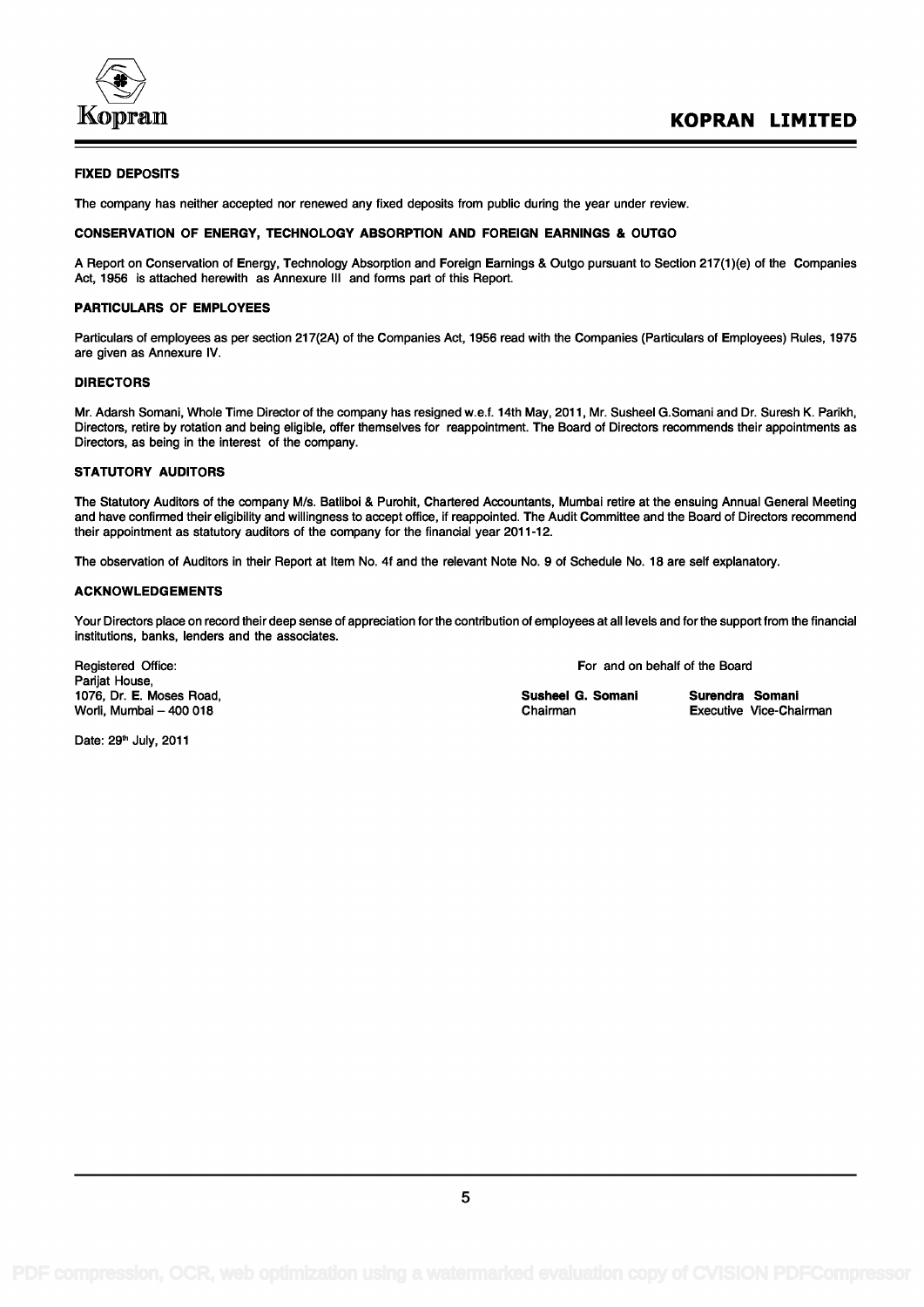

### ANNEXURE I TO THE DIRECTORS' REPORT

#### Management Discussion & Analysis

#### Industrial Overview

The profile of the Global Pharmaceutical Industry is moving towards Generic Drugs. India continues to be the preferred choice for sourcing for the Regulated markets providing a huge opportunity to the Indian Pharmaceutical Industry.

#### Kopran Strategy

Kopran has launched various New Products in the Chronic and CNS segments as well as the new emerging acute segment like Oncology and Penems.

Simultaneously, various Drug Master Files and Dossiers of Finished Dosage Forms are being filed in the Regulated markets.

Further, the facilities are being expanded to launch New Products.

#### Financial Performance & Review

During the year, the company achieved a total income of Rs. 197.63 crores (Previous Year : Rs. 166.23 crores) and a Profit before Exceptional Items, Depreciation, Interest & Tax of Rs. 23.85 crores (Previous Period: Rs. 20.52 crores).

There is a Net Profit before Tax and Exceptional Items of Rs. 5.13 crores (Previous Year: Rs.3.19 crores) and Net Profit after Tax of Rs. 5.40 crores.The Interest and Depreciation are Rs. 7.40 crores and Rs. 11.23 crores as compared to Rs. 6.18 crores and Rs. 11.16 crores respectively in the previous Year.

There was 19% increase in turnover of the company during 2010-11. Ratio of domestic and international sales revenue amounted to the ratio of 37:63 approximately.

#### Human Resources / Industrial Relations

Industrial relations had remained smooth & cordial throughout the period under review and employees at all levels contributed significantly to the consistent operations against all odds. However, recruitment, retention and motivation of competent employees remains a big challenge and a differentiating factor in coming years.

#### Cautionary Statement

Statements in the "Management Discussion & Analysis" describing company's strategy, business and financial analysis are in the nature of judgements and forward looking statements. Actual results could differ materially from those expected or implied. Important factors that could make a difference to the company's operations include government regulations, patent laws, tax regime, economic and industrial developments within India and within the pharmaceutical industry / relevant segments in which company operates, financial situation of the company and other external and internal variables in the company's environment.

For and on behalf of the Board

Susheel G. Somani Surendra Somani<br>Chairman Executive Vice-Chairman

Place : Mumbai Date : 29th July, 2011 Chairman Executive Vice-Chairman Executive Vice-Chairman Executive Vice-Chairman Chairman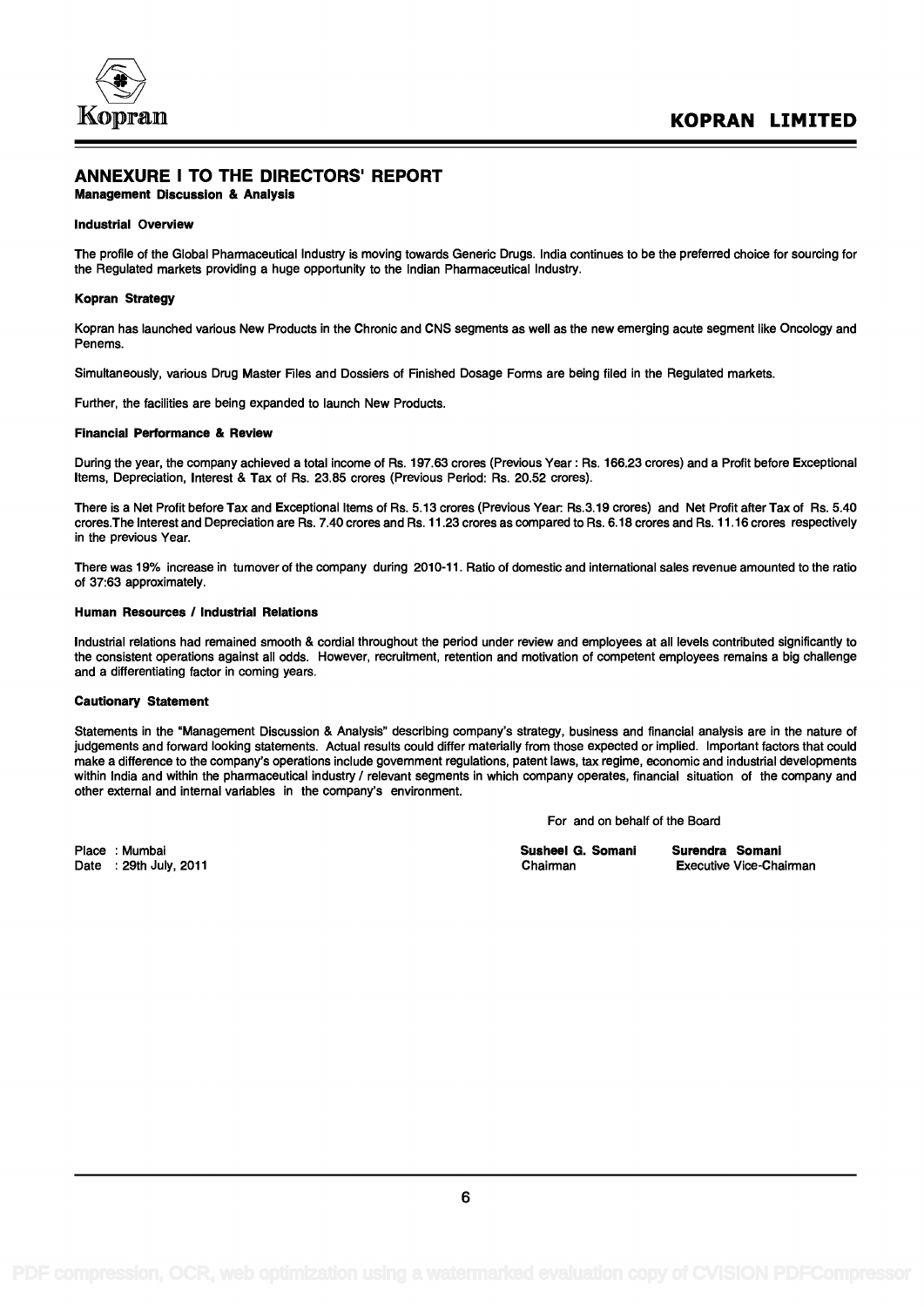

#### ANNEXURE II TO THE DIRECTORS' REPORT - CORPORATE GOVERNANCE

(As Per Clause 49 of the Listing Agreement)

#### Corporate Governance

The aim of Corporate Governance is to invite and focus attention of the management at all levels to strive for higher level of Accountability, Transparency, Authority commensurate with Responsibility, Free & Fair dealing and Performance Delivered in all aspects of Operations. Company's strategies, business plans and all actions are to be successful within the framework of Corporate Governance.

#### Corporate Ethics

Company adheres to high standard of business ethics, compliance with the Law of the Land in letter and spirit, and public interest.

#### Code of Conduct

The Board of Directors has adopted a Code of Conduct for its members and senior management, which outlines company's value system, principles and guidelines including statements on behavioral ideals, exhortations or prohibitions. The Code of Conduct impresses upon Directors and Senior Management to uphold the interest of the company and its stakeholders and to fulfill all the fiduciary obligations towards them. The Code of Conduct further enjoins the Directors and Senior Management to act in accordance with the highest standard of honesty, integrity, fairness, and good faith and due diligence in performing their duties.

#### Prevention of Insider Trading

The company has laid down Guidelines to its Directors, Management and Staff for prevention of insider trading and also described procedures to be followed in disclosures of dealing in securities.

#### Risk Management

The company has thought out and communicated the procedures, to all concerned in the organization as to identification, measurement and evaluation of risks, their classification and mitigation.

#### Board of Directors

| Sr. No. | <b>Name of Director</b> | <b>Category / Position</b>                           |
|---------|-------------------------|------------------------------------------------------|
| 1.      | Mr. Susheel G. Somani   | Non-executive Chairman                               |
| 2.      | Mr. Surendra Somani     | <b>Executive Vice-Chairman</b>                       |
| 3.      | Mr. Adarsh Somani       | Whole Time Director (Resigned w.e.f. 14th May, 2011) |
| 4.      | Dr. Suresh K. Parikh    | Non-executive / Independent                          |
| 5.      | Mr. V. N. Khanna        | Non-executive / Independent                          |
| 6.      | Dr. A. K. Mehta         | Non-executive / Independent                          |
| 7.      | Mr. Ajit Jain           | Director & Chief Operating Officer                   |

#### Directors' Attendance

|  | Sr. No. | Name of Director      |      | No. of Board Meetings | Attendance at last               |
|--|---------|-----------------------|------|-----------------------|----------------------------------|
|  |         |                       | Held | Attended              | AGM held on 25th September, 2010 |
|  | 1.      | Mr. Susheel G. Somani | 4    | 3                     | <b>YES</b>                       |
|  | 2.      | Mr. Surendra Somani   | 4    | 4                     | <b>YES</b>                       |
|  | 3.      | Mr. Adarsh Somani     | 4    | 3                     | <b>YES</b>                       |
|  | -4.     | Dr. Suresh K. Parikh  | 4    | 4                     | <b>YES</b>                       |
|  | 5.      | Mr. V. N. Khanna      | 4    | 4                     | <b>YES</b>                       |
|  | 6.      | Dr. A. K. Mehta       | 4    | 4                     | NO.                              |
|  | 7.      | Mr. Ajit Jain         | 4    | 3                     | <b>YES</b>                       |
|  |         |                       |      |                       |                                  |

#### Directors' other directorships, chairmanships, committee memberships (As on date of Directors' Report)

| Sr.<br>No. | Name of Director      | No. of<br>directorships<br>held in other<br>companies | Number of committee<br>memberships |            |
|------------|-----------------------|-------------------------------------------------------|------------------------------------|------------|
|            |                       |                                                       | Chairman                           | Member     |
| 1          | Mr. Susheel G. Somani | 11                                                    | <b>NIL</b>                         | <b>NIL</b> |
| 2.         | Mr. Surendra Somani   | 9                                                     |                                    |            |
| 3.         | Mr. Adarsh Somani     | 11                                                    | <b>NIL</b>                         | <b>NIL</b> |
| 4.         | Dr. Suresh K. Parikh  | <b>NIL</b>                                            | <b>NIL</b>                         | <b>NIL</b> |
| 5.         | Mr. V. N. Khanna      | 4                                                     | <b>NIL</b>                         | <b>NIL</b> |
| 6.         | Dr. A. K. Mehta       | <b>NIL</b>                                            | <b>NIL</b>                         | <b>NIL</b> |
| 7.         | Mr. Ailt Jain         |                                                       | <b>NIL</b>                         | <b>NIL</b> |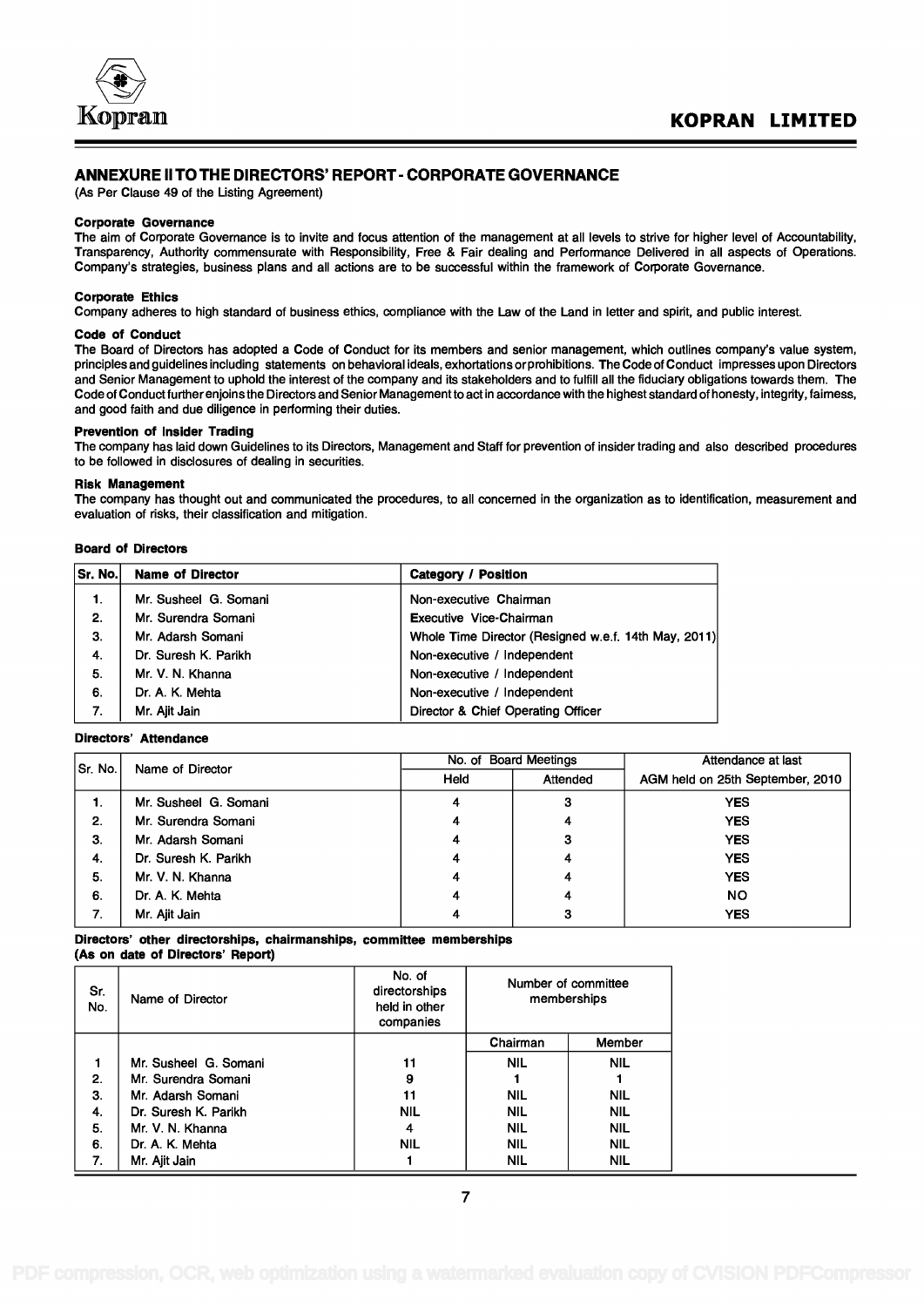

#### Number & Dates of Board Meetings

Total Number of Board Meetings held : 4 (Four)

Held on: 14th May, 2010, 10th August, 2010, 15th November, 2010 and 11th February, 2011.

#### Remuneration to Directors

| Sr.<br>No. | Name of the Directors | <b>Sitting Fees</b><br>Rs. |                | Salary &<br>Perks Rs. | Total<br>Rs. |
|------------|-----------------------|----------------------------|----------------|-----------------------|--------------|
|            |                       | Board                      | Committee      |                       |              |
| 1.         | Mr. Susheel G. Somani | 6,000                      | $\blacksquare$ |                       | 6,000        |
| 2.         | Mr. Surendra Somani   | -                          | $\blacksquare$ | 30,27,600             | 39,27,600    |
| 3.         | Mr. Adarsh Somani     | ۰                          | $\blacksquare$ | 26,55,600             | 26,55,600    |
| 4.         | Dr. Suresh K. Parikh  | 8.000                      | 8,000          |                       | 16,000       |
| 5.         | Mr. V. N. Khanna      | 8,000                      | 8,000          |                       | 16,000       |
| 6.         | Dr. A. K. Mehta       | 8.000                      | $\blacksquare$ |                       | 8,000        |
| 7.         | Mr. Ajit Jain         | $\overline{\phantom{a}}$   | $\blacksquare$ | 67,08,607             | 67,08,607    |

#### Committees of the Board

#### Audit Committee

| Sr.<br>No. | Name                                                            | <b>Designation</b>           | Category                                                                                     | <b>Committee meetings</b><br>held / attended |
|------------|-----------------------------------------------------------------|------------------------------|----------------------------------------------------------------------------------------------|----------------------------------------------|
| 2.<br>3.   | Dr. Suresh K. Parikh<br>Mr. V. N. Khanna<br>Mr. Surendra Somani | Chairman<br>Member<br>Member | Non-executive / Independent<br>Non-executive / Independent<br><b>Executive Vice-Chairman</b> | 4/4<br>4/4<br>4/4                            |

The role, terms and scope of the audit committee is as per Section 292A of the Companies Act, 1956 and Clause 49 of the Listing Agreement.

#### Grievance Committee

| Sr.No. | <b>Name</b>          | <b>Designation</b> | Category                       |
|--------|----------------------|--------------------|--------------------------------|
|        | Dr. Suresh K. Parikh | Chairman           | Non-executive-Independent      |
| 2.     | Dr. A. K. Mehta      | Member             | Non-executive-Independent      |
| 3.     | Mr. Surendra Somani  | Member             | <b>Executive Vice-Chairman</b> |

The role, terms and scope of the grievances committee are per Clause 49 of the Listing Agreement.

#### Remuneration Committee

| <b>Sr. No.</b> | <b>Name</b>          | <b>Designation</b> | Category                       |
|----------------|----------------------|--------------------|--------------------------------|
| 1.             | Dr. Suresh K. Parikh | Chairman           | Non-executive-Independent      |
| 2.             | Dr. A. K. Mehta      | Member             | Non-executive-Independent      |
| З.             | Mr. V. N. Khanna     | Member             | Non-executive-Independent      |
| 4.             | Mr. Surendra Somani  | Member             | <b>Executive Vice-Chairman</b> |

The role, terms and scope of the remuneration committee are as per Clause 49 of the Listing Agreement.

#### Shareholders' Information

#### Transfers of Shares

Bigshare Services Pvt. Ltd, E - 2 / 3, Ansa Industrial Estate, Saki Vihar Road, Saki Naka, Andheri East, Mumbai - 400 072 as Registrars & Share Transfer Agents of the company.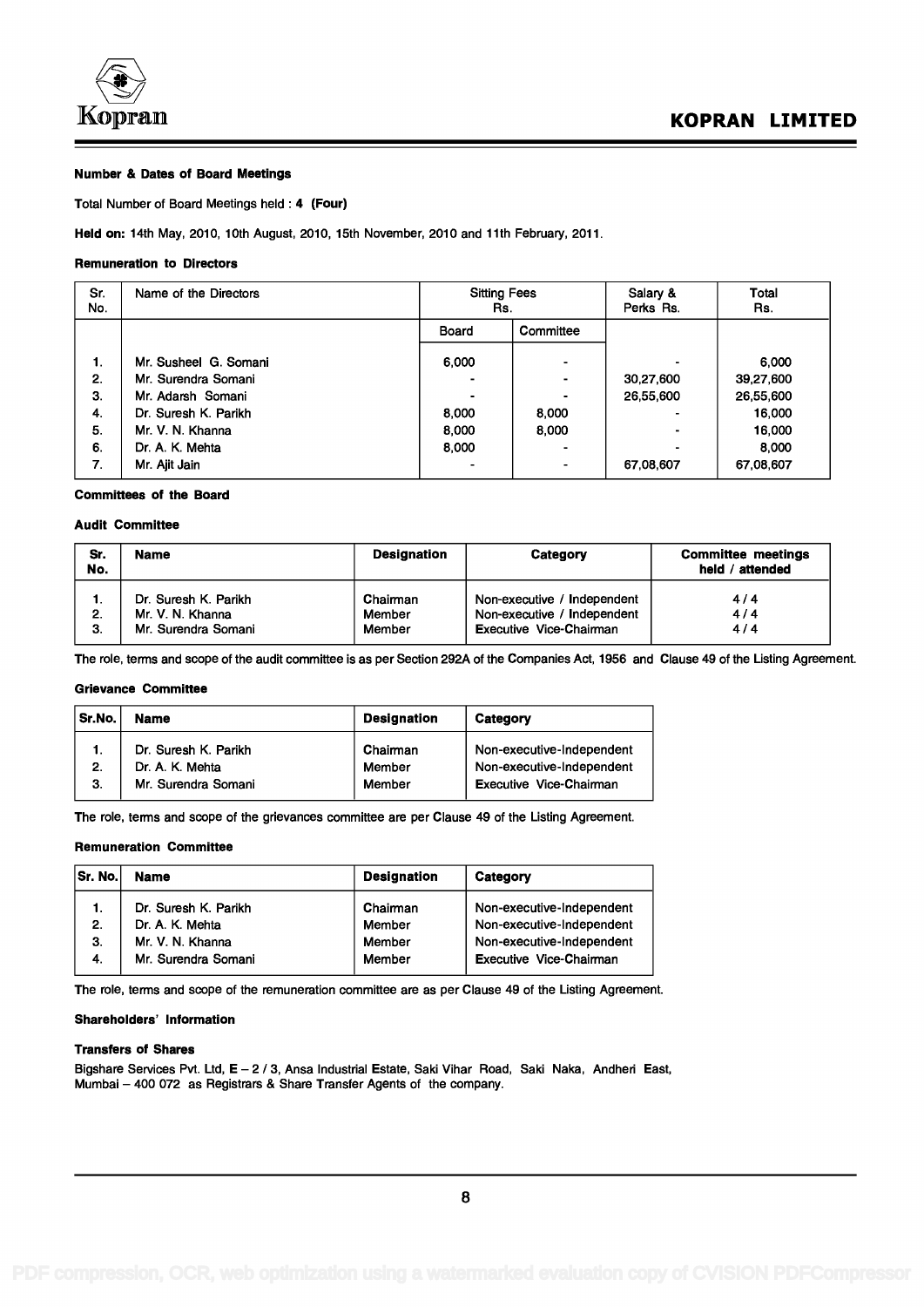

The Compliance Officer designated by the Board is Mr. Abhinav Mathur, Company Secretary of the company.

| <b>Type</b>                                                                      | <b>Transfer Sr. Nos.</b> | No. of Transfers /<br>documents | No. of shares<br>transferred |  |
|----------------------------------------------------------------------------------|--------------------------|---------------------------------|------------------------------|--|
| <b>NSDL</b>                                                                      | 64260-64322              | 63                              | 14900                        |  |
| <b>CDSL</b>                                                                      | 723-750                  | 28                              | 3197                         |  |
| Physical                                                                         | 47206-47241              | 36                              | 5675                         |  |
| <b>Total (Previous Year Total Number of shares transferred - 15025)</b><br>23772 |                          |                                 |                              |  |

Details of Share Transfers during 1st April, 2010 to 31st March, 2011

#### General Meetings

| <b>AGM</b>           | <b>Date</b>          | <b>Time</b> | Location of the meeting                                                                 | <b>No. of Special Resolutions</b><br>passed |
|----------------------|----------------------|-------------|-----------------------------------------------------------------------------------------|---------------------------------------------|
| 48th                 | 26th March, 2008     | 04.30 p.m.  | Shri, S. K. Somani Memorial Hall.                                                       | <b>NIL</b>                                  |
| 49th                 | 27th September, 2008 | 12.00 Noonl | HVB Academy, 79, Marine Drive,<br>Mumbai - 400 020                                      | <b>NIL</b>                                  |
| Postal Ballot        | 27th February, 2008  | IN.A.       | Regd. Office:                                                                           | $2$ (Two)                                   |
| <b>Postal Ballot</b> | 17th August, 2009    | N.A.        | Parijat House, 1076, Dr. E. Moses<br>Road, Worli, Mumbai - 400 018                      | $2$ (Two)                                   |
| 50th                 | 26th September, 2009 | 10.00 a.m.  | Shri, S. K. Somani Memorial Hall.<br>HVB Academy, 79, Marine Drive,<br>Mumbai - 400 020 | $2$ (Two)                                   |
| 51st                 | 25th September, 2010 | 10.30 a.m.  | Shri, S. K. Somani Memorial Hall.<br>HVB Academy, 79, Marine Drive,<br>Mumbai - 400 020 | 1 (One)                                     |

#### Disclosures

No transactions of material nature have been entered into by the company with the Directors or Management and their relatives that may have conflict of interest with the company. The Register of Contracts containing transactions in which Directors are deemed to be interested is placed before the Board, read out and signed regularly. Transactions with the Related Parties are disclosed in Note No. 14 of Schedule No. 18 to the accounts.

There have been no instances of non-compliance with Listing Agreement or any Rules or Regulation relating to capital markets and no penalty or stricture has been imposed or passed by SEBI or Stock Exchanges.

#### Means of Communication

The Financial Results of the company, book closure notice, any official releases and other intimations to shareholders are communicated to stock exchanges in writing, ( both hard and soft copies ), in addition to being published in Free Press Journal and Nayshakti, if applicable and also regularly displayed on company's website www.kopran.com.

#### Shareholders' Information

52<sup>nd</sup>Annual General Meeting :<br>Day, Date & Time : : Saturday, 24th September, 2011 at 12:00 Noon. Venue : Shri. S. K. Somani Memorial Hall, Gr. Floor, 79, Marine Drive, Mumbai-400 020

#### Financial Calendar (April 2011 to March 2012) Reporting of Financial Results

| $1.99$ and $1.01$ and $1.01$ and $1.90$ and $1.00$ |                                  |
|----------------------------------------------------|----------------------------------|
| for Quarter ending 30th June, 2011                 | On or before 14th August, 2011   |
| for Quarter ending 30th September, 2011 :          | On or before 14th November, 2011 |
| for Quarter ending 31st December, 2011 :           | On or before 14th February, 2012 |
| for Quarter ending 31st March, 2012                | On or before 15th May, 2012      |

#### Book Closure

The Register of Members and Share Transfer Books will remain closed from Wednesday, 21st September, 2011 to Saturday, 24th September, 2011 (both days inclusive).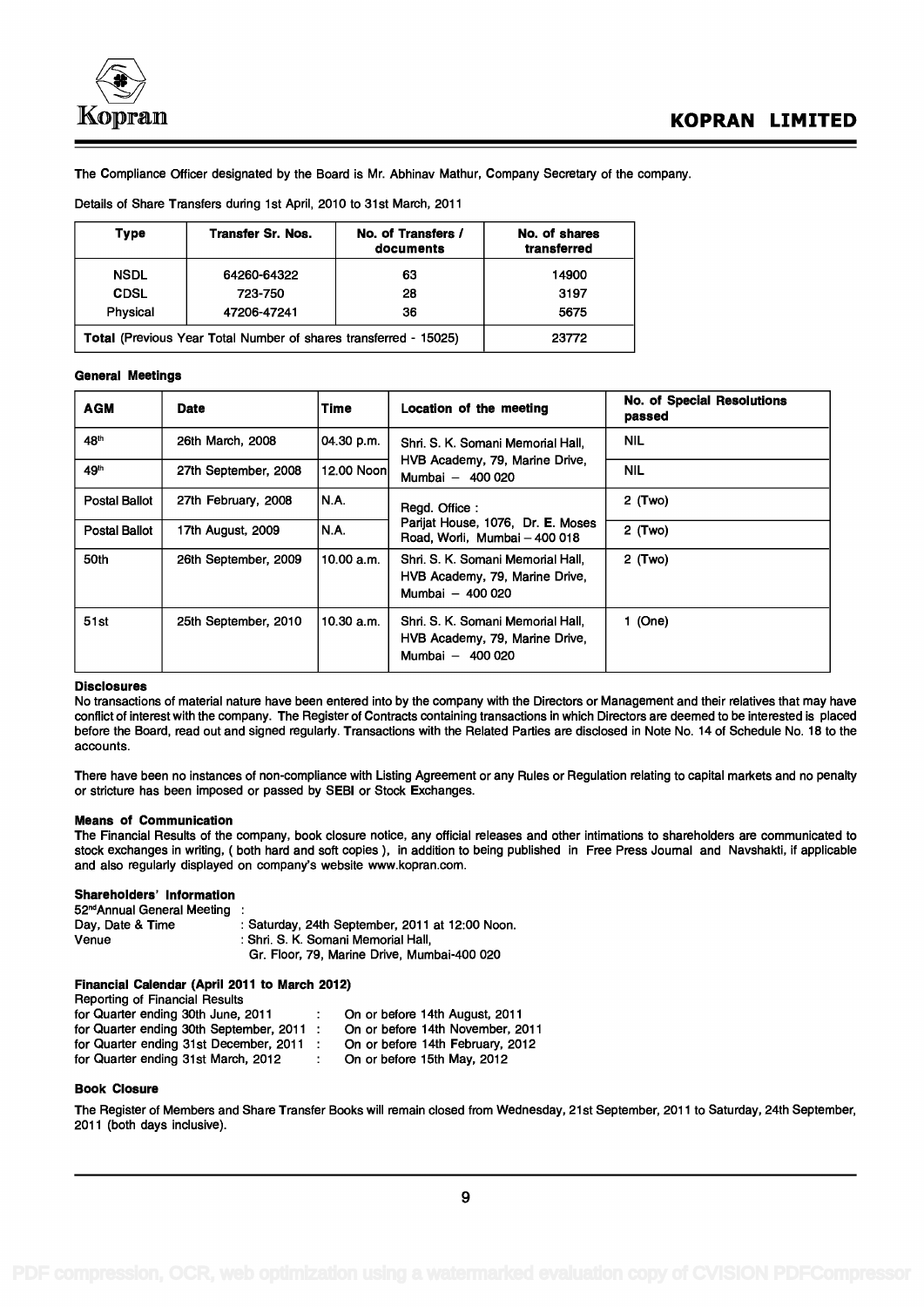

#### Registered Office

Parijat House, 1076, Dr. E. Moses Road, Worli, Mumbai - 400 018.

#### Listing

The company's equity shares are listed on The Bombay Stock Exchange Ltd (Stock Code - 524280) and the National Stock Exchange of India Ltd (Stock Code – KOPRAN). The listing fees have been paid up to date to both stock exchanges.

#### Stock Market Data

The monthly movement of equity share price on BSE & NSE is summarized below:

| <b>Volume of</b><br><b>Shares Traded</b><br>3387665 |
|-----------------------------------------------------|
|                                                     |
|                                                     |
| 2513337                                             |
| 9153608                                             |
| 8906385                                             |
| 5553891                                             |
| 3438919                                             |
| 1814769                                             |
| 2344777                                             |
| 1049122                                             |
| 1229726                                             |
| 627695                                              |
| 841352                                              |
|                                                     |

#### Status of Shareholders' Complaints

| <b>Nature of Complaints</b>         |                 | <b>Number of Complaints</b> |         |  |  |
|-------------------------------------|-----------------|-----------------------------|---------|--|--|
|                                     | <b>Received</b> | <b>Resolved</b>             | Pending |  |  |
| <b>Transmission related letters</b> |                 |                             |         |  |  |
| Non-receipt of dividend warrant     |                 |                             |         |  |  |
| <b>Issue of Duplicate shares</b>    |                 |                             |         |  |  |
| Non-receipt of Annual Report        |                 |                             |         |  |  |
| Non-receipt of Demat                |                 |                             |         |  |  |
| Received from SEBI / Authorities    |                 |                             |         |  |  |
| Total                               |                 |                             |         |  |  |

Distribution of Shareholding as on 31st March, 2011

#### By size of shareholdings

| No. of Equity<br><b>Shares held</b> | No. of Share<br>holders | % of Share<br>holders | <b>No. of Shares</b><br>held | % of Share<br>holding |
|-------------------------------------|-------------------------|-----------------------|------------------------------|-----------------------|
| 500<br>01<br>to                     | 23,385                  | 83.61                 | 40,89,249                    | 10.47                 |
| 501<br>1000<br>to                   | 2,311                   | 8.26                  | 19,78,437                    | 5.07                  |
| 1001<br>2000<br>to                  | 1,071                   | 3.83                  | 16,89,547                    | 4.33                  |
| 2001<br>3000<br>to                  | 365                     | 1.31                  | 9,53,150                     | 2.44                  |
| 3001<br>4000<br>to                  | 148                     | 0.53                  | 5,33,556                     | 1.36                  |
| 4001<br>5000<br>to                  | 171                     | 0.61                  | 8,15,366                     | 2.09                  |
| 5001<br>10000<br>to                 | 251                     | 0.90                  | 19,18,638                    | 4.91                  |
| 10001 and above                     | 266                     | 0.95                  | 2,70,74,659                  | 69.33                 |
| <b>Grand Total</b>                  | 27,968                  | 100.00                | 3,90,52,602                  | 100.00                |
| No. of Shares in Physical Mode      |                         |                       | 3.80,480                     | 0.97                  |
| No. of Shares in Electronic Mode.   |                         |                       | 3,86,72,122                  | 99.03                 |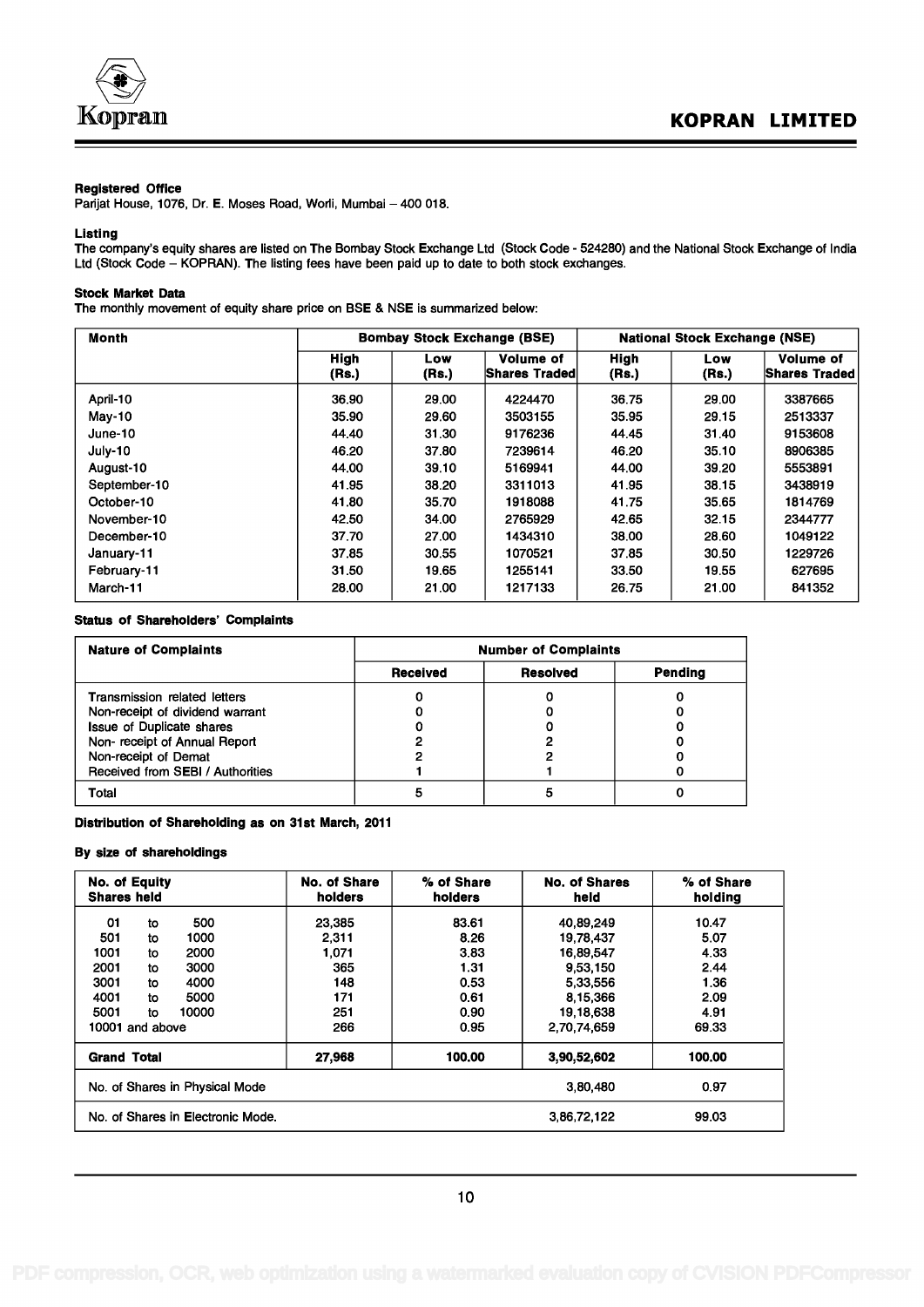

#### By Category of Shareholders

| Category                      | No. of Share<br>holders | % of Share<br>holders | No. of Shares<br>held | % of Share<br>holding |
|-------------------------------|-------------------------|-----------------------|-----------------------|-----------------------|
| Indian Promoters              | 43                      | 0.15                  | 1,40,23,075           | 35.91                 |
| <b>Banks</b>                  | 5                       | 0.02                  | 895                   | 0.00                  |
| <b>Financial Institutions</b> | 6                       | 0.02                  | 10,39,593             | 2.67                  |
| Mutual Funds                  | з                       | 0.01                  | 500                   | 0.00                  |
| <b>FII/NRI/OCBs</b>           | 115                     | 0.42                  | 5,78,511              | 1.48                  |
| Trust                         | 2                       | 0.00                  | 4.500                 | 0.01                  |
| Resident Individuals          | 26.993                  | 96.61                 | 1,73,60,371           | 44.45                 |
| Body Corporate (Others)       | 774                     | 2.77                  | 60,45,157             | 15.48                 |
| Total                         | 27,941                  | 100.00                | 3,90,52,602           | 100.00                |

#### Location of Plants

Formulation Unit : Village Savroli, Taluka Khalapur, District Raigad, Khopoli 410 202<br>API Unit : K-4, Additional MIDC, Village Birwadi, Near Global Board, K- 4, Additional MIDC, Village Birwadi, Near Global Board, Mahad 402 302

#### Address for Investors Correspondence

Parijat House, 1076 Dr. E. Moses Road, Worli, Mumbai - 400 018. Tel. No. 022-43661111 ; Fax No. 022-24950363. Website: www.kopran.com

#### Registrar & Share Transfer Agents (both Physical & Electronic)

Bigshare Services Pvt. Ltd

E - 2 / 3, Ansa Industrial Estate, Saki Vihar Road, Sakinaka, Andheri (East), Mumbai - 400 072, Tel. 022-40430200 Fax. 022-28475207

Shareholders holding shares in Demat form should address all their correspondence to their respective Depository Participant or to Registrar & Share Transfer Agents.

#### Outstanding ADRs / GDRs / Warrants / Any other convertible instrument

There are no outstanding ADRs / GDRs / Warrants / any other convertible instrument.

#### Compliance Certificate

The company has obtained a certificate from the statutory auditors regarding compliance with Corporate Governance requirements of Clause 49 of the Listing Agreement, which is annexed hereto. Similarly a certificate from CEO has been obtained and is annexed hereto.

Registered Office : Parijat House, 1076, Dr. E. Moses Road, Worli, Mumbai - 400 018.

For and on behalf of the Board

Susheel G. Somani Surendra Somani<br>Chairman Executive Vice-Cha

Date: 29<sup>th</sup> July, 2011 **Chairman** Executive Vice-Chairman **Executive Vice-Chairman** Executive Vice-Chairman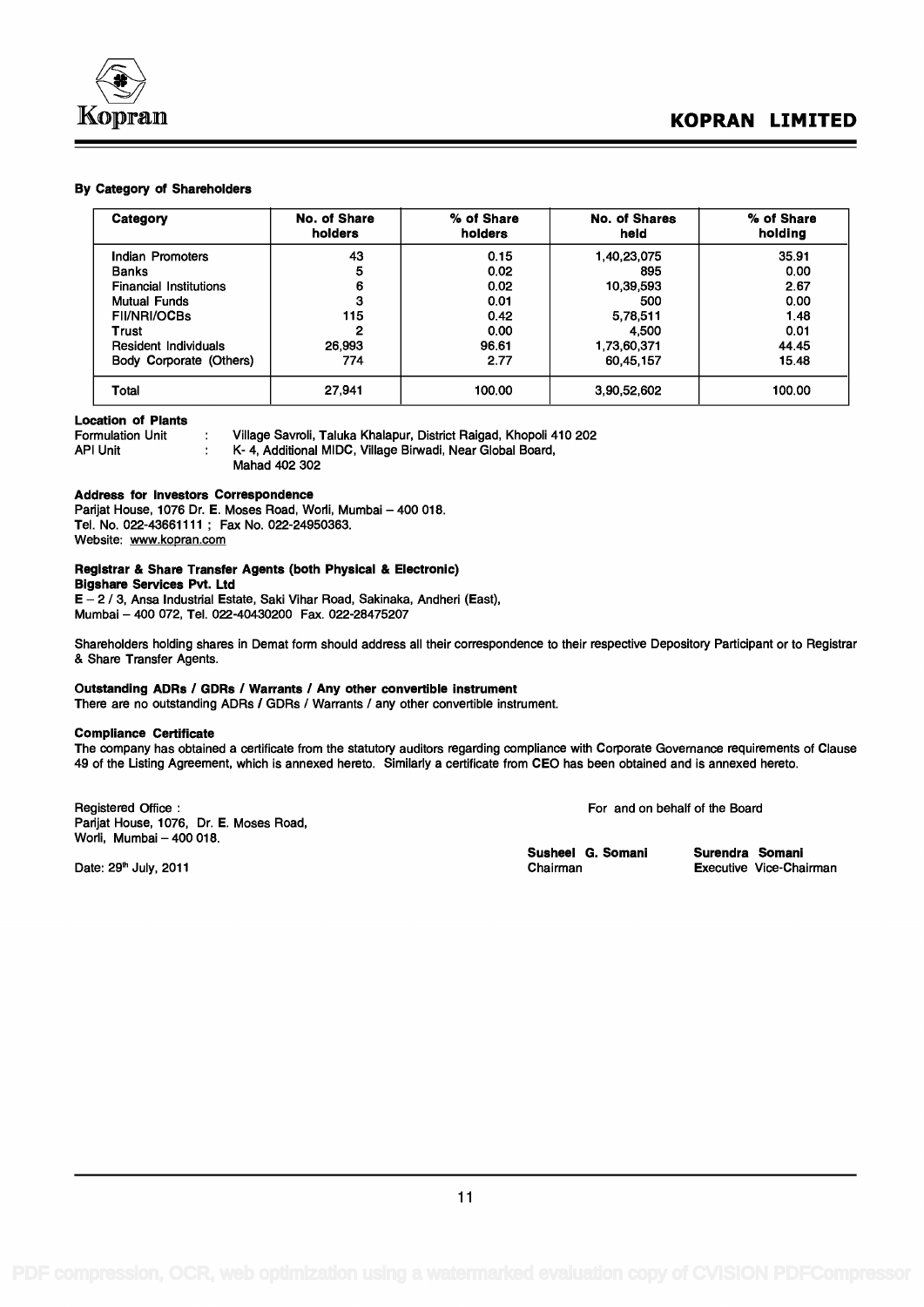

#### DECLARATION BY CEO

I, Surendra Somani, Executive Vice Chairman of Kopran Limited, having its Registered Office at " Parijat House" 1076, Dr. E. Moses Road, Worli, Mumbai - 400 018, do hereby certify and acknowledge that the Board Members and the Senior Management Personnel have confirmed compliance with the Code of Conduct and have given confirmation for the same.

Place : Mumbai **Surendra Somani** Surendra Somani **Surendra Somani** Surendra Somani **Surendra Somani** Surendra Somani Date : 29th July, 2011 Executive Vice-Chairman

#### CFO /CEO CERTIFICATION

The Executive Vice Chairman of the Company have certified to the Board that :

- 1. They have reviewed the balance sheet and profit and loss account (consolidated and unconsolidated), and all its schedules and notes to accounts, as well as the cash flow statement.
- 2. Based on their knowledge, information and belief, these statements do not contain any untrue statement of a material fact or omit to state a material fact that might be misleading with respect to the statements made.
- 3. Based on their knowledge, information and belief, the financial statements and other financial information included in this Report present a true and fair view of the Company's affairs for the period presented in this Report and are in compliance with the existing accounting standards, applicable laws and regulations.
- 4. To the best of their knowledge, information and belief, no transactions entered into by the Company during the period are fraudulent, illegal or violative of the Company's Code of conduct.
- 5. They are responsible for establishing and maintaining internal controls for financial reporting and have evaluated the effectiveness of the internal control systems of the Company pertaining to financial reporting.
- 6. They have disclosed, based on their most recent evaluation, wherever applicable, to the Company's Auditors and the Audit Committee of the Company's Board of Directors, all significant deficiencies in the design or operation of internal controls, if any, of which they are aware and the steps taken or proposed to be taken to rectify the deficiencies.
- 7. They have indicated to the Auditors and the Audit Committee :
	- a) Significant changes in the Company's internal control over financial reporting during the year.
	- b) All significant changes in accounting policies during the year, if any, and that the same have been disclosed in the notes to the financial statements.
	- c) Any fraud, whether or not material, that involves management or other employees who have a significant role in the Company's internal control system over financial reporting.

|      | Registered Office:                      |                                |
|------|-----------------------------------------|--------------------------------|
|      | Parijat House, 1076, Dr. E. Moses Road, |                                |
|      | Worli. Mumbai - 400 018.                |                                |
|      | Place : Mumbai                          | Surendra Somani                |
| Date | : 29th July, 2011                       | <b>Executive Vice-Chairman</b> |

#### AUDITORS CERTIFICATE ON COMPLIANCE WITH CONDITIONS OF CORPORATE GOVERNANCE UNDER CLAUSE 49 OF THE LISTING AGREEMENTS:

#### To the members of Kopran Limited

We have examined the compliance of conditions of Corporate Governance by Kopran Limited ("the Company") for the year ended 31st March, 2011 as stipulated in Clause 49 of the Listing Agreement of the said Company with the stock exchanges in India.

The Compliance of conditions of Corporate Governance is the responsibility of the management. Our examination was carried out in accordance with the Guidance Note on Certification of Corporate governance (as stipulated in Clause 49 of the Listing Agreement), issued by the Institute of Chartered Accountants of India and was limited to procedures and implementation thereof, adopted by the company for ensuring the compliance of the conditions of Corporate Governance. It is neither an audit nor an expression of opinion of the financial statements of the Company.

In our opinion and to the best of our information and according to the explanations given to us, and the representation made by the directors and the management, we certify that the company has complied with the conditions of Corporate Governance as stipulated in Clause 49 of the above mentioned Listing Agreement.

We further state that such compliance is neither an assurance as to the further viability of the company nor the efficiency or effectiveness with which the management has conducted the affairs of the Company.

Registered Office : Chartered Accountant Parijat House, 1076, Dr. E. Moses Road, Worli, Mumbai - 400 018. K. A. Mehta Place : Mumbai Partner Date : 29th July, 2011 **Membership No.111749** Controllering the Membership No.111749

For Batliboi & Purohit

12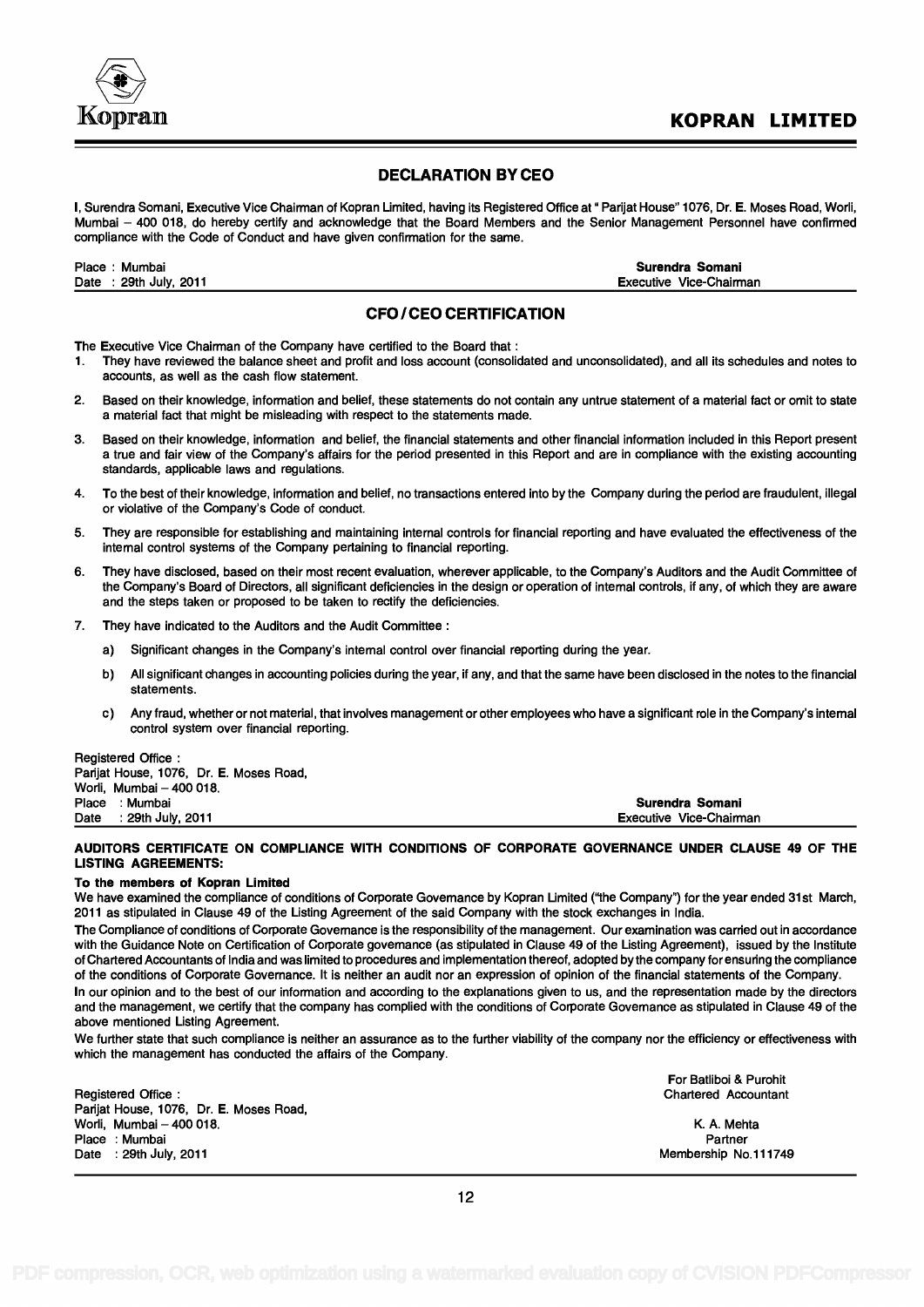

#### ANNEXURE - III TO THE DIRECTORS' REPORT

INFORMATION PURSUANT TO THE COMPANIES (DISCLOSURE OF PARTICULARS IN THE REPORT OF BOARD OF DIRECTORS) RULES, 1988.

#### CONSERVATION OF ENERGY

1. Energy conservation is accorded highest priority by the company and substantial energy saving was achieved earlier through measures such as Auto Power factor controller, even distribution of electrical load, temperature control in brine plant, recycling of condensate recovery. Therefore, these energy saving measures are continued in 2010-11.

A new boiler has been installed at the Mahad manufacturing facility using husk briquettes as a fuel, thereby replacing Furnace Oil. The company wIl be eligible for Carbon credits for this environmental friendly investment.

2. Total energy consumption is given in Form A as follows:

FORM A

|    | Power and fuel consumption :                                                          |                            |                            |  |  |
|----|---------------------------------------------------------------------------------------|----------------------------|----------------------------|--|--|
|    | <b>Particulars</b>                                                                    | <b>Current Year</b>        | <b>Previous Year</b>       |  |  |
| a) | <b>Electricity</b><br>Units (lacs)<br>Total amount (Rs.in lacs)<br>Rate / Units (Rs.) | 96.88<br>547.85<br>5.65    | 97.78<br>512.06<br>5.24    |  |  |
| b) | Coal<br><b>Briguette</b><br>Quantity (kg)<br>Amount (Rs.)<br>Average Rate (Rs.)       | 1195783<br>6019484<br>5.03 |                            |  |  |
| C) | Fumace Oil Quantity (M.T.)<br>Total amount (Rs. in lacs)<br>Average rate (Rs.)        | 774.76<br>191.73<br>24.75  | 1132.46<br>259.29<br>22.90 |  |  |
| d) | HSD Oil (Ltrs)<br>Total amount (Rs. in lacs)<br>Average rate (Rs.)                    | 58829<br>25.93<br>44.08    | 31699<br>10.91<br>34.41    |  |  |
| e) | Others / Internal generation                                                          | <b>N.A.</b>                | <b>N.A.</b>                |  |  |

#### TECHNOLOGY ABSORPTION, ADAPTATION & INNOVATION AND EXPENDITURE ON RESEARCH & DEVELOPMENT

The company's R & D activity is carried out separately in its wholly owned subsidiary company namely, Kopran Research Laboratories Ltd.

#### FOREIGN EXCHANGE EARNINGS & OUTGO

Earnings: Rs. 11397.51 Lakhs (Previous Year: Rs. 10065.84 Lakhs) Outgo : Rs. 565.41 Lakhs (Previous Year: Rs. 523.00 Lakhs)

For and on behalf of the Board

Place : Mumbai Date : 29th July, 2011 Susheel G. Somani Surendra Somani<br>Chairman Executive Vice-Cha

Executive Vice-Chairman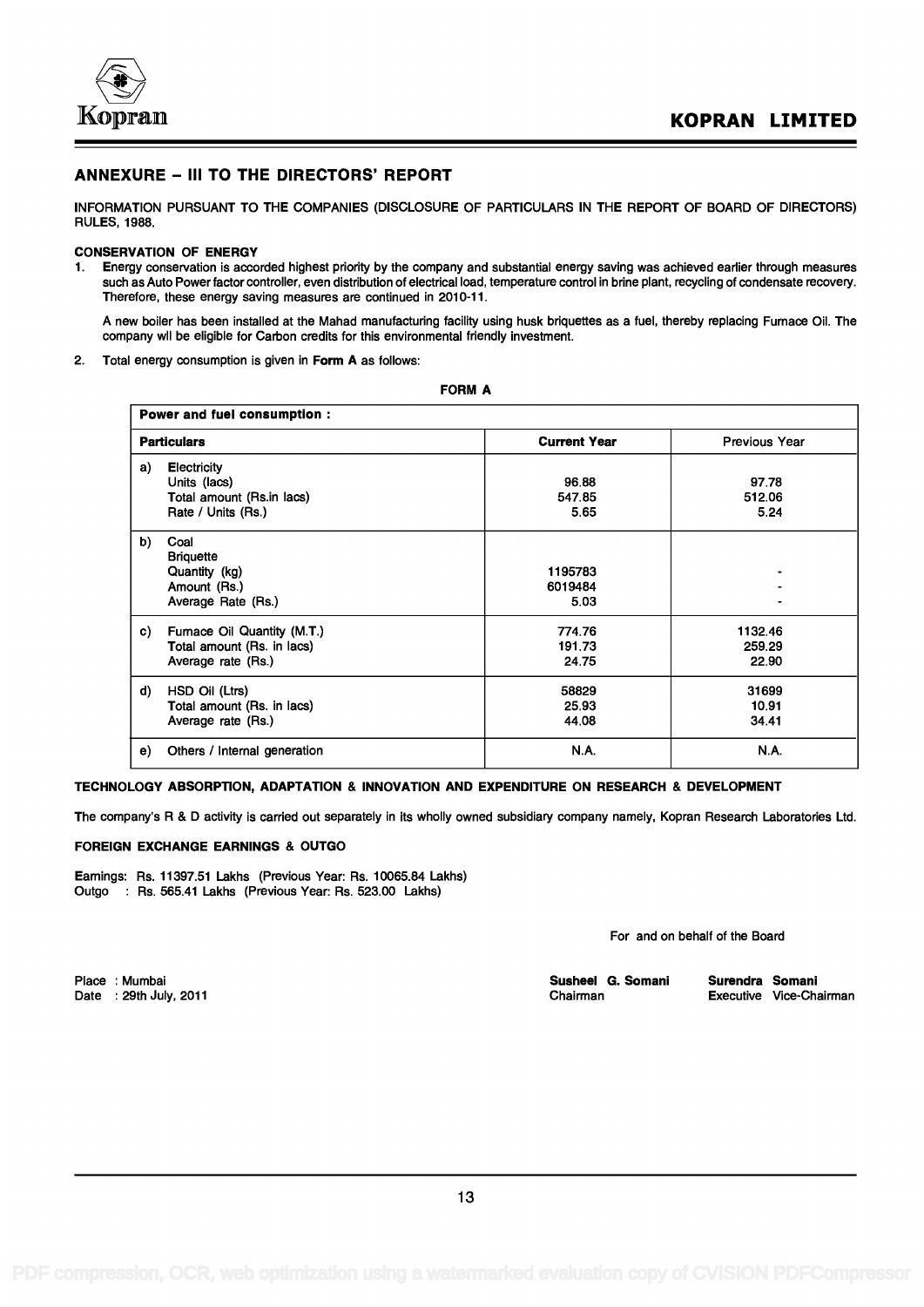

#### ANNEXURE IV TO THE DIRECTORS' REPORT

INFORMATION AS PER SECTION 217 (2A) OF THE COMPANIES ACT, 1956 READ WITH THE COMPANIES (PARTICULARS OF EMPLOYEES) RULES, 1975 AND FORMING PART OF THE DIRECTORS' REPORT FOR THE YEAR ENDED 31<sup>st</sup> MARCH, 2011.

| Sr.<br>No. | Name of the<br><b>Employee</b> | Designation &<br>Nature of<br><b>Duties</b>     | Remuneration<br>(Rs.) | Qualifications<br>& Experience<br>(years) | Date of<br>Commencement<br>of Employment | Aae<br>(years) | <b>Previous</b><br><b>Employment</b> |
|------------|--------------------------------|-------------------------------------------------|-----------------------|-------------------------------------------|------------------------------------------|----------------|--------------------------------------|
|            | Mr. Aiit Jain                  | Director &<br><b>Chief Operating</b><br>Officer | 67,08,607             | C.A.<br>(24<br>years)                     | 16th October, 2006 50 Years              |                | <b>KDL Biotech Ltd.</b>              |

#### Notes:

- 1. Remuneration mentioned above includes Salary, Allowances, taxable value of perquisites, Company's contribution to Provident Fund and Superannuation fund but does not include contribution / provision towards Gratuity Fund and leave encashment.
- 2. The employment of the above referred Directors is contractual as follows :

Mr. Ajit Jain : From 1st February, 2010 to 31st January, 2013

For and on behalf of the Board of Directors

Place : Mumbai Date : 29th July, 2011 Susheel G. Somani Chairman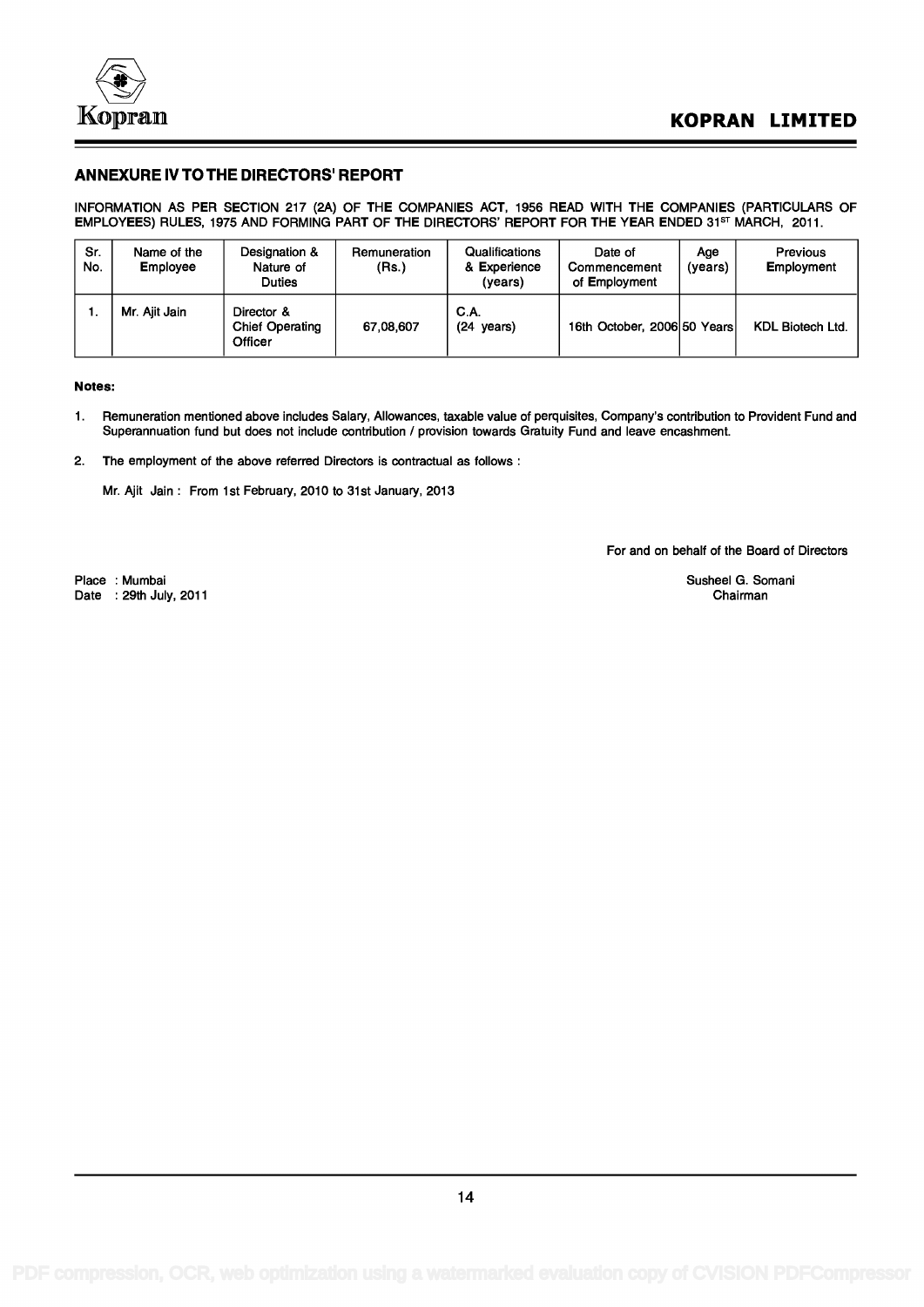

#### AUDITORS' REPORT

#### TO THE MEMBERS OF KOPRAN LIMITED

- 1. We have audited the attached Balance Sheet of **KOPRAN LIMITED** ('the Company') as at 31<sup>st</sup> March 2011 and also the Profit and Loss Account and the Cash Flow Statement of the Company for the year ended on that date annexed thereto. These financial statements are the responsibility of the Company's management. Our responsibility is to express an opinion on these financial statements based on our audit.
- 2. We conducted our audit in accordance with auditing standards generally accepted in India. Those standards require that we plan and perform the audit to obtain reasonable assurance about whether the financial statements are free of material misstatements. An audit includes examining, on a test basis, evidence supporting the amounts and disclosures in the financial statements. An audit also includes assessing the accounting principles used and significant estimates made by the management, as well as evaluating the overall financial statement presentation. We believe that our audit provides a reasonable basis for our opinion.
- 3. As required by the Companies (Auditor's Report) Order, 2003 as amended by the Companies (Auditor's Report) (Amendment) Order, 2004 (together the said Order) issued by the Central Government of India in terms of sub-section (4A) of Section 227 of the Companies Act, 1956 and on the basis of such checks as we considered appropriate, and according to the information and explanations given to us, we enclose in the Annexure a statement on the matters specified in paragraphs 4 and 5 of the said order.
- 4. Further to our comments in the Annexure referred to in paragraph 3 above, we report that:
	- a) We have obtained all the information and explanations, which to the best of our knowledge and belief were necessary for the purposes of our audit;
	- b) In our opinion, proper books of account as required by law have been kept by the Company, so far as appears from our examination of those books;
	- c) The Balance Sheet and the Profit and Loss Account dealt with by this report are in agreement with the books of account;
	- d) In our opinion, the Balance Sheet, the Profit and Loss Account and Cash Flow Statement dealt with by this report comply with all Accounting Standards referred to in section 211 (3C) of the Companies Act, 1956.
	- e) According to the information and explanation given to us and on the basis of written representation received from the Directors of the Company, as on 31<sup>st</sup> March, 2011 and taken on record by the Board of Directors, we report that none of the Directors is disqualified as on 31<sup>st</sup> March, 2011 from being appointed as a Director under clause (g) of sub-section (1) of Section 274 of the Companies Act, 1956.
	- f) Attention is invited to Note 9 of Schedule 18 regarding Investment and Advances aggregating Rs. 500.61 lakhs and Rs. 4882.62 lakhs respectively, given to a subsidiary company, Kopran Research Laboratories Limited whose accumulated losses have exceeded the net-worth, no provision for Investments and Doubtful advances has been made by the management of the Company. Consequently, the effect, if any, on the carrying values of investments and advances given are currently unascertainable. Our audit report on the financial statements for the year ended 31st March, 2010 was also modified in respect of the matter stated above.
	- g) Subject to our comments in Para 4(f) above, in our opinion and to the best of our information and according to the explanations given to us, the said accounts read together with the Significant Accounting Policies and other notes thereon, give the information required by the Companies Act, 1956 in the manner so required and give a true and fair view in conformity with the accounting principles generally accepted in India.
		- i) In the case of the Balance Sheet, of the state of affairs of the Company as at 31st March, 2011.
		- ii) In the case of the Profit and Loss Account, of the Profit for the year ended on that date.
		- iii) In the case of the cash flow statement of the cash flows for the year ended on that date.

For BATLIBOI & PUROHIT Chartered Accountants Firm Regn No. 101048W

Place : Mumbai **Partner** : Mumbai Partner in the Second Community of the Second Community of the Partner in the Second Community of the Second Community of the Second Community of the Second Community of the Second Communi Date : 29th July, 2011 2011 2012 12:00 00:00 00:00 00:00 00:00 00:00 00:00 00:00 00:00 00:00 00:00 00:00 00:00 00:00 00:00 00:00 00:00 00:00 00:00 00:00 00:00 00:00 00:00 00:00 00:00 00:00 00:00 00:00 00:00 00:00 00:00 00:

K. A. MEHTA

15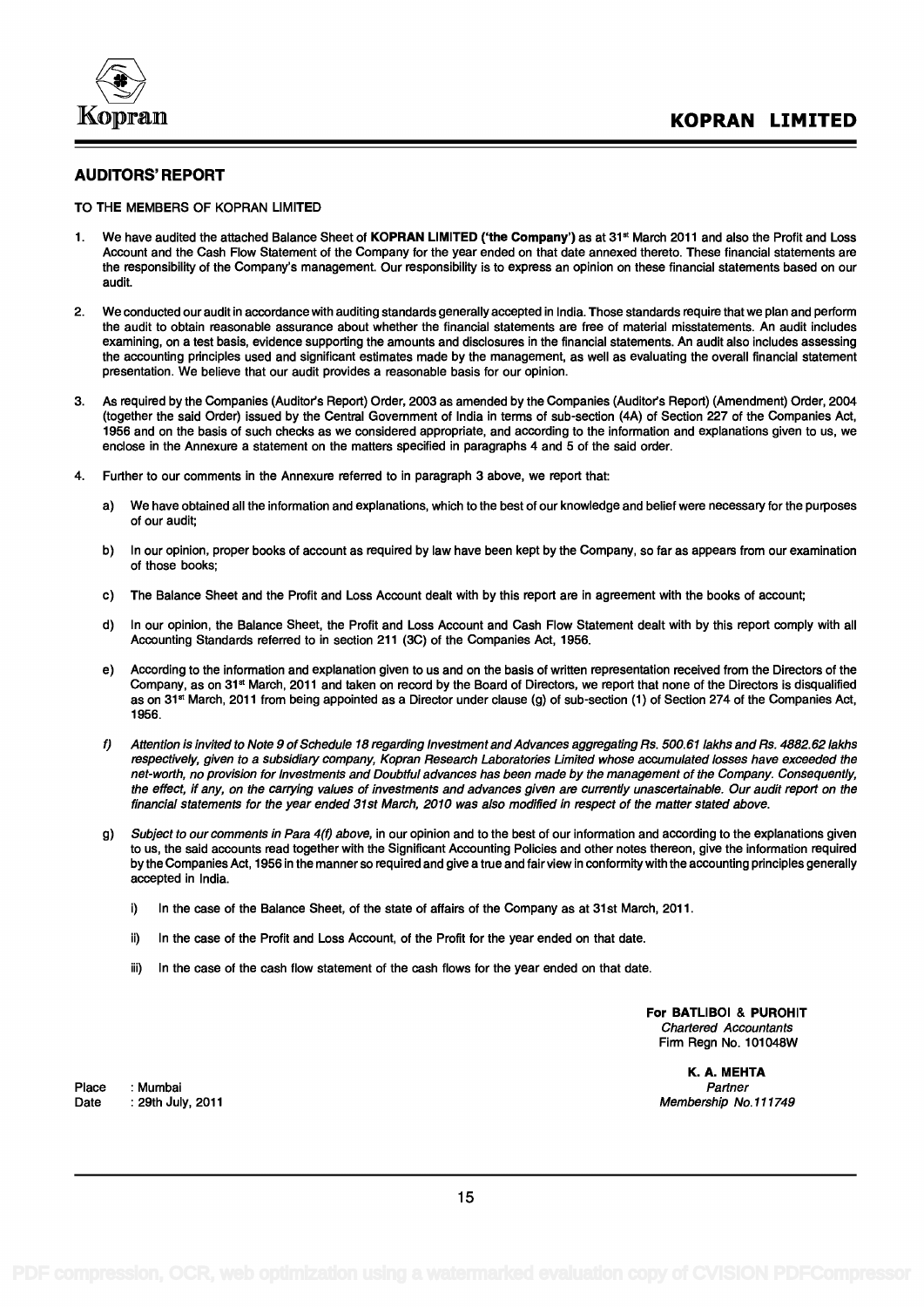

#### ANNEXURE TO THE AUDITORS' REPORT

(Referred to in Paragraph 3 of our report of even date to the Members of Kopran Limited on the accounts for the Year ended March, 31 2011)

- 1. (a) The company has maintained proper records showing full particulars, including quantitative details and situation of fixed assets.
	- (b) All Fixed assets have not been physically verified by the management during the year, hence, we are unable to comment on the discrepancies, if any.
	- (c) There was no substantial disposal of fixed assets during the year.
- 2. (a) The management has conducted physical verification of the inventory during the period under audit.
	- (b) The procedures of physical verification followed by the management need to be strengthened in relation to the size of the company and nature of its business.
	- (c) In our opinion and according to the information and explanations given to us the company is maintaining proper records of inventory, and no material discrepancies were noticed on physical verification.
- 3. (a) The company has granted loans to three parties covered in the register maintained under section 301 of the Companies Act, 1956. The maximum amount involved during the period under audit was Rs. 6535.38 lacs and the year-end balance of loan granted to such parties was Rs. 5470.82 lacs.
	- (b) In our opinion and according to the information and explanation given to us, loans referred in clause 3(a) above, are interest free and there are no other terms and conditions stipulated for the said loans, hence we are unable to comment on the same.
	- (c) There are no covenants stipulated in respect to repayment of loans referred in clause 3 (a) above, and hence we are unable to comment on regular repayment or overdue status of the same.
	- (d) The Company has taken loan from one party covered in the register maintained under section 301 of the Companies Act, 1956. The maximum amount outstanding during the period under audit was Rs. 955 lacs and the year-end balance of loan taken from the party covered under section 301 is Rs. 470.38 lacs.
	- (e) In our opinion and according to the information and explanations given to us, the rate of interest and other terms and conditions for such loans are not *prima facie* prejudicial to the interest of the Company.
	- Loans taken are re-payable on demand. As informed, the lenders have not demanded repayment of any such loan during the year, (f) thus, there has been no default on the part of the company. The payment of interest has been regular.
- In our opinion, and according to the information and explanations given to us, there are adequate internal control systems commensurate with size of the Company and the nature of its business for the purchase of inventory and fixed assets and for the sale of goods. During the course of our audit, no major weakness has been noticed in the internal control systems in respect of these areas.
- 5. (a) According to the information and explanation provided by the Management, we are of the opinion that the particulars of contracts or arrangements referred to in section 301 of the act, that need to be entered into the register maintained under section 301 of the Companies Act, 1956 have been so entered.
	- (b) In our opinion and according to the information and explanation given to us, the transactions made in pursuance of contracts or arrangements entered in the register maintained under section 301 of the Companies Act, 1956 aggregating during the year to Rs.5 lacs (Rupees Five Lacs only) or more in respect of a party has been made at price which is reasonable having regard to the prevailing market prices at the relevant time.
- 6. The Company has not accepted any deposits from the public to which the directives issued by the Reserve Bank of India, the provision of Sections 58A and 58AA or any other relevant provisions of the Companies Act, 1956 and the rules framed there under apply.
- 7. The Company has an internal audit system, the scope and coverage of which, in our opinion, requires to be enlarged to be commensurate with the size and nature of its business.
- 8. We have broadly reviewed the books of accounts maintained by the company pursuant to the order made by the Central Government for the maintenance of cost records under section 209 (1) (d) of the Companies Act, 1956 and are of the opinion that prima facie the prescribed accounts and records have been made and maintained. However we have not carried out any detailed examination of such accounts and records.
- 9. (a) According to the information and explanations given to us, and on the basis of our examination of the books of account, the Company is generally regular in depositing with appropriate authorities undisputed statutory dues including provident fund, investor education and protection fund, employees state insurance, income tax, sales tax, service tax, wealth tax, custom duty, excise duty, cess and other material statutory dues applicable to it, except slight delays in few cases.
	- (b) According to the information and explanations given to us, no undisputed dues payable in respect of Income tax, wealth tax, sales tax, service tax, custom duty, excise duty and cess are in arrears as at 31<sup>st</sup> March, 2011 for a period of more than six months from the date they became payable.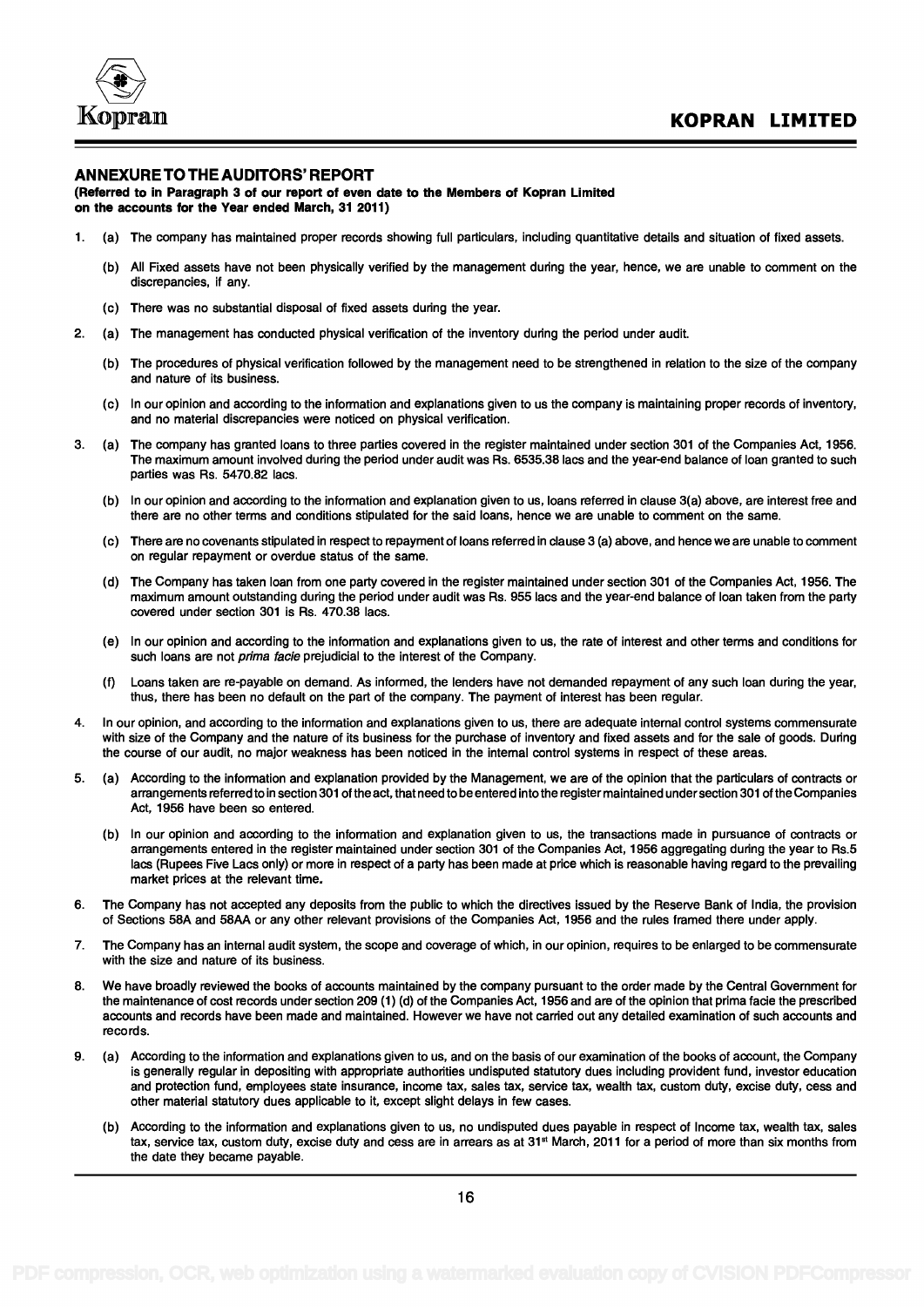

(c) According to the information and explanations given to us, the details of dues in respect of sales tax, income tax, service tax, customs duty, wealth tax, excise duty and cess that have not been deposited with the appropriate authorities on account of any dispute are as under:

| <b>Financial year</b>    | <b>Statute</b>                | <b>Nature of Dues</b> | Forum where<br>Dispute is pending                           | <b>Amount</b><br>(₹ in lacs) |
|--------------------------|-------------------------------|-----------------------|-------------------------------------------------------------|------------------------------|
| 2001-02                  | Sales Tax Act                 | Sales Tax             | Commissioner (Appeals)                                      | 39.13                        |
| 1996-97<br>to<br>2004-05 | Central Excise Act            | <b>Excise Duty</b>    | Central Excise and Service<br><b>Tax Appellate Tribunal</b> | 13.77                        |
| 2006-07                  | Central Excise Act            | Service Tax           | Commissioner (Service Tax)                                  | 93.98                        |
| 2000-03                  | Drug Price Control Order - 95 | Difference in Pricing | High Court (Mumbai)                                         | 591.34                       |

- 10. The Company has accumulated losses amounting to Rs. 6025.50 lacs as at the end of the year under Audit. However the net worth as at the end of the period under report is positive and the accumulated losses i.e. debit balance in profit and loss account is not more than fifty percent of its net worth. The Company has not incurred cash losses during the year under audit or in the immediately preceding financial year.
- 11. In our opinion and according to the information and explanations given to us, the company has not defaulted in repayment of dues to a financial institution, bank or debentures holders.
- 12. Based on our examination of the records and the information and explanations given to us, the Company has not granted any loans and/ or advances on the basis of security by way of pledge of shares, debentures and other securities.
- 13. In our opinion, the Company is not a Chit Fund Company or nidhi / mutual benefit fund/society. Therefore the provisions of Clause (xiii) of the Order are not applicable to the Company.
- 14. In our opinion, the company is not dealing in or trading in shares, securities, debentures and other investments. Accordingly the provisions of clause 4(xiv) of the Companies (Auditor's Report) Order, 2003 (as amended) are not applicable to the Company.
- 15. According to the information and explanations given to us, the terms and conditions on which the Company has given guarantee for loans taken by others from bank or financial institutions are not prejudicial to the interest of the Company.
- 16. In our opinion and according to the information and explanations given to us, the Term Loans raised by the Company have been applied for the purpose for which they were raised.
- 17. In our opinion and according to the information and explanation given to us, and on an overall examination of the balance sheet and cash flow of the company, fund raised on short term basis have prima facie not been used during the period for long term investments.
- 18. According to the information and explanations given to us, the company has made preferential allotment of shares to parties and companies covered in the register maintained under section 301 of the Act. In our opinion, the price at which shares have been issued is not prejudicial to the interest of the company.
- 19. The Company does not have any outstanding debentures at the end of the period.
- 20. During the period covered by our audit report, the Company has not raised any money by public issues.
- 21. Based upon the audit procedures performed for the purpose of reporting the true and fair view of the financial statements and as per the information and explanations given by the management, we report that no fraud on or by the Company has been noticed or reported during the course of our audit.

For BATLIBOI & PUROHIT Chartered Accountants Firm Regn No. 101048W

Place : Mumbai Date : 29th July, 2011

K. A. MEHTA Partner Membership No.111749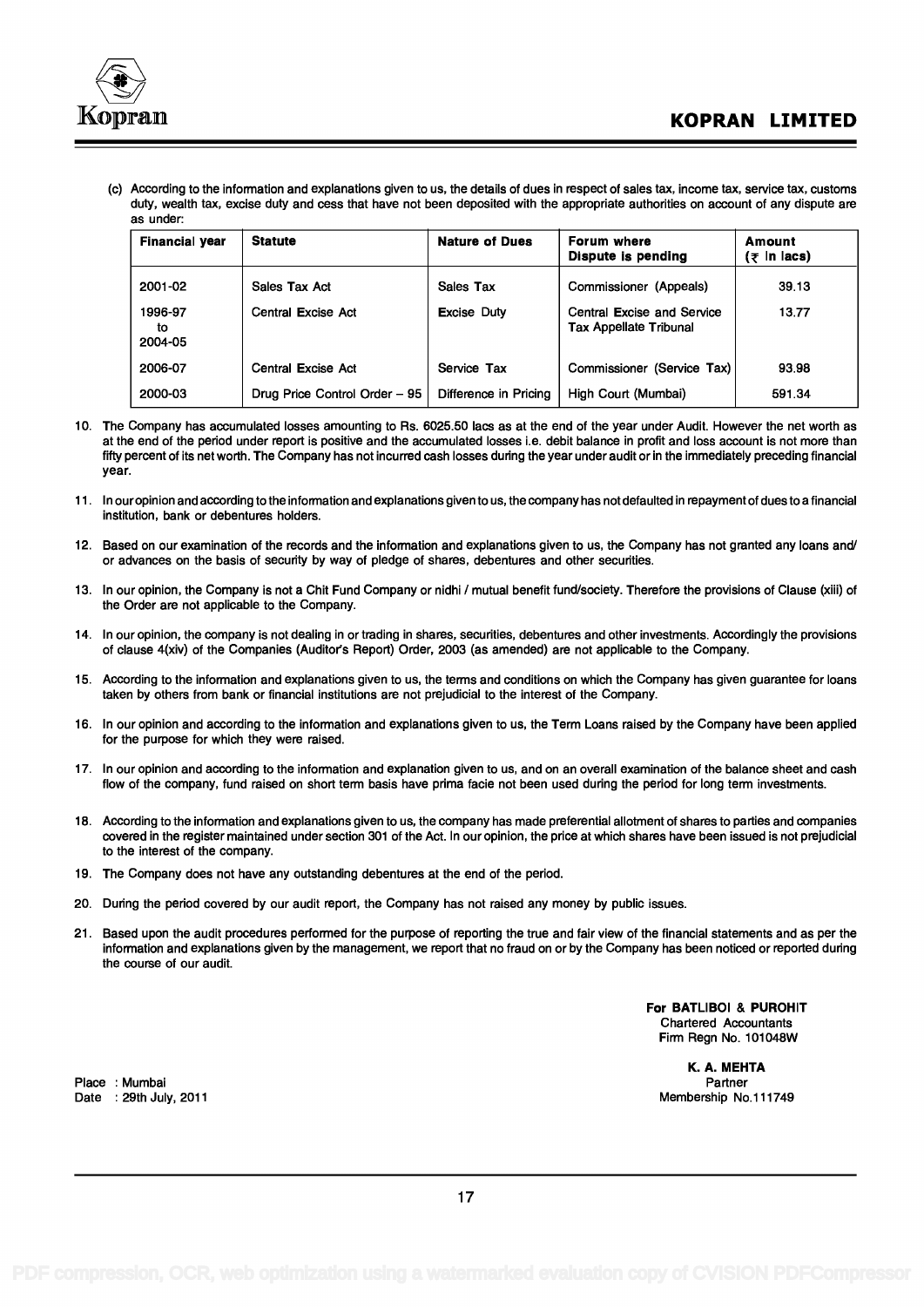



| <b>BALANCE SHEET AS AT 31st MARCH, 2011</b>                                                                |                 |                                |                              |                                |  |
|------------------------------------------------------------------------------------------------------------|-----------------|--------------------------------|------------------------------|--------------------------------|--|
|                                                                                                            | <b>Schedule</b> |                                | As at<br>March 31, 2011<br>₹ | As at<br>March 31, 2010<br>₹   |  |
| <b>SOURCES OF FUNDS:</b>                                                                                   |                 |                                |                              |                                |  |
| <b>SHARE HOLDERS' FUNDS</b><br>Share Capital:<br><b>Equity Shares</b>                                      | 1               | 390,489,080                    |                              | 370,989,080                    |  |
| <b>Preference Shares</b>                                                                                   |                 | 85,800,000                     |                              | 85,800,000                     |  |
| Deposit -Convertible Warrants<br>(Refer Note No:13 of Schedule 18)                                         |                 | 476,289,080                    |                              | 456,789,080<br>4,875,000       |  |
| <b>Reserves and Surplus</b>                                                                                | $\overline{2}$  | 622,516,376                    |                              | 568,484,632                    |  |
|                                                                                                            |                 |                                | 1,098,805,456                | 1,030,148,712                  |  |
| <b>LOAN FUNDS</b>                                                                                          |                 |                                |                              |                                |  |
| Secured Loans<br>Unsecured Loans                                                                           | 3<br>4          | 315,297,307<br>658,261,668     |                              | 337,522,315<br>761,458,593     |  |
|                                                                                                            |                 |                                | 973,558,975                  | 1,098,980,908                  |  |
|                                                                                                            | <b>TOTAL</b>    |                                | 2,072,364,431                | 2,129,129,620                  |  |
| <b>APPLICATION OF FUNDS:</b>                                                                               |                 |                                |                              |                                |  |
| <b>FIXED ASSETS</b><br>Gross Block<br>Less: Depreciation                                                   | 5               | 2,467,187,737<br>1,346,086,158 |                              | 2,416,032,692<br>1,234,898,201 |  |
| Net Block<br>Capital Work-in-Progress                                                                      |                 | 1,121,101,579<br>400,158       |                              | 1,181,134,491<br>2,545,676     |  |
|                                                                                                            |                 |                                | 1,121,501,737                | 1,183,680,167                  |  |
| <b>INVESTMENTS</b>                                                                                         | 6               |                                | 68,709,994                   | 103,859,794                    |  |
| <b>CURRENT ASSETS, LOANS AND ADVANCES</b>                                                                  |                 |                                |                              |                                |  |
| <b>Inventories</b>                                                                                         | $\overline{7}$  | 321,112,331                    |                              | 261,588,217                    |  |
| <b>Sundry Debtors</b>                                                                                      | 8               | 333,631,748                    |                              | 291,959,913                    |  |
| Cash and Bank Balances<br><b>Other Current Assets</b>                                                      | 9               | 34,194,200<br>67,746,635       |                              | 46,747,337<br>56,262,820       |  |
| Loans and Advances                                                                                         | 10              | 660,448,780                    |                              | 693,625,812                    |  |
|                                                                                                            |                 | 1,417,133,694                  |                              | 1,350,184,099                  |  |
| <b>Less: CURRENT LIABILITIES AND PROVISIONS</b>                                                            |                 |                                |                              |                                |  |
| <b>Current Liabilities</b>                                                                                 | 11              | 505,074,994                    |                              | 481,767,440                    |  |
| Provisions                                                                                                 | 12              | 29,906,000                     |                              | 26,827,000                     |  |
|                                                                                                            |                 | 534,980,994                    |                              | 508,594,440                    |  |
| <b>NET CURRENT ASSETS</b>                                                                                  |                 |                                | 882,152,700                  | 841,589,659                    |  |
|                                                                                                            | <b>TOTAL</b>    |                                | 2,072,364,431                | 2,129,129,620                  |  |
| <b>Significant Accounting Policies and Notes</b><br>to Accounts form an integral part of the Balance Sheet | 18              |                                |                              |                                |  |

As per our report of even date attached.

For BATLIBOI & PUROHIT Chartered Accountants Firm Registration No. 101048W

#### K. A. MEHTA

Partner Membership No. 111749

Place : Mumbai Date : 29th July, 2011 For and on behalf of the Board of Directors

SUSHEEL G. SOMANI SURENDRA SOMANI<br>Chairman Executive Vice-Chairm Executive Vice-Chairman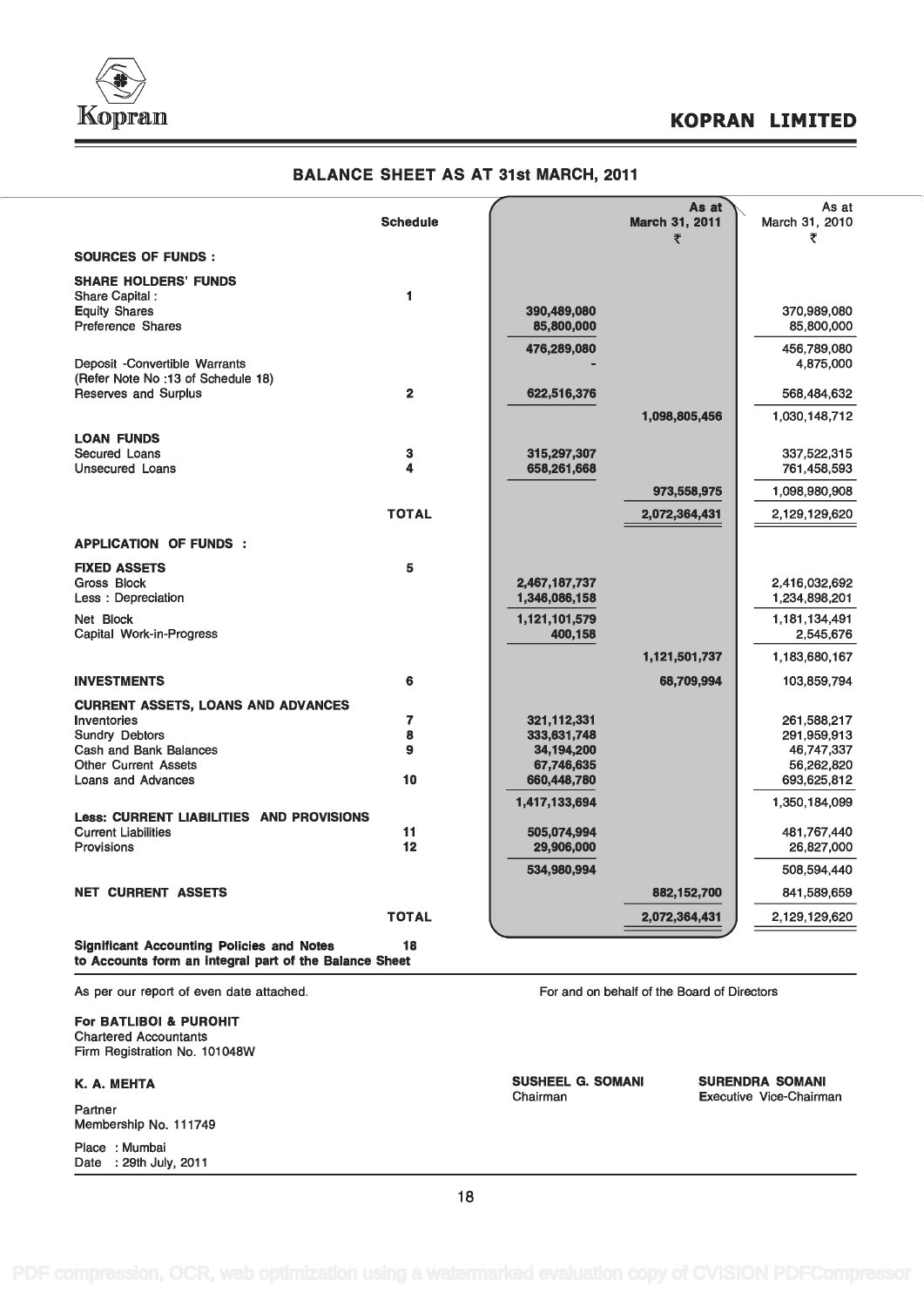

|                                                                | <b>Schedule</b> | For the year ended<br>March 31, 2011<br>₹ | For the year ended<br>March 31, 2010 |
|----------------------------------------------------------------|-----------------|-------------------------------------------|--------------------------------------|
| <b>INCOME</b>                                                  |                 |                                           |                                      |
| Sales, Services and Income from Operations                     |                 | 2,018,811,402                             | 1,687,823,776                        |
| Less: Excise duty on Sales                                     |                 | 71,504,339                                | 44,955,115                           |
|                                                                |                 | 1,947,307,063                             | 1,642,868,661                        |
| Other Income                                                   | 13              | 29,053,950                                | 19,447,900                           |
|                                                                |                 | 1,976,361,013                             | 1,662,316,561                        |
| <b>EXPENDITURE</b>                                             |                 |                                           |                                      |
| <b>Material Cost</b>                                           | 14              | 1,242,715,659                             | 1,013,583,015                        |
| <b>Employee Cost</b>                                           | 15              | 173,404,380                               | 164,724,956                          |
| Operational and Other Expenses                                 | 16              | 321,728,738                               | 278,783,753                          |
|                                                                |                 | 1,737,848,777                             | 1,457,091,724                        |
| Profit / (Loss) Before tax, Interest, Depreciation &           |                 |                                           |                                      |
| <b>Exceptional items</b>                                       |                 | 238,512,236                               | 205,224,837                          |
| Interest (Net)                                                 | 17              | 74,851,902                                | 61,793,541                           |
| Depreciation                                                   |                 | 112,333,176                               | 111,557,260                          |
| Profit / (Loss) before tax and Exceptional items               |                 | 51,327,158                                | 31,874,036                           |
| <b>Exceptional items</b>                                       |                 |                                           | 67,500,000                           |
| Provision of Tax for earlier year                              |                 | (2,704,586)                               | (356, 157)                           |
| Profit / (Loss) for the Period Carried to Balance Sheet        |                 | 54,031,744                                | 99,730,193                           |
| <b>Earning Per Share:</b>                                      |                 |                                           |                                      |
| Basic and diluted earning per share of face value Rs.10/- each |                 |                                           |                                      |
| (Ref. Note No. 6 of Schedule 18)                               |                 |                                           |                                      |
| <b>Basic</b>                                                   |                 | 1,32                                      | 0.80                                 |
| <b>Diluted</b>                                                 |                 | 1.32                                      | 0.77                                 |

#### PROFIT AND LOSS ACCOUNT FOR THE YEAR ENDED 31st MARCH, 2011

Significant Accounting Policies and Notes to Accounts 18 form an integral part of the Profit & loss account

As per our report of even date attached. The extension of the Board of Directors and on behalf of the Board of Directors For BATLIBOI & PUROHIT Chartered Accountants Firm Registration No. 101048W K. A. MEHTA Partner Membership No. 111749 Place : Mumbai Date : 29th July, 2011 SUSHEEL G. SOMANI SURENDRA SOMANI Chairman Executive Vice-Chairman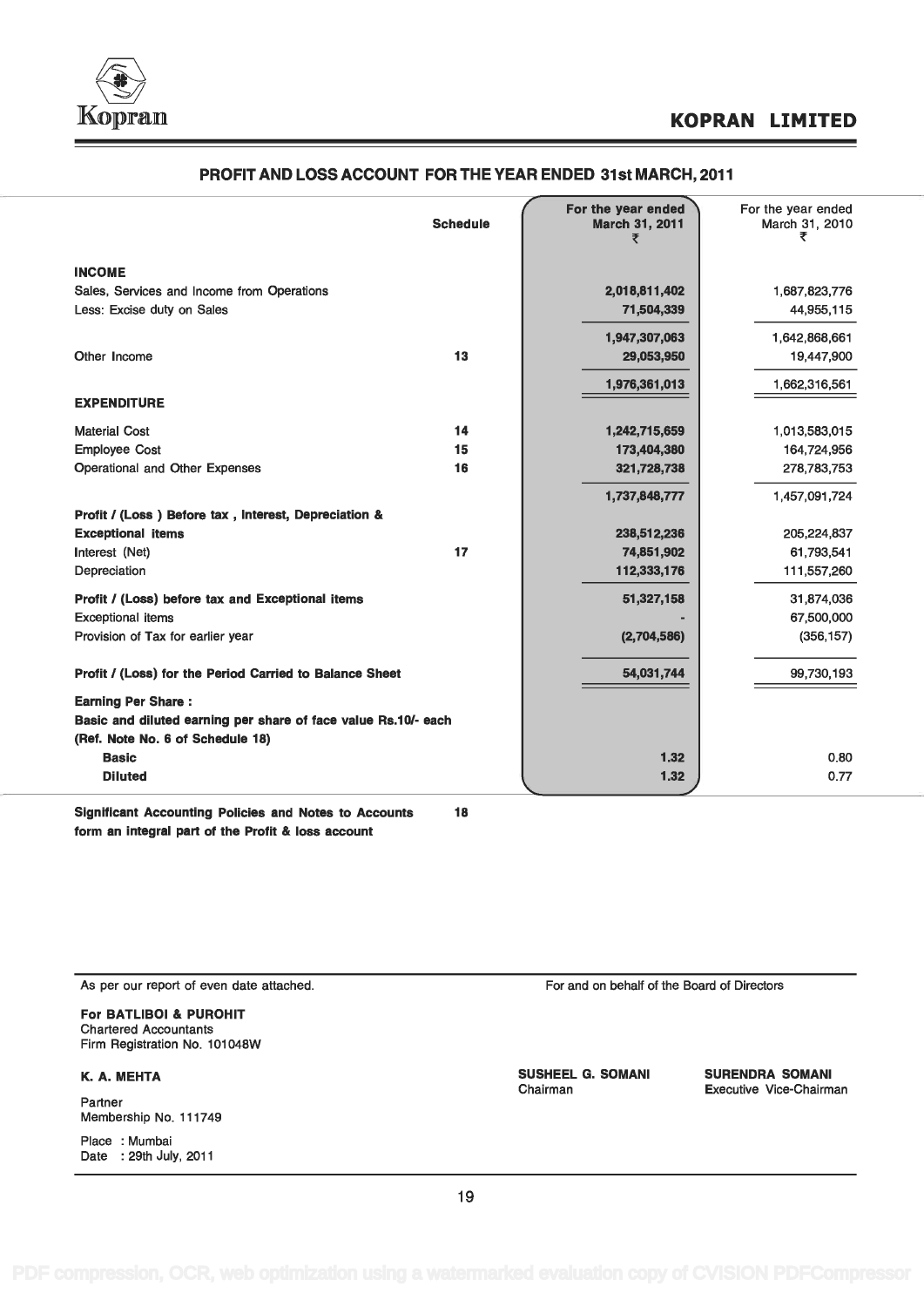

### opran Korkan Limited

#### SCHEDULES TO THEACCOUNTS

|                                                                                                                                              |                       | As at<br>March 31, 2011 | As at<br>March 31, 2010 |
|----------------------------------------------------------------------------------------------------------------------------------------------|-----------------------|-------------------------|-------------------------|
| 1 : SHARE CAPITAL                                                                                                                            |                       |                         |                         |
| <b>Authorised</b>                                                                                                                            |                       |                         |                         |
| 5,62,50,000 (Previous year 5,62,50,000) Equity Shares of Rs.10/- each.<br>1,37,50,000 (Previous year 1,37,50,000) Non-Convertible Cumulative |                       | 562,500,000             | 562,500,000             |
| Redeemable Preference Shares of Rs 10/- each.                                                                                                |                       | 137,500,000             | 137,500,000             |
|                                                                                                                                              |                       | 700,000,000             | 700,000,000             |
| <b>Issued:</b>                                                                                                                               |                       |                         |                         |
| 3,90,52,602 (Previous Year 3,71,02,602) Equity Shares of Rs 10/- each.<br>85,80,000 (Previous Year 85,80,000) Non-Convertible Cumulative     |                       | 390,526,020             | 371,026,020             |
| Redeemable Preference Shares of Rs. 10/- each fully paid up                                                                                  |                       | 85,800,000              | 85,800,000              |
|                                                                                                                                              |                       | 476,326,020             | 456,826,020             |
| Subscribed and Paid-Up:                                                                                                                      |                       |                         |                         |
| 3,90,52,602 (Previous Year 3,71,02,602) Equity Shares of Rs 10/- each.<br>Less: Calls in-Arrears (Other than Director's)                     | 390,526,020<br>36,940 |                         | 371,026,020<br>36,940   |
| (Ref. Note No.13 of Schedule 18)                                                                                                             |                       |                         |                         |
|                                                                                                                                              |                       | 390,489,080             | 370,989,080             |
| 85,80,000 (Previous Year 85,80,000) Non-Convertible Cumulative                                                                               |                       |                         |                         |
| Redeemable Preference Shares of Rs.10/- each fully paid up                                                                                   |                       | 85,800,000              | 85,800,000              |
| TOTAL                                                                                                                                        |                       | 476,289,080             | 456,789,080             |
| $\cdots$                                                                                                                                     |                       |                         |                         |

Note: -

of the above Shares

a) 60,500 Equity Shares of Rs.10/- each were allotted as fully paid-up pursuant to a contract without payment being received in cash.

b) 58,00,000 Equity Shares of Rs.10/- each were allotted as fully paid-up Bonus Shares by Capitalisation of General Reserve (1992-93).<br>c) 40,00,000 Equity Shares of Rs.10/- each were allotted as fully paid-up Bonus Share

c) 40,00,000 Equity Shares of Rs.10/- each were allotted as fully paid-up Bonus Shares by Capitalisation of Share Premium (1994-95).<br>d) 40,80,000 Equity Shares were allotted to shareholders of erstwhile Kopran Pharmaceutic consideration other than cash.

- e) 30,00,000 (Previous Year 30,00,000) 9% Non-Convertible Cumulative Redeemable Preference Shares of Rs.10/- each (Series-I) are redeemable at par. The due date for redeemption was 12th March, 2000, which is rescheduled and are redeemable in 16 quarterly installments commencing 1st April, 2005.
- f) 55,80,000 (Previous Year 55,80,000) 1% Non-Convertible Cumulative Redeemable Preference Shares of Rs.10/- each redeemable at par at the expiry of ten years from the date of allotment or a call / option of the company at the end of five years from the date of allotment.

#### 2: RESERVES & SURPLUS

| <b>Capital Reserve</b> |  |  |  |
|------------------------|--|--|--|
|------------------------|--|--|--|

| AGNIMI LIGOGI AG<br>Balance as per last Balance Sheet<br>Add: Forfeiture of deposit on laps of warrant | 148,474,390     |                 | 137,790,405<br>10,683,985 |
|--------------------------------------------------------------------------------------------------------|-----------------|-----------------|---------------------------|
|                                                                                                        |                 | 148,474,390     | 148,474,390               |
| <b>Export Allowance Reserve</b>                                                                        |                 | 40,000          | 40,000                    |
| Securities premium account                                                                             |                 |                 |                           |
| Balance as per last Balance Sheet                                                                      | 995,242,754     |                 | 995,242,754               |
| Less: Calls in-Arrears (Other than Director's)                                                         | 110,820         |                 | 110,820                   |
|                                                                                                        |                 |                 |                           |
|                                                                                                        |                 | 995, 131, 934   | 995, 131, 934             |
| <b>General Reserve</b>                                                                                 |                 | 81,420,684      | 81,420,684                |
| <b>Profit and Loss Account</b>                                                                         |                 |                 |                           |
| Balance as per last Balance Sheet                                                                      | (656, 582, 376) |                 | (756, 312, 569)           |
| Add: Profit / (loss) for the year                                                                      | 54,031,744      |                 | 99,730,193                |
|                                                                                                        |                 |                 |                           |
|                                                                                                        |                 | (602, 550, 632) | (656, 582, 376)           |
|                                                                                                        | <b>TOTAL</b>    | 622,516,376     | 568,484,632               |
|                                                                                                        |                 |                 |                           |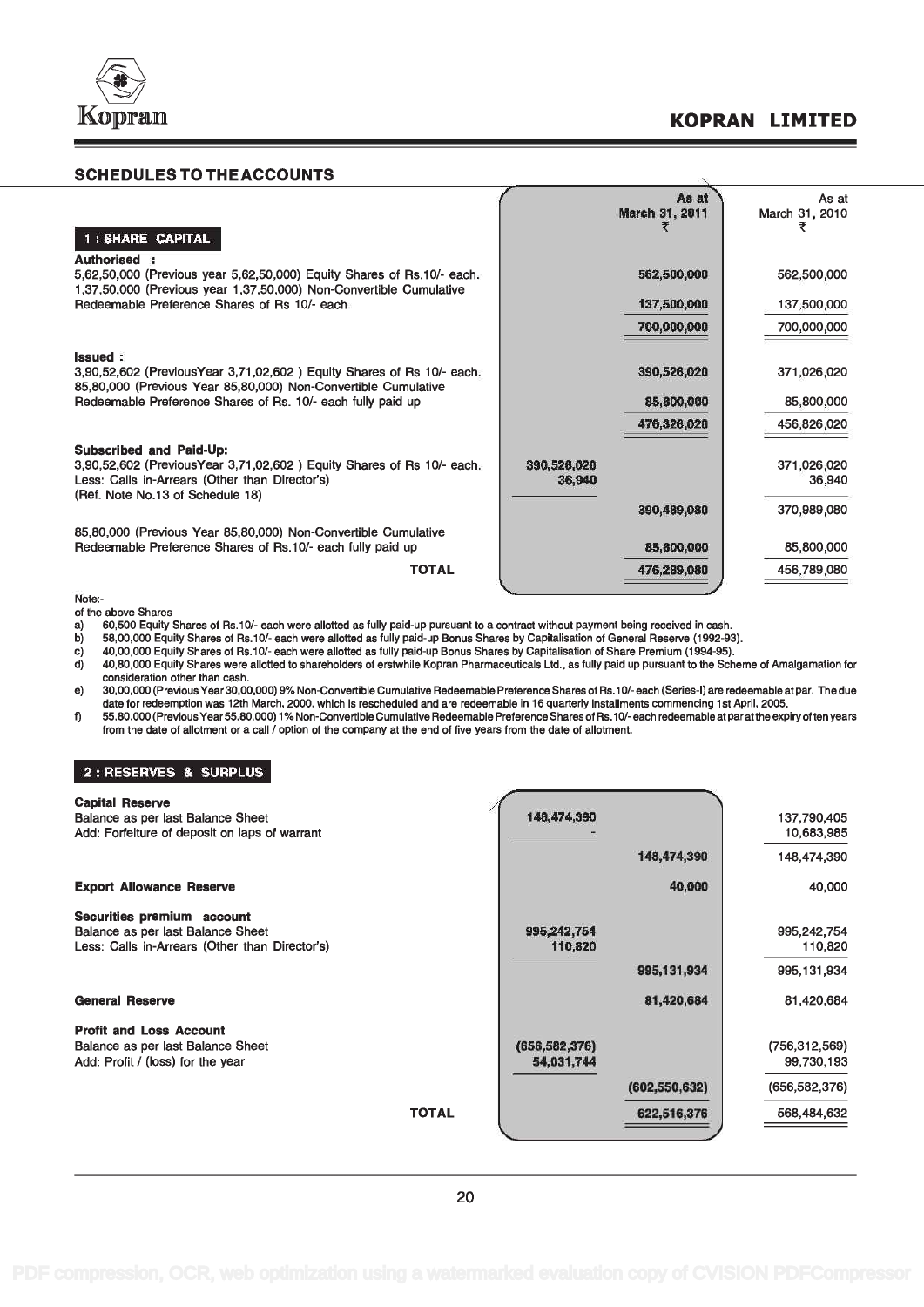

### SCHEDULES TO THE ACCOUNTS

|                                                                                                                                                                                                                                                                                                                                                                                                                                                                           | As at<br>March 31, 2011<br>₹ | As at<br>March 31, 2010<br>₹ |  |
|---------------------------------------------------------------------------------------------------------------------------------------------------------------------------------------------------------------------------------------------------------------------------------------------------------------------------------------------------------------------------------------------------------------------------------------------------------------------------|------------------------------|------------------------------|--|
| 3 : SECURED LOANS                                                                                                                                                                                                                                                                                                                                                                                                                                                         |                              |                              |  |
| <b>RUPEE TERM LOANS</b>                                                                                                                                                                                                                                                                                                                                                                                                                                                   |                              |                              |  |
| <b>SICOM Ltd.</b><br>(Secured by a pari-passu first charge by way of mortgage on all the immovable<br>properties and by way of hypothecation on all the movable fixed assets of the Company<br>both present and future excluding current assets charged to banks for working capital<br>facilities).                                                                                                                                                                      |                              | 37,500,000                   |  |
| <b>Working Capital Term Loans</b><br>(Secured by a pari-passu first charge by way of mortgage on all the immovable<br>properties and by way of hypothecation on all the movable fixed assets of the Company<br>both present and future and Second Charge on current assets of the company and<br>guaranteed by three Directors / Promoters jointly and severally).                                                                                                        | 124,599,231                  | 172,500,000                  |  |
| <b>LOANS FROM BANKS</b><br>Cash Credit, Over Draft & Packing Credit<br>(Secured by hypothecation of Raw Materials, Goods-in-Process, Packing Materials,<br>Stores and Spares, Finished goods, Book Debts and Bills and Second Charge by way<br>of mortgage on all the immovable properties and by way of hypothecation on all the<br>movable fixed assets of the company both present and future and guaranteed by three<br>Directors / Promoters jointly and severally). | 190,249,860                  | 127,302,017                  |  |
| <b>OTHER LOANS</b><br>(Secured by hypothecation of Vehicles purchased under the hire purchase scheme).<br>[Due for payment within one year Rs.1.40 lacs (Previous Year Rs.2.20 lacs)]                                                                                                                                                                                                                                                                                     | 448,216                      | 220,298                      |  |
| <b>TOTAL</b>                                                                                                                                                                                                                                                                                                                                                                                                                                                              | 315,297,307                  | 337,522,315                  |  |
| <b>4 : UNSECURED LOANS</b>                                                                                                                                                                                                                                                                                                                                                                                                                                                |                              |                              |  |
| <b>Short Term Loans and Advances</b>                                                                                                                                                                                                                                                                                                                                                                                                                                      |                              |                              |  |
| <b>Intercorporate Deposits</b>                                                                                                                                                                                                                                                                                                                                                                                                                                            | 658,261,668                  | 761,458,593                  |  |
| <b>TOTAL</b>                                                                                                                                                                                                                                                                                                                                                                                                                                                              | 658,261,668                  | 761,458,593                  |  |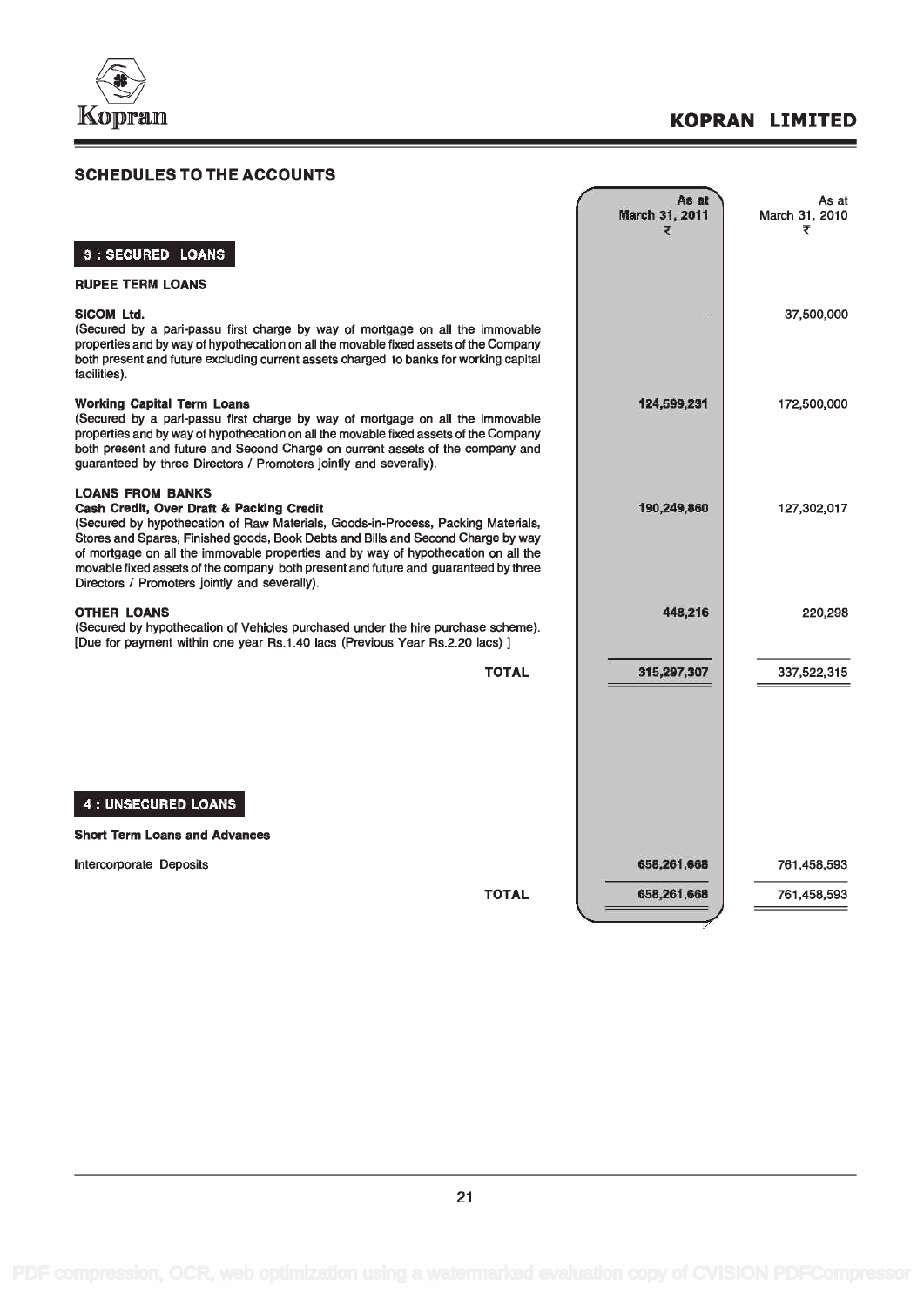Kopran

|                     | <b>SCHEDULES TO THE ACCOUNTS</b>              |                             |                                         |                                  |                                            |                                |                 |                                  |                                     |                                                  |                              |
|---------------------|-----------------------------------------------|-----------------------------|-----------------------------------------|----------------------------------|--------------------------------------------|--------------------------------|-----------------|----------------------------------|-------------------------------------|--------------------------------------------------|------------------------------|
|                     | 5 : FIXED ASSETS                              |                             |                                         |                                  |                                            |                                |                 |                                  |                                     |                                                  | (in ₹)                       |
|                     |                                               |                             | <b>GROSS</b>                            | <b>BLOCK</b>                     |                                            |                                | DEPRECIATION    |                                  |                                     | 192                                              | <b>BLOCK</b>                 |
|                     | <b>DESCRIPTION</b>                            | 1st April,<br>2010<br>As at | gthe<br>Additions<br>during the<br>year | during<br>Deductions<br>the year | As at<br>31 st March,<br>$\overline{2011}$ | <u>ទី</u><br>2010<br>1st April | For the<br>year | during the<br>Deductions<br>year | ŝ<br>31 st March,<br>$\overline{a}$ | <b>As at</b><br>31 st March,<br>$\overline{201}$ | 2010<br>As at<br>31st March, |
| ÷                   | Lease hold Land                               | 4,375,252                   | f,                                      |                                  | 4,375,252                                  | 782,936                        | 46,056          |                                  | 828,992                             | 3,546,260                                        | 3,592,316                    |
| $\ddot{\mathbf{q}}$ | Free Hold Land                                | 560,240                     | Ţ                                       |                                  | 560,240                                    |                                |                 |                                  | ï                                   | 560,240                                          | 560,240                      |
| $\ddot{\mathbf{c}}$ | <b>Buildings</b>                              | 253,721,381                 | 593<br>6,629,                           |                                  | 260,350,974                                | 85,185,023                     | 8,507,262       |                                  | 93,692,285                          | 166,658,689                                      | 168,536,358                  |
| 4                   | Plant & Machinery                             | 1,948,635,010               | 656<br>36,677                           |                                  | 1,985,312,666                              | 1,003,010,614                  | 93,446,989      |                                  | 1,096,457,603                       | 888,855,063                                      | 945,624,396                  |
| ιó,                 | Factory Equipments &<br>Electric Installation | 126,610,514                 | ,299<br>6,270                           |                                  | 132,880,813                                | 72,936,643                     | 7,829,189       |                                  | 80,765,832                          | 52,114,981                                       | 53,673,871                   |
| $\ddot{\circ}$      | Furniture and Fixtures                        | 29,320,713                  | 579,683                                 |                                  | 29,900,396                                 | 26,631,091                     | 528,743         |                                  | 27,159,834                          | 2,740,562                                        | 2,689,622                    |
| r.                  | Tube Well                                     | 60,208                      | ı                                       |                                  | 60,208                                     | 46,304                         | 695             |                                  | 46,999                              | 13,209                                           | 13,904                       |
| œ                   | Office Equipments                             | 9,730,749                   | 4,715<br>274                            |                                  | 10,005,464                                 | 7,402,195                      | 347,459         |                                  | 7,749,654                           | 2,255,810                                        | 2,328,554                    |
| o,                  | Computers                                     | 26,588,659                  | 873,034                                 |                                  | 27,461,693                                 | 24,591,934                     | 952,658         |                                  | 25,544,592                          | 1,917,101                                        | 1,996,725                    |
| ė,                  | Vehicles                                      | 16,429,965                  | E<br>1,05                               | 1,201,045                        | 16,280,031                                 | 14,311,460                     | 674,126         | 1,145,219                        | 13,840,367                          | 2,439,664                                        | 2,118,505                    |
|                     | TOTAL                                         | 2,416,032,692               | 52,356,091                              | 1,201,045                        | 2,467,187,737                              | 1,234,898,200                  | 112,333,176     | 1,145,219                        | 1,346,086,158                       | 1,121,101,579                                    | 1,181,134,491                |
|                     | Previous Year                                 | 2,393,127,993               | 25,065,599                              | 2,160,901                        | 2,416,032,692                              | 1,125,023,916                  | 111,557,260     | 1,682,977                        | 1,234,898,201                       | 1,181,134,490                                    | ٠                            |
|                     |                                               |                             |                                         |                                  |                                            |                                |                 |                                  |                                     |                                                  |                              |

### **KOPRAN LIMITED**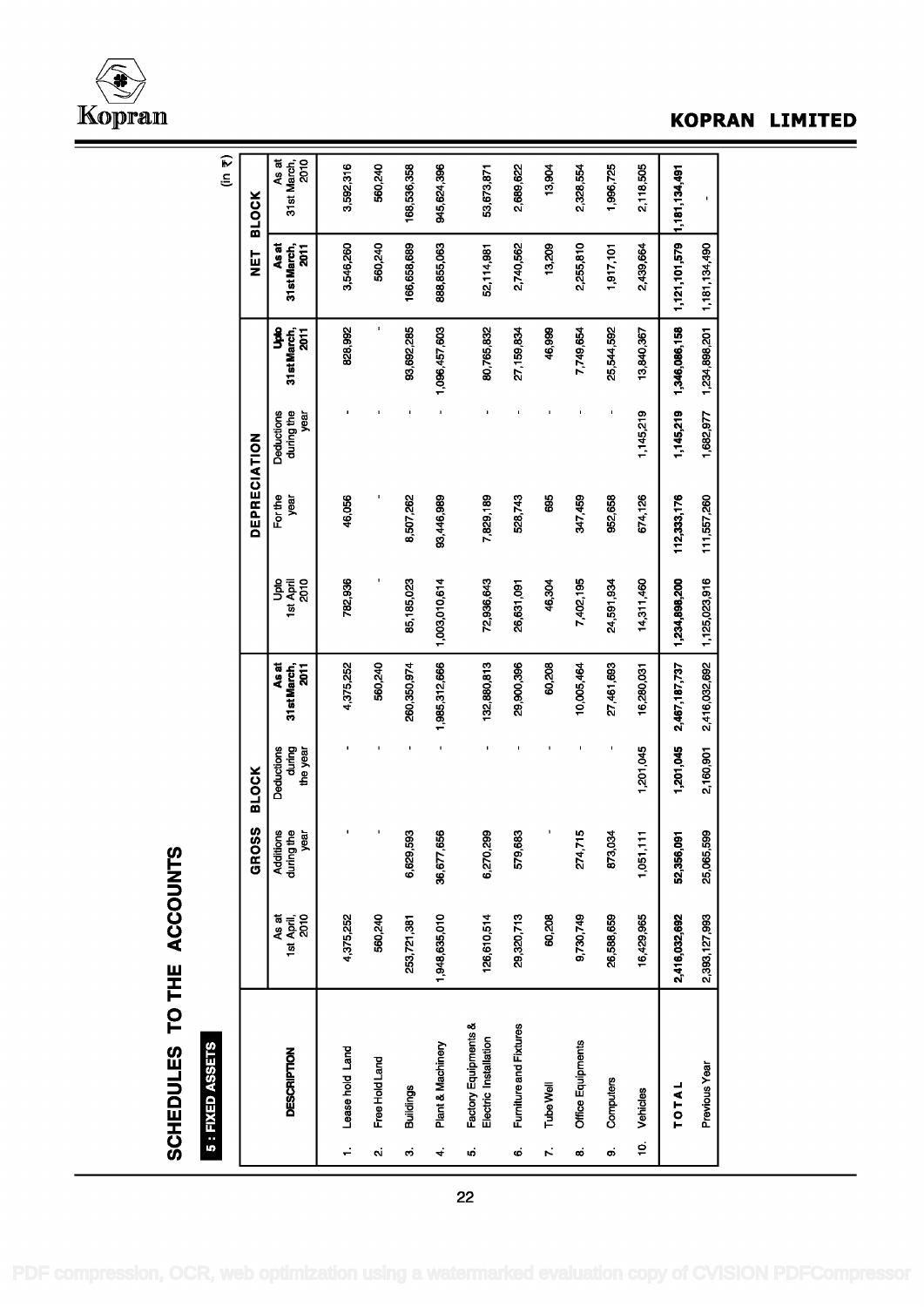

### SCHEDULES TO THE ACCOUNTS

|                   |    |                                                                                                                      |                  | As at<br>March 31, 2011<br>₹ |                | As at<br>March 31, 2010<br>₹ |
|-------------------|----|----------------------------------------------------------------------------------------------------------------------|------------------|------------------------------|----------------|------------------------------|
|                   |    | 6 : INVESTMENTS (AT COST)                                                                                            | Nos.             |                              | Nos.           |                              |
| <b>Face Value</b> |    |                                                                                                                      |                  |                              |                |                              |
| Rs.               | ı. | Long Term Investments (At Cost)<br>In Government Securities (Non-Trade) :                                            |                  |                              |                |                              |
|                   |    | 7 years National Savings Certificate<br>(Lodged with Collector of Central Excise and<br>Sales Tax Authority- Mumbai) |                  | 40,250                       |                | 40,250                       |
|                   | П. | In Equity Shares (Fully Paid-up)                                                                                     |                  | 40,250                       |                | 40,250                       |
| 10                |    | A. Quoted Shares (Non-Trade)<br><b>DSQ Software Limited</b>                                                          | 400              | 199,608                      | 400            | 199,608                      |
| 1                 |    | Himachal Futuristic Communication Ltd                                                                                | 200              | 48,235                       | 200            | 48,235                       |
| 10                |    | <b>IMP Power Ltd</b>                                                                                                 | 2874             | 792,334                      | 2874           | 792,334                      |
| 10                |    | <b>Advent Computers Ltd</b>                                                                                          | 30               | 24,060                       | 30             | 24,060                       |
|                   |    | Less: Provision for diminution in value of                                                                           |                  | 1,064,237                    |                | 1,064,237                    |
|                   |    | investments                                                                                                          |                  | 426,243                      |                | 426,243                      |
|                   |    |                                                                                                                      |                  | 637,994                      |                | 637,994                      |
|                   |    | <b>B.</b> Unquoted Shares<br><b>Trade Investments:</b>                                                               |                  |                              |                |                              |
| 10                |    | Kapol Co-Op Bank Ltd                                                                                                 | 20000            | 200,000                      | 20000          | 200,000                      |
| 10<br>10          |    | The Saraswat Co-Op Bank Ltd<br>The New india Co-Op Bank Ltd                                                          | 1000<br>500      | 10,000<br>5,000              | 1000<br>500    | 10,000<br>5,000              |
| 10                |    | Mandvi Co-Op Bank Ltd.                                                                                               | 25000            | 250,000                      | 25000          | 250,000                      |
|                   |    | Non Trade Investments:                                                                                               |                  | 465,000                      |                | 465,000                      |
| 10                |    | Pharmaceutical Business Group (I) Ltd                                                                                |                  |                              | 999900         | 9,999,000                    |
| 100<br>10         |    | <b>Hotel Empire Ltd</b><br>Parijat Shipping & Finale Ltd                                                             | 700000           | 7,000,000                    | 9500<br>700000 | 33,250,000<br>7,000,000      |
|                   |    |                                                                                                                      |                  | 7,000,000                    |                | 50,249,000                   |
|                   |    | Less: Provision for diminution in value of<br>investments                                                            |                  |                              |                | 7,599,200                    |
|                   |    |                                                                                                                      |                  | 7,000,000                    |                | 42,649,800                   |
|                   |    | <b>Investment in Wholly Owned</b><br>C.<br><b>Subsidiary Companies: (Unquoted)</b>                                   |                  |                              |                |                              |
| 1 HK\$<br>10      |    | Kopran ( H.K.) Limited, Hong Kong<br>Kopran Lifesciences Ltd                                                         | 2318750<br>50000 | 10,006,000<br>500,000        | 2318750        | 10,006,000                   |
| 10                |    | Kopran Research Laboratories Ltd                                                                                     | 5000000          | 50,060,750                   | 5000000        | 50,060,750                   |
|                   |    | TOTAL (A+B+C)                                                                                                        |                  | 60,566,750<br>68,669,744     |                | 60,066,750<br>103,819,544    |
|                   |    | <b>TOTAL (I+II)</b>                                                                                                  |                  | 68,709,994                   |                | 103,859,794                  |
|                   |    |                                                                                                                      |                  |                              |                |                              |
|                   |    | <b>Aggregate Cost of Quoted Investment</b><br><b>Aggregate Market Value of Quoted Investment</b>                     |                  | 637,994<br>192,101           |                | 637,994<br>324,383           |
|                   |    | Aggregate Cost of Unquoted Investment                                                                                |                  | 68,072,000                   |                | 103,221,800                  |
|                   |    |                                                                                                                      |                  |                              |                |                              |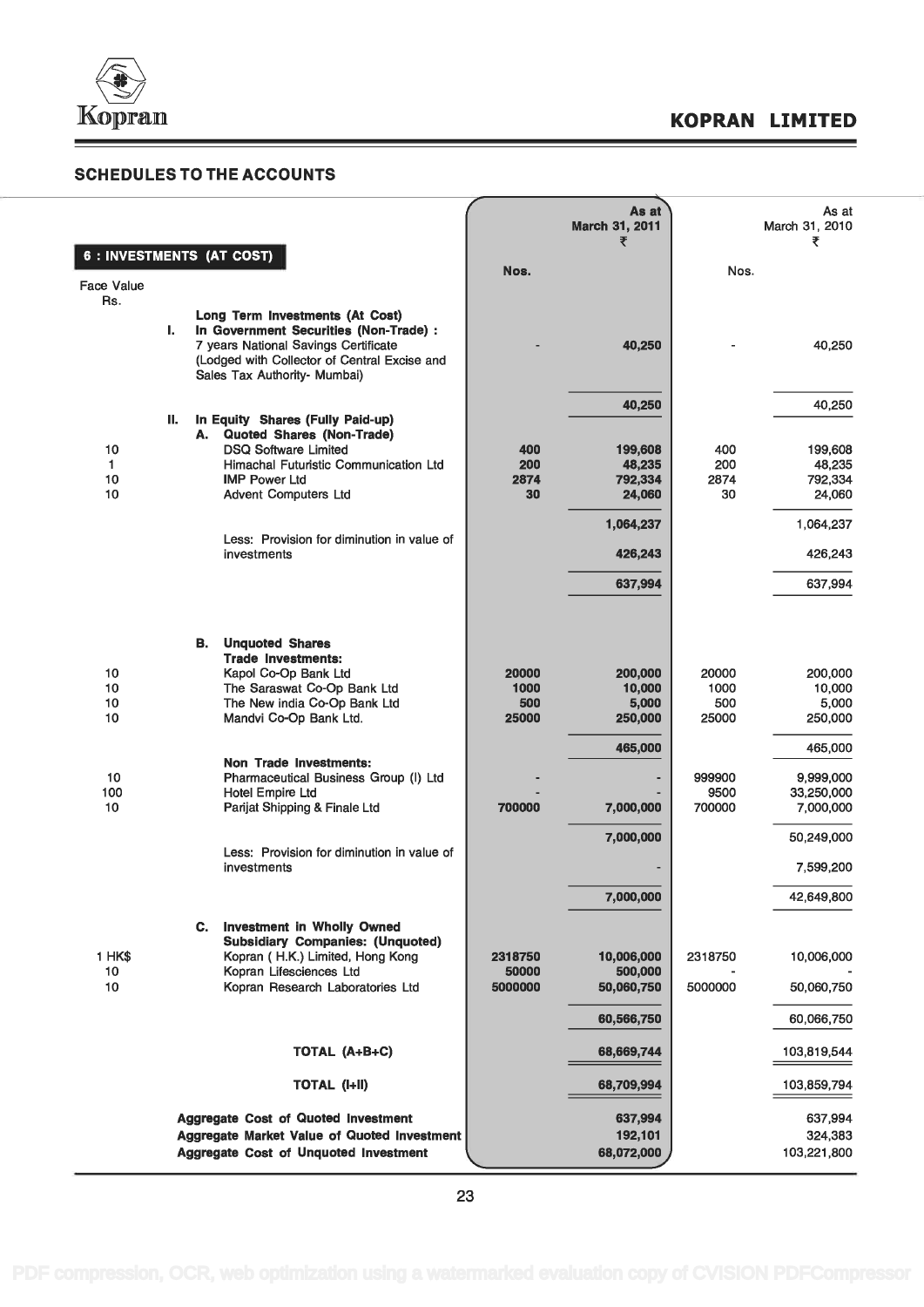

| <b>SCHEDULES TO THE ACCOUNTS</b>                                                                                                                                                                                                                                                                                                                                                |                                      |                                                                               |                                                                               |
|---------------------------------------------------------------------------------------------------------------------------------------------------------------------------------------------------------------------------------------------------------------------------------------------------------------------------------------------------------------------------------|--------------------------------------|-------------------------------------------------------------------------------|-------------------------------------------------------------------------------|
|                                                                                                                                                                                                                                                                                                                                                                                 |                                      | As at<br>March 31, 2011<br>₹                                                  | As at<br>March 31, 2010<br>₹                                                  |
| 7 : INVENTORIES<br>(As taken, valued and certified by Mangement)                                                                                                                                                                                                                                                                                                                |                                      |                                                                               |                                                                               |
| Stores & Spares<br><b>Raw Materials</b><br><b>Packing Materials</b><br><b>Work-in-Process</b><br><b>Finished Goods</b>                                                                                                                                                                                                                                                          |                                      | 6,067,143<br>116,033,317<br>19,291,714<br>129,931,718<br>49,788,439           | 8,588,011<br>129,398,201<br>28,718,661<br>70,648,055<br>24,235,289            |
| <b>TOTAL</b>                                                                                                                                                                                                                                                                                                                                                                    |                                      | 321,112,331                                                                   | 261,588,217                                                                   |
| <b>8 : SUNDRY DEBTORS</b><br>(Unsecured, considered good unless other wise stated)<br>Debts Outstanding for a period exceeding Six months:<br>(Includes due from Subsidiary Rs.10.20 lacs<br>Previous year Rs.10.15 lacs)                                                                                                                                                       |                                      |                                                                               |                                                                               |
| <b>Considered Good</b><br><b>Considered Doubtful</b>                                                                                                                                                                                                                                                                                                                            | 52,700,884<br>29,030,530             |                                                                               | 63,616,445<br>29,030,530                                                      |
| Less: Provision for Doubtful Debts                                                                                                                                                                                                                                                                                                                                              | 81,731,414<br>29,030,530             |                                                                               | 92.646.975<br>29,030,530                                                      |
| <b>Other Debts</b>                                                                                                                                                                                                                                                                                                                                                              |                                      | 52,700,884<br>280,930,864                                                     | 63,616,445<br>228,343,468                                                     |
| <b>TOTAL</b>                                                                                                                                                                                                                                                                                                                                                                    |                                      | 333,631,748                                                                   | 291,959,913                                                                   |
| 9 : CASH AND BANK BALANCES                                                                                                                                                                                                                                                                                                                                                      |                                      |                                                                               |                                                                               |
| Cash on hand                                                                                                                                                                                                                                                                                                                                                                    |                                      | 1,470,173                                                                     | 555,293                                                                       |
| <b>Balances with Scheduled Banks:</b><br>I)<br>In Current Accounts<br>II)<br>In Fixed Deposit and Margin Accounts<br>In Deposit (Foreign Currency) Account<br>III).                                                                                                                                                                                                             | 4,478,482<br>26,637,209<br>1,608,336 |                                                                               | 5,054,011<br>40,337,714<br>800,319                                            |
|                                                                                                                                                                                                                                                                                                                                                                                 |                                      | 32,724,027                                                                    | 46,192,044                                                                    |
| <b>TOTAL</b>                                                                                                                                                                                                                                                                                                                                                                    |                                      | 34,194,200                                                                    | 46,747,337                                                                    |
| <b>10 : LOANS AND ADVANCES</b><br>(Unsecured, considered good unless other wise stated)<br><b>Advances to Subsidiary Company</b><br>Advances recoverable in cash or in kind or for value to be received<br>Advance Payment of Income Tax & TDS (Net of Provision)<br><b>Balance with IT Department</b><br><b>Balance-Cenvat Credit</b><br>Excixe Duty receivable against Export |                                      | 488,262,106<br>67,353,556<br>1,465,114<br>800,000<br>78,479,524<br>24,088,480 | 561,243,293<br>63,925,607<br>5,533,910<br>800,000<br>39,266,895<br>22,856,107 |
| <b>TOTAL</b>                                                                                                                                                                                                                                                                                                                                                                    |                                      | 660,448,780                                                                   | 693,625,812                                                                   |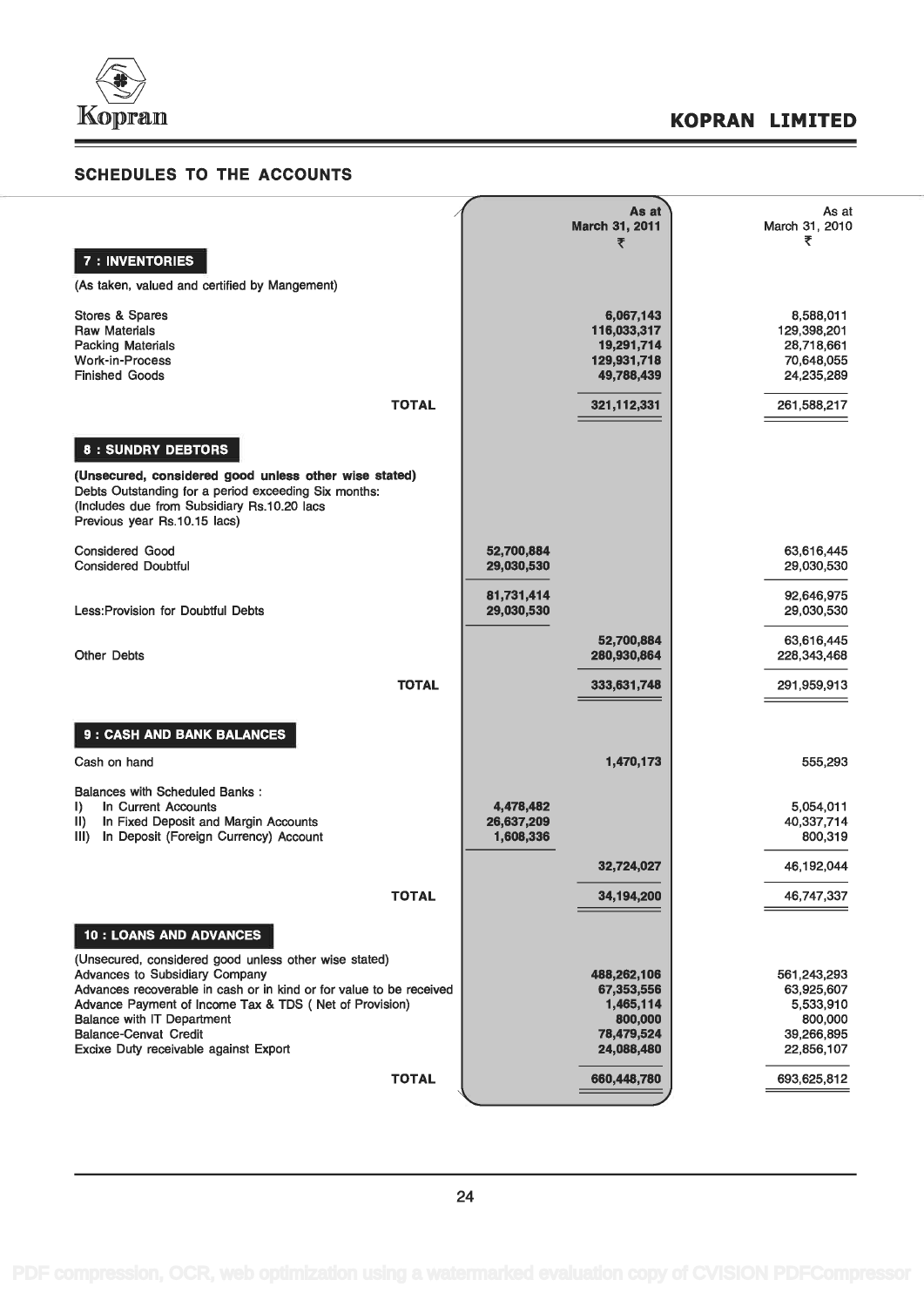

| <b>SCHEDULES TO THE ACCOUNTS</b>                                                                           |              | As at<br>March 31, 2011       | As at<br>March 31, 2010    |  |
|------------------------------------------------------------------------------------------------------------|--------------|-------------------------------|----------------------------|--|
| <b>11 : CURRENT LIABILITIES</b>                                                                            |              | ₹                             | ₹                          |  |
|                                                                                                            |              |                               |                            |  |
| <b>Sundry Creditors</b><br>(i) Dues of Micro and Small Enterprises                                         |              | 13,760,954                    | 14,364,198                 |  |
| (ii) Dues of Other Creditors                                                                               |              | 424,745,361                   | 398,387,330                |  |
| Deposits Received                                                                                          |              | 5,987,377                     | 5,987,377                  |  |
| Unpaid Dividend* (Refer Note 17 of Schedule 18)<br><b>Other Liabilities</b>                                |              | 3,600,000<br>49,481,302       | 3,600,000<br>53,428,535    |  |
| Interest Accrued but not due                                                                               |              | 7,500,000                     | 6,000,000                  |  |
|                                                                                                            | <b>TOTAL</b> | 505,074,994                   | 481,767,440                |  |
| (*) There are no amounts due and outstanding to be credited to the Investor Education and protection fund. |              |                               |                            |  |
|                                                                                                            |              |                               |                            |  |
| 12 : PROVISIONS                                                                                            |              |                               |                            |  |
| Gratuity<br>Leave Encashment                                                                               |              | 20,112,000<br>9,794,000       | 18,289,000<br>8,538,000    |  |
|                                                                                                            | <b>TOTAL</b> | 29,906,000                    | 26,827,000                 |  |
|                                                                                                            |              | For the year ended            | For the year ended         |  |
|                                                                                                            |              | March 31, 2011                | March 31, 2010             |  |
|                                                                                                            |              |                               |                            |  |
| <b>13 : OTHER INCOME</b>                                                                                   |              |                               |                            |  |
| Dividend Received                                                                                          |              |                               |                            |  |
| From Non Trade Investments                                                                                 |              | 18,650                        | 19,655                     |  |
|                                                                                                            |              | 18,650                        | 19,655                     |  |
| Profit on sale of Fixed Assets<br>Liabilities written back                                                 |              | 2,316                         | 578,076                    |  |
| Miscellaneous Income                                                                                       |              | 20,904,167<br>8,128,817       | 14,989,922<br>3,860,247    |  |
|                                                                                                            | <b>TOTAL</b> | 29,053,950                    | 19,447,900                 |  |
| <b>14 : MATERIAL COST</b>                                                                                  |              |                               |                            |  |
|                                                                                                            |              |                               |                            |  |
| Materials Consumed / Cost of Goods sold<br><b>Opening Stock</b>                                            |              | 129,398,201                   | 57,666,022                 |  |
| Add: Purchases                                                                                             |              | 1,187,163,270                 | 1,003,533,005              |  |
|                                                                                                            |              | 1,316,561,471                 | 1,061,199,027              |  |
| Less: Closing Stock                                                                                        |              | 116,033,317                   | 129,398,201                |  |
| <b>Packing Materials Consumption:</b>                                                                      |              | 1,200,528,154                 | 931,800,826                |  |
| <b>Opening Stock</b>                                                                                       |              | 28,718,661                    | 9,897,314                  |  |
| Add: Purchases                                                                                             |              | 89,617,311                    | 72,990,698                 |  |
| Less: Closing Stock                                                                                        |              | 118,335,972<br>19,291,714     | 82,888,012<br>28,718,661   |  |
|                                                                                                            |              | 99,044,258                    | 54,169,351                 |  |
|                                                                                                            |              | 1,299,572,412                 | 985,970,177                |  |
| Purchase of Finished goods                                                                                 |              | 27,980,060                    | 39,202,949                 |  |
| Increase / (Decrease) in Stock of Finished and                                                             |              |                               |                            |  |
| Semi-Finished goods:<br><b>Opening Stock:</b>                                                              |              |                               |                            |  |
| Semi - Finished goods                                                                                      |              | 70,648,055                    | 69,359,347                 |  |
| Finished goods                                                                                             |              | 24,235,289                    | 13,933,886                 |  |
| Less: Closing stock:                                                                                       |              | 94,883,344                    | 83,293,233                 |  |
| Semi-Finished Goods                                                                                        |              | 129,931,718                   | 70,648,055                 |  |
| <b>Finished Goods</b>                                                                                      |              | 49,788,439                    | 24,235,289                 |  |
| (Increase) / Decrease in Stock                                                                             |              | 179,720,157<br>(84, 836, 813) | 94,883,344<br>(11,590,111) |  |
|                                                                                                            | <b>TOTAL</b> | 1,242,715,659                 | 1,013,583,015              |  |
|                                                                                                            |              |                               |                            |  |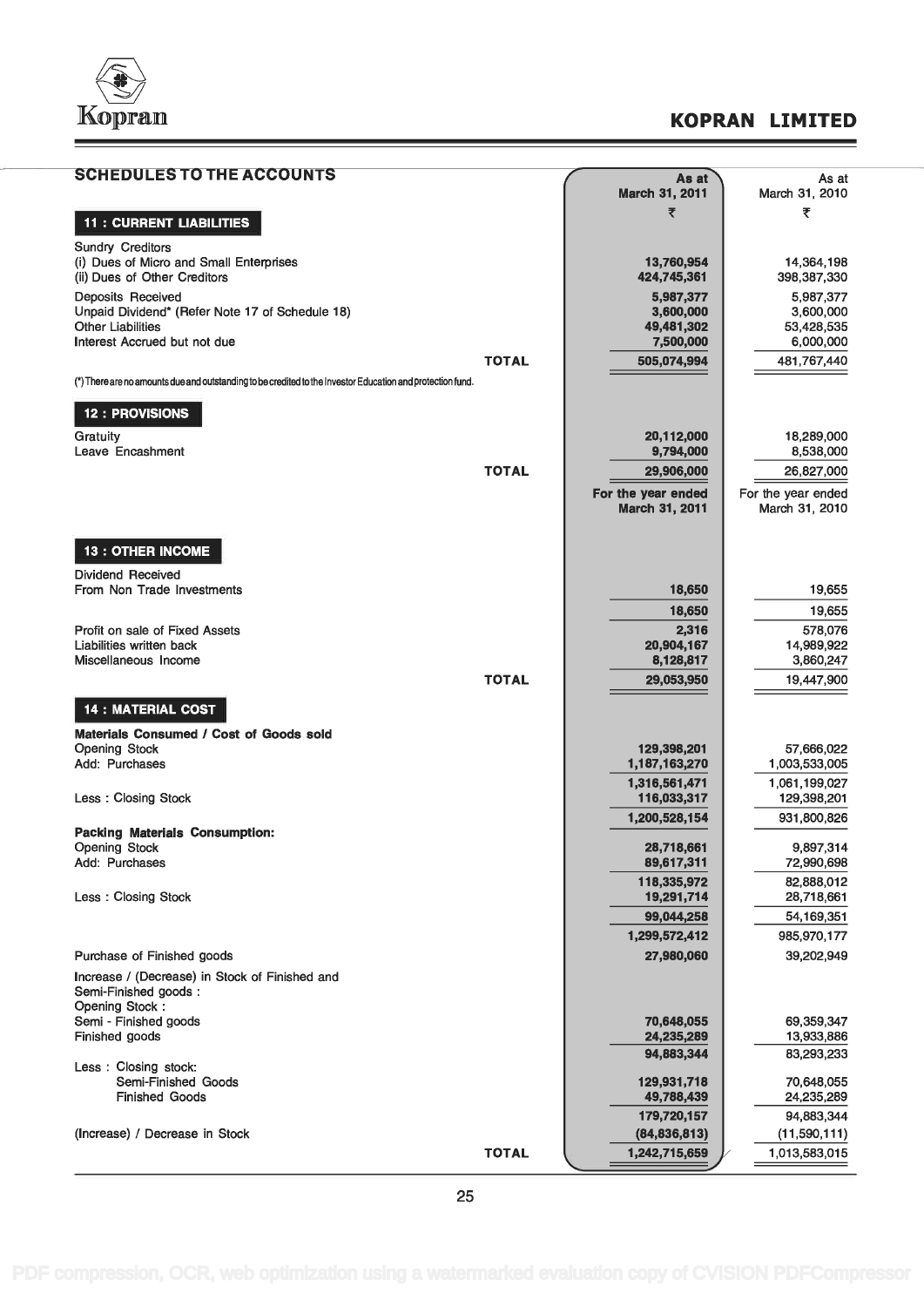

### SCHEDULES TO THE ACCOUNTS

| <b>SCHEDULES TO THE ACCOUNTS</b>                                                                                                                            |              |                                     |                                                             |                                                      |
|-------------------------------------------------------------------------------------------------------------------------------------------------------------|--------------|-------------------------------------|-------------------------------------------------------------|------------------------------------------------------|
|                                                                                                                                                             |              |                                     | For the year ended<br>March 31, 2011<br>₹                   | For the year ended<br>March 31, 2010<br>₹            |
| 15 : EMPLOYEE COST                                                                                                                                          |              |                                     |                                                             |                                                      |
| Salaries, Wages, and Bonus to Employees<br>Contribution to Provident and other funds<br><b>Employee Welfare Expenses</b>                                    |              |                                     | 147,087,911<br>13,117,832<br>13,198,637                     | 140,784,161<br>11,175,279<br>12,765,516              |
|                                                                                                                                                             | <b>TOTAL</b> |                                     | 173,404,380                                                 | 164,724,956                                          |
| <b>16 : OPERATIONAL AND OTHER EXPENSES</b>                                                                                                                  |              |                                     |                                                             |                                                      |
| Stores and Spares consumed<br>Power and Fuel<br>Rent                                                                                                        |              |                                     | 22,125,818<br>90,294,054<br>19,364,670                      | 17,190,960<br>86,971,930<br>14,829,780               |
| <b>Rates and Taxes</b><br>Insurance<br><b>Repairs and Maintenance</b>                                                                                       |              |                                     | 843,180<br>2,851,436                                        | 549.665<br>2,077,615                                 |
| <b>Plant and Machinery</b><br><b>Buildings</b><br><b>Others</b>                                                                                             |              | 7,866,108<br>6,207,481<br>1,829,602 |                                                             | 7,890,189<br>5,413,536<br>1,612,591                  |
| Labour Charges<br>Legal & Professional Charges<br><b>Travelling and Conveyance</b>                                                                          |              |                                     | 15,903,191<br>24,638,982<br>17,738,976<br>13,188,080        | 14,916,316<br>19,820,118<br>12,254,302<br>14,048,655 |
| <b>Directors' Sitting Fees</b><br>Commission on Sales<br><b>Printing &amp; Stationery</b><br>Postage, Telegram and Telephone<br>Auditors' Remuneration:     |              |                                     | 48,000<br>35,629,611<br>4,044,052<br>3,421,638              | 58,000<br>35,792,206<br>4,009,869<br>4,410,700       |
| <b>Audit Fees</b><br><b>Tax Audit Fees</b>                                                                                                                  |              | 245,000<br>55,000                   |                                                             | 245,000<br>55,000                                    |
|                                                                                                                                                             |              |                                     | 300,000                                                     | 300,000                                              |
| Packing, Freight and Forwarding<br>Sundry Balances written off<br>Selling and Distribution Expenses<br>Miscellaneous Expenses<br>Loss on Sale of Investment |              |                                     | 25,535,841<br>91,430<br>10,731,321<br>34,578,458<br>400,000 | 22,727,632<br>126,745<br>8,689,682<br>20,009,578     |
|                                                                                                                                                             | TOTAL        |                                     | 321,728,738                                                 | 278,783,753                                          |
| <b>17 : INTEREST AND FINANCE CHARGES</b>                                                                                                                    |              |                                     |                                                             |                                                      |
| Interest :<br>Debentures & Fixed Loans<br>Others (Refer Note No.11 of Schedule 18)                                                                          |              |                                     | 21,518,891<br>38,793,062                                    | 26,865,028<br>28,461,372                             |
| <b>Bank Charges</b>                                                                                                                                         |              |                                     | 14,539,949                                                  | 6,467,141                                            |
|                                                                                                                                                             | <b>TOTAL</b> |                                     | 74,851,902                                                  | 61,793,541                                           |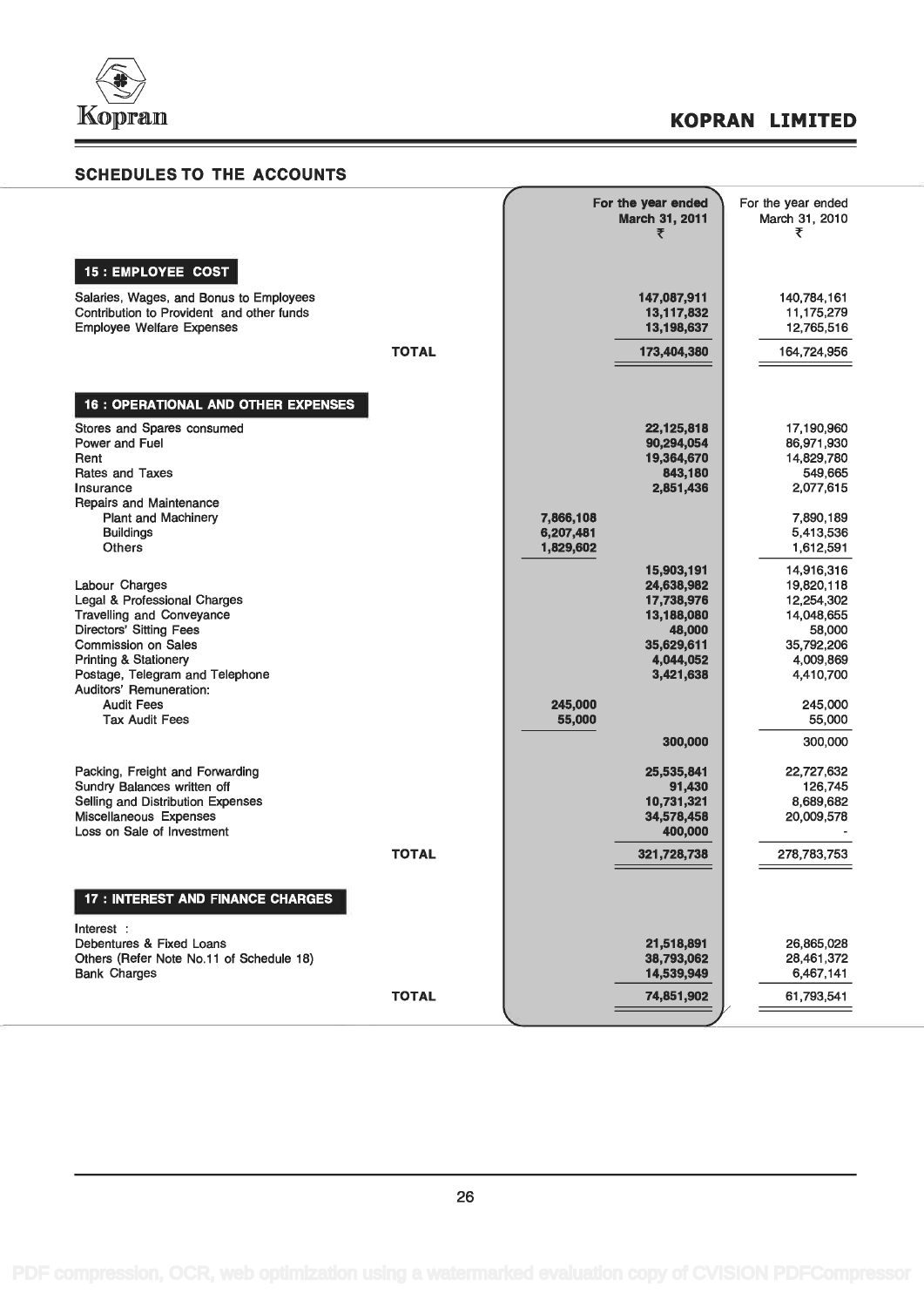

#### SCHEDULE 18: SIGNIFICANT ACCOUNTING POLICIES AND NOTES TO ACCOUNTS

#### 1) SIGNIFICANT ACCOUNTING POLICIES

#### a) BASIS OF PREPARATION OF ACCOUNTS

The accounts have been prepared under the historical cost convention on the basis of going concern and comply in all material aspects with applicable accounting principles in India and relevant provisions of the Companies Act,1956.

#### b) SYSTEM OF ACCOUNTING

The Company follows the Mercantile System of accounting and recognises Income and Expenditure on accrual basis.

#### c) USE OF ESTIMATE

The presentation of financial statements in conformity with the generally accepted accounting principles requires the management to make estimates and assumptions that affect the reported amount of assets and liabilities, revenues and expenses and disclosure of contingent liabilities. Such estimates and assumptions are based on management's evaluation of relevant facts and circumstances as on the date of financial statements. The actual outcome may diverge from these estimates.

#### d) FIXED ASSETS AND DEPRECIATION

- i) Fixed Assets :
	- 1. Fixed Assets are stated at cost of acquisition less accumulated depreciation. Cost is inclusive of borrowing cost, pilot plant batch expenses and other incidental charges incurred upto the date of installation / put to use.
	- 2. Cenvat Credit availed on purchase of fixed assets is reduced from the cost of respective assets.
	- 3. Adjustments arising from foreign exchange rate fluctuation relating to liabilties atttributable to fixed assets are taken to the Profit and Loss account.

#### ii) Depreciation :

- 1. Depreciation on Plant & Machinery and Factory Building is provided on Straight Line Method (SLM) at the rates specified in Schedule XIV to the Companies Act,1956.
- 2. Depreciation on other assets is provided on Written Down Value Method (WDV) at the rates specified in Schedule XIV to the Companies Act,1956.
- 3. Depreciation on Fixed Assets added / disposed off during the year is provided on pro rata basis with reference to the month of addition /disposal.

#### e) INVESTMENTS

Investment intended to be held for not more than a year are classified as current Investment. These are valued at Lower of cost or fair value.

Long term Investments are stated at Cost. Provision for diminution in value is made only if, in the opinion of management such a decline is other than temporary.

#### f) INVENTORIES

Items of inventories are measured at lower of cost or net realisable value. Cost of Raw Materials, Stores & Spares and Packing Materials is determined using First in First out (FIFO) method. Cost of Work-in-Process and Finished Goods is determined on absorption costing method.

#### g) RESEARCH AND DEVELOPMENT EXPENSES

- 1) Revenue Expenditure on Research and Development is charged to Profit and Loss Account under respective heads of account in the year in which it is incurred.
- 2) Capital Expenditure is included in Fixed Assets under the respective heads.

#### h) FOREIGN EXCHANGE TRANSACTIONS

- 1) Transactions in foreign currency are recorded at the exchange rate prevailing as on the date of transaction.
- 2) Foreign currency assets / liabilities as on the balance sheet date are translated at the exchange rate prevailing on the date of balance sheet.
- 3) The exchange difference arising out of settlement and restatement of Foregin currency monetary items including those arising on repayment and translation of liabilities relating to fixed assets are taken to Profit and Loss account.

#### i) REVENUE RECOGNITION

#### 1. Sales of Products and Services

Sales comprise of sale of goods and services, net of trade discounts and include excise duty.

#### 2. Export Benefits

The unutilised Export Benefits under DEPB Scheme /Advance License against export as on the balance sheet date are recognised as income on accrual basis.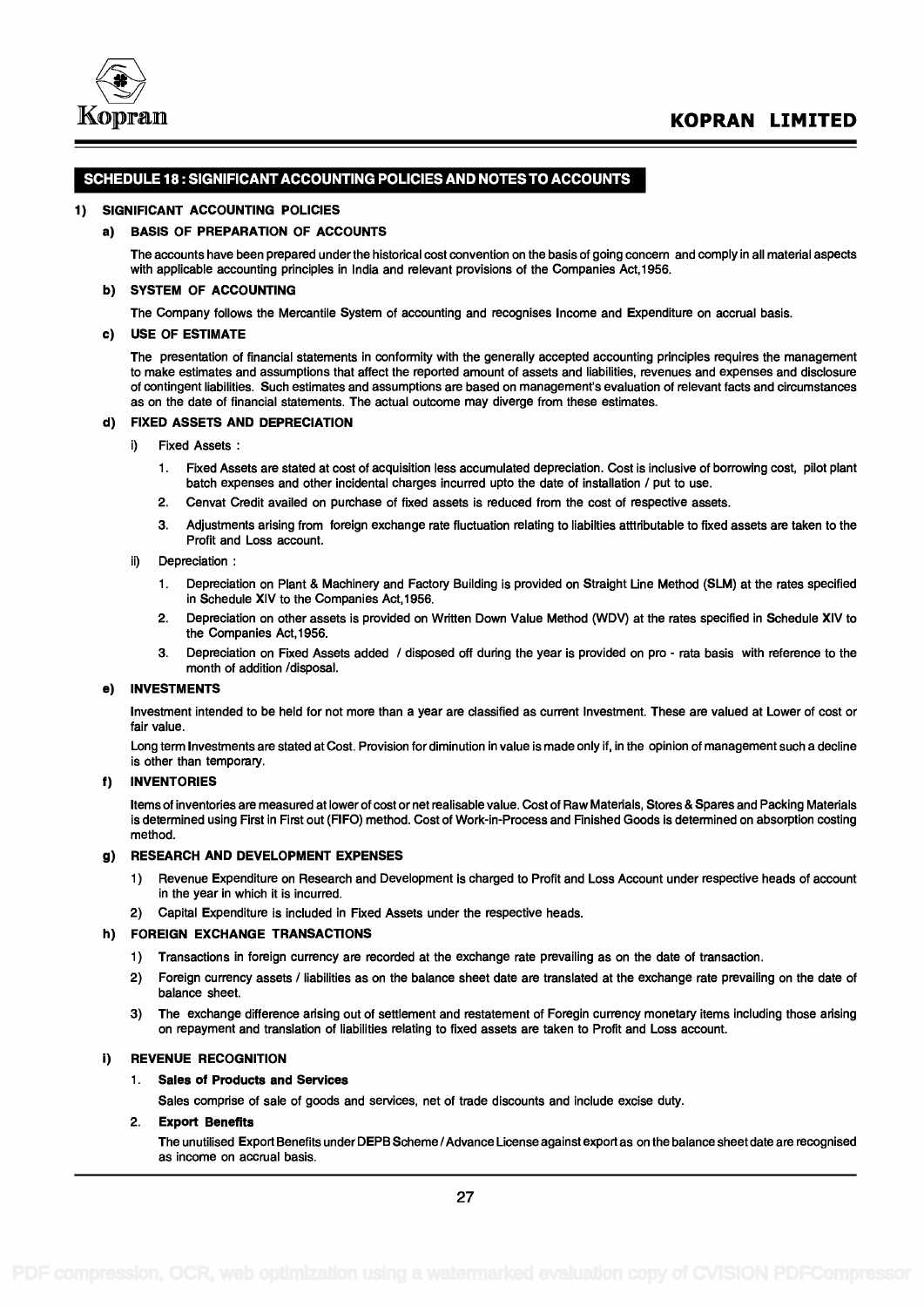

#### 3. Dividend

Dividend is recognised when the company's right to receive the payment is established . Dividend from subsidiaries is recognised even if same are declared after the balance sheet date but pertains to period on or before the date of balance sheet as per the requirment of schedule VI of the Compaines Act, 1956.

#### 4. Other Income

Other Income is accounted on accrual basis except where the receipt of income is uncertain in which case it is accounted on receipt basis.

#### j) Employee Benefits :

- a) Defined Contribution Plan : Company's contribution paid / payable during the year to Provident Fund, ESIC and Labour Welfare Fund are charged to Profit and Loss Account.
- b) Defined Benefit Plan : Company's liabilities towards gratutity and leave encashment are determined using the projected unit credit method which considers each period of service as giving rise to an additional unit of benefit entitlement and measures each unit separately to build up the final obligation. Past services are recognised on a straight line basis over the average period until the amended benefits become vested. Actuarial gain and losses are recognised immediately in the statement of Profit and Loss account as income or expense. Obligation is measured at the present value of estimated future cash flow using a discounted rate that is determined by the reference to market yields at the Balance Sheet date on Government bonds where the currency and terms of Government bonds are consistent with the currency and estimated terms of the defined benefit obligation.

#### k) EXCISE AND CUSTOMS DUTY

- 1. Excise and Customs duty payable in respect of Finished Goods lying at factory / bonded premises are provided for and included in the valuation of inventory.
- 2. CENVAT credit of Excise Duty availed during the year is accounted for by reducing purchase cost of the materials and is adjusted against excise duty payable on clearance of goods produced.

#### I) BORROWING COSTS

Borrowing costs directly attributable to the acquisition or construction of fixed assets are capitalised as part of the cost of the assets, upto the date the asset is put to use. Other costs are charged to the Profit and Loss account in the year in which they are incurred.

#### m) PRIOR PERIOD ITEMS

Prior period expenses / income is accounted under the respective head of expenses / income account, Material items, if any, are disclosed separately by way of a note.

#### n) EARNING PER SHARE

In accordance with the Accounting Standard -20 (AS-20) "Earning Per Share" issued by the Institute of Chartered Accountants of India, earning per share is computed by dividing the profit after tax with the weighted average number of shares outstanding, at the year end.

#### o) INCOME TAX

Tax expense comprises of current tax, deferred tax charge or credit. Current tax is measured at the amount expected to be paid to the tax authorities in accordance with the Indian Income Tax Act. The deferred tax charged or credit is recognised using prevailing enacted or substantatively annexed tax rate where there is unabsorbed depreciation or carry forward losses, deferred tax assets are recognised only if there is virtual certainty of realisation such assets. Other deferred tax assets are recognised only to the extent there is reasonable certainity of realisation in future. Deferred tax assets / liabilities are reviewed as at each Balance Sheet date based on developments during the period.

#### INTANGIBLE ASSETS p)

Intangible assets are recognised only when it is probable that the future economic benefits that are attributable to the asset will flow to the Company and the cost of such assets can be measured reliably. Intangible assets are stated at cost less accumulated amortization and impairment loss, if any. All costs relating to the acquisition are capitalized. Intangible assets are amortized over the useful life of the asset.

#### q) IMPAIRMENT OF ASSETS

An asset is impaired when the carrying cost of assets exceeds its recoverable value. An impairment loss is charged to the Profit and Loss account in the year in which an asset is identified as impaired. The impairment loss recognised in prior accounting periods is reversed, if there has been a change in the estimate or recoverable amount.

#### r) CONTINGENCIES AND PROVISIONS

A provision is recognised when the Company has a present obligation as a result of past event. It is probable that an outflow of resources embodying economic benefit will be required to settle the obligation in respect of which a reliable estimate can be made. Provisions are not discounted to its present value and are determined based on the best estimate of the expenditure required to settle the obligation at the balance sheet date. These are reviewed at each Balance Sheet date and adjusted to reflect the current best estimate.

#### s) OTHER ACCOUNTING POLICIES

These are consistent with the generally accepted accounting practices.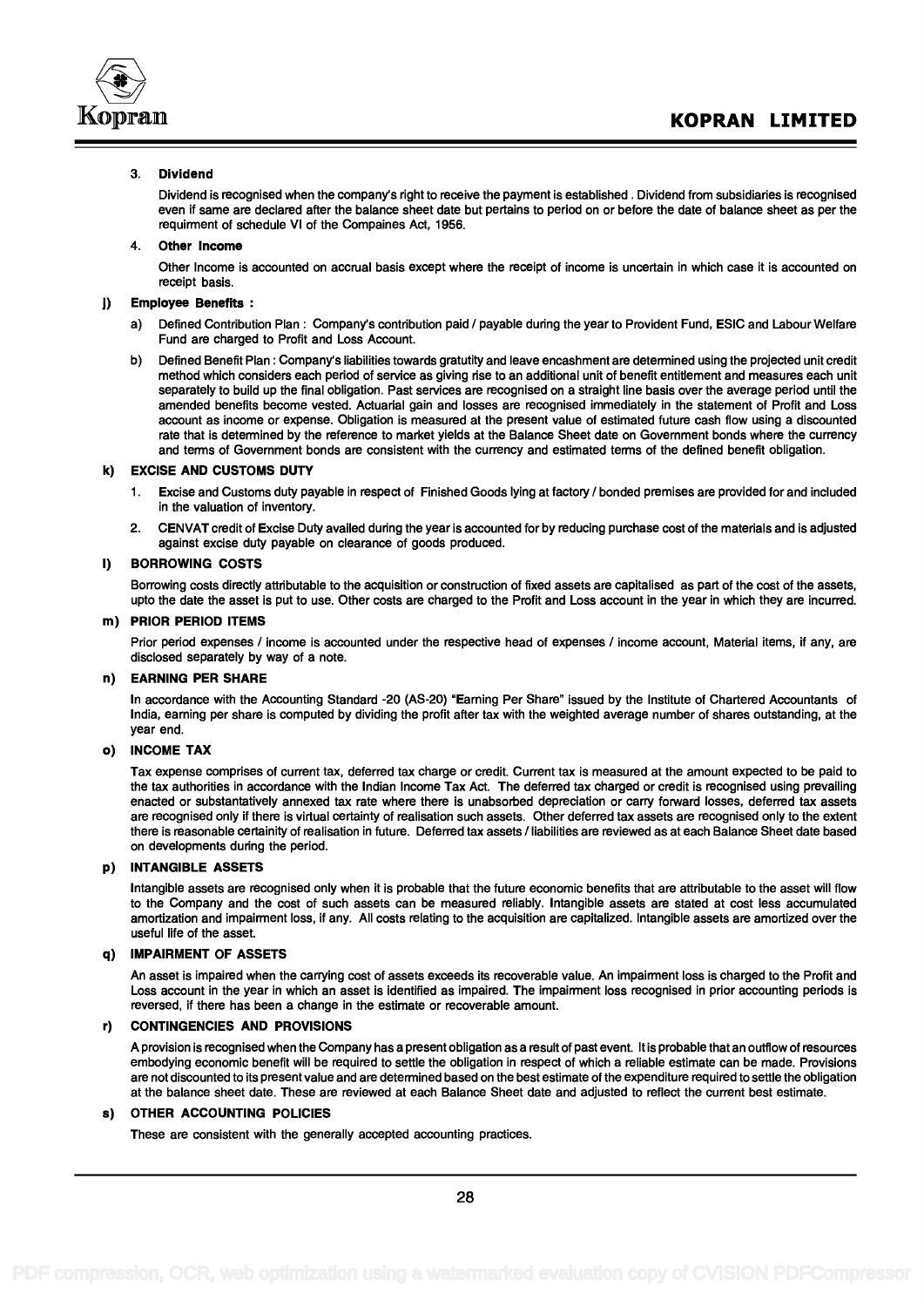

#### 2) CONTINGENT LIABILITIES NOT PROVIDED FOR IN RESPECT OF:

|      |                                                                                        | $($ ₹ in Lacs)       |  |
|------|----------------------------------------------------------------------------------------|----------------------|--|
| i)   | Guarantees given by the Company's bankers on behalf of the Company                     | 97.09<br>(97.15)     |  |
| ii)  | <b>Bills discounted with Banks</b>                                                     | 2072.23<br>(1335.78) |  |
| iii) | <b>Disputed Tax Matters</b>                                                            |                      |  |
|      | Sales Tax demand disputed in appeal<br>a)                                              | 39.13<br>(39.13)     |  |
|      | b)<br>Service Tax demand disputed in appeal                                            | 93.98<br>(1029.68)   |  |
|      | <b>Excise Duty demand disputed in appeal</b><br>C)                                     | 13.77<br>(13.77)     |  |
|      | d)<br>Demand under Drug Price Control Order - 95 (DPCO - 95) demand disputed in appeal | 591.34<br>(591.34)   |  |
| iv)  | Claims against the Company not acknowledged as debts:                                  | 868.83<br>(868.83)   |  |

3) Estimated amount of contracts remaining to be executed on capital account not provided for Rs 110.71 Lacs ( Previous year Rs. 23.89 Lacs )

#### 4) Employee Benefits :

Consequent upon adoption of Accounting Standard on "Employee Benefits" (AS-15) (Revised 2005) issued by the Institute Of Chartered Accountants of India, as required by the Standard, the following disclosures are made :

#### Part A : Gratuity Benefits :

|                                                                                                                                                         |                                                                  | <b>Gratuity benefit Unfunded</b>                                 |
|---------------------------------------------------------------------------------------------------------------------------------------------------------|------------------------------------------------------------------|------------------------------------------------------------------|
|                                                                                                                                                         | As on 31/03/2011<br>₹                                            | As on 31/03/2010<br>₹                                            |
| Reconciliation of opening and closing balances of the present value of the<br>D.<br>defined benefit obligation                                          |                                                                  |                                                                  |
| Obligation at the beginning of the year<br><b>Interest Cost</b><br>Service Cost<br>Actuarial (gain) / loss<br><b>Benefits paid</b>                      | 18.289.000<br>1,363,140<br>1,999,385<br>959,987<br>(2, 499, 512) | 15.708.000<br>1,145,405<br>1,744,752<br>2,471,724<br>(2,780,881) |
| Obligation at the year end                                                                                                                              | 20,112,000                                                       | 18,289,000                                                       |
| ii) Change in plan Assets<br>Fair value of Plan Assets at the beginning of the year                                                                     |                                                                  |                                                                  |
| <b>Expected return on plan assets</b><br>Contribution<br>Actuarial (gain) / loss<br><b>Benefits paid</b>                                                | 2,499,512<br>(2,499,512)                                         | 2,780,881<br>(2,780,881)                                         |
| Fair value of Plan Assets at the end of the year                                                                                                        |                                                                  |                                                                  |
| <b>Unfunded Status</b>                                                                                                                                  | (20, 112, 000)                                                   | (18, 289, 000)                                                   |
| iii) Limits of Corridor not considered since total actuarial gain/loss is being<br>recognised as on 31.03.2011                                          |                                                                  |                                                                  |
| Actuarial (loss) for the year-obligation                                                                                                                | (959, 987)                                                       | (2,471,724)                                                      |
| Actuarial gain / (loss) for the year- Plan Assets                                                                                                       |                                                                  |                                                                  |
| Sub-Total                                                                                                                                               | (959, 987)                                                       | (2,471,724)                                                      |
| <b>Actuarial loss recognised</b>                                                                                                                        | 959,987                                                          | 2,471,724                                                        |
| iv) Unrecognised actuarial gains (losses) at the end of the year<br>Reconciliation of present value of the obligation and the fair value of plan assets |                                                                  |                                                                  |
| Present value of the defined benefit obligations at the end of the year<br>Fair value of Plan Assets at the end of the year                             | 20,112,000                                                       | 18,289,000                                                       |
| Liability / (Asset) recognised in the Balance Sheet                                                                                                     | 20,112,000                                                       | 18,289,000                                                       |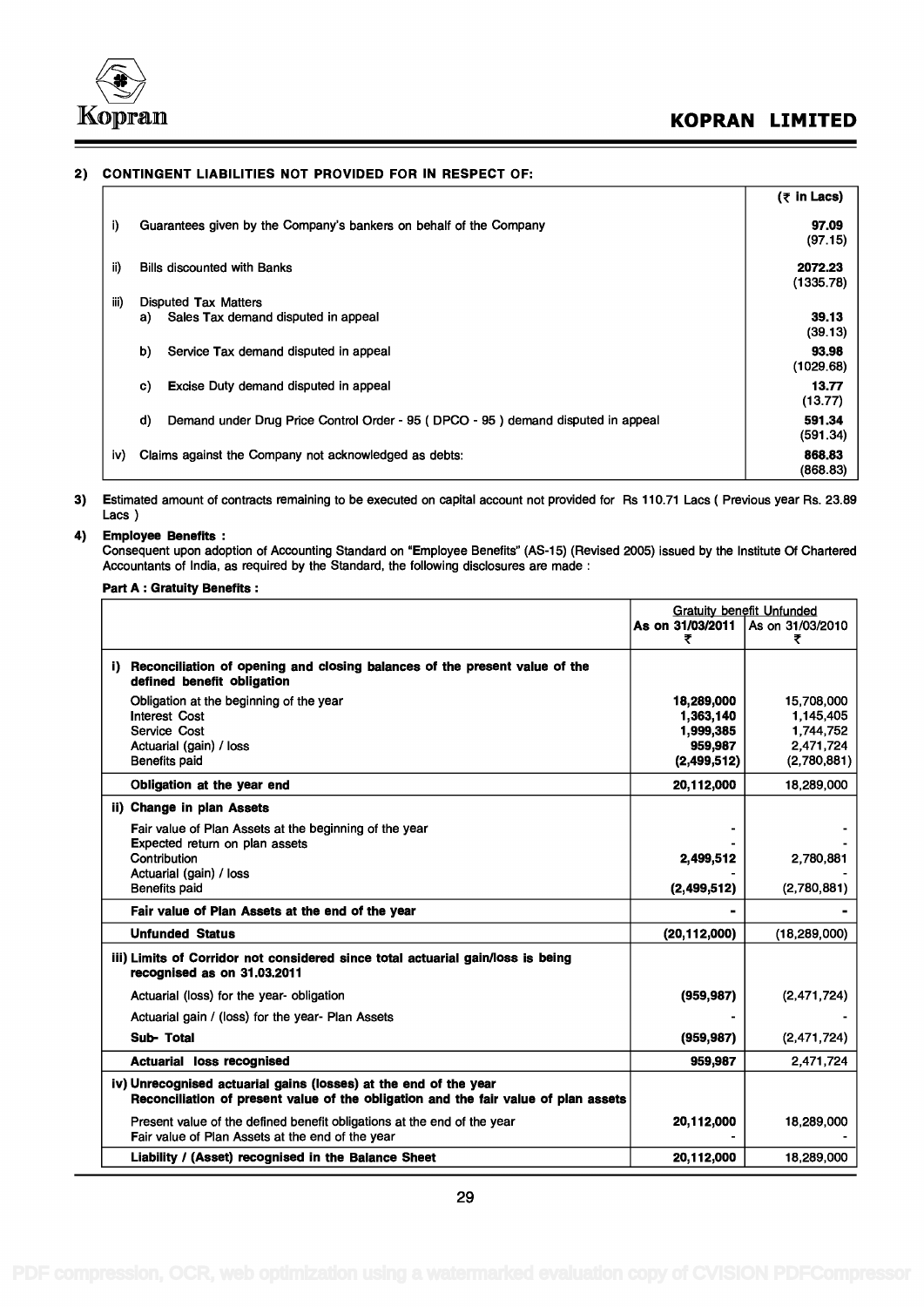

## Kopran Koran Kopran Koran Koran Koran Koran Koran Koran Koran Koran Koran Koran Koran Koran Koran Koran Koran Koran Koran Koran Koran Koran Koran Koran Koran Koran Koran Koran Koran Koran Koran Koran Koran Koran Koran Kora

| v) Cost for the year                                          |             |             |
|---------------------------------------------------------------|-------------|-------------|
| Service cost                                                  | 1,999,385   | 1.744.752   |
| Interest cost                                                 | 1,363,140   | 1.145.405   |
| <b>Expected return on Plan Assets</b>                         |             |             |
| Actuarial (gain) / loss                                       | 959,987     | 2.471.724   |
| Net cost recognised in the Profit & Loss Account              | 4,322,512   | 5,361,881   |
| vi) Movement in the liability recognised in the Balance Sheet |             |             |
| Opening Net Liability                                         | 18,289,000  | 15,708,000  |
| Expenses as above                                             | 4.322.512   | 5,361,881   |
| Contribution paid                                             | (2,499,512) | (2,780,881) |
| <b>Closing Net Liability</b>                                  | 20,112,000  | 18,289,000  |
| vii)Assumptions used to determine the benefit obligations:    |             |             |
| Discount Rate                                                 | 8.00%       | 8.00%       |
| Rate of increase in Compensation levels                       | 6.00%       | 6.00%       |

Part B : Leave Encashment

|                                                                           | Leave Encashment benefit Unfunded |                  |
|---------------------------------------------------------------------------|-----------------------------------|------------------|
|                                                                           | As on 31/03/2011                  | As on 31/03/2010 |
|                                                                           | ₹                                 | ₹                |
| i) Reconciliation of opening and closing balances of the present value    |                                   |                  |
| of the defined benefit obligation                                         |                                   |                  |
| Obligation at the beginning of the year                                   | 8,538,000                         | 6,065,000        |
| <b>Interest Cost</b>                                                      | 621,466                           | 467,160          |
| Service Cost                                                              | 1,055,905                         | 951.632          |
| Actuarial (gain) / loss                                                   | 1,117,976                         | 1,505,219        |
| <b>Benefits paid</b>                                                      | (1,539,347)                       | (451, 011)       |
| Obligation at the year end                                                | 9,794,000                         | 8.538.000        |
| ii) Change in plan Assets                                                 |                                   |                  |
| Fair value of Plan Assets at the beginning of the year                    |                                   |                  |
| Expected return on plan assets                                            |                                   |                  |
| Contribution                                                              | 1,539,347                         | 451,011          |
| Actuarial (gain) / loss                                                   |                                   |                  |
| <b>Benefits paid</b>                                                      | (1,539,347)                       | (451, 011)       |
| Fair value of Plan Assets at the end of the year                          |                                   |                  |
| <b>Unfunded Status</b>                                                    | (9,794,000)                       | (8,538,000)      |
| iii) Limits of Corridor not considered since total actuarial gain/loss is |                                   |                  |
| being recognised as on 31,03,2011.                                        |                                   |                  |
| Actuarial (loss) for the year-obligation                                  | (1, 117, 976)                     | (1,505,219)      |
| Actuarial gain / (loss) for the year- Plan Assets                         |                                   |                  |
| Sub-Total                                                                 | (1,117,976)                       | (1,505,219)      |
| <b>Actuarial loss recognised</b>                                          | 1,117,976                         | 1.505.219        |
|                                                                           |                                   |                  |
| iv) Unrecognised actuarial gains (losses) at the end of the year          |                                   |                  |
| Reconciliation of present value of the obligation and the fair value      |                                   |                  |
| of plan assets                                                            |                                   |                  |
| Present value of the defined benefit obligations at the end of the year   | 9,794,000                         | 8,538,000        |
| Fair value of Plan Assets at the end of the year                          |                                   |                  |
| Liability / (Asset) recognised in the Balance Sheet                       | 9,794,000                         | 8,538,000        |
| v) Cost for the year                                                      |                                   |                  |
| Service cost                                                              | 1,055,905                         | 951.632          |
| Interest cost                                                             | 621,466                           | 467,160          |
| <b>Expected return on Plan Assets</b>                                     |                                   |                  |
| Actuarial (gain) / loss                                                   | 1,117,976                         | 1,505,219        |
| Net cost recognised in the Profit & Loss Account                          | 2,795,347                         | 2.924.011        |
| vi) Movement in the liability recognised in the Balance Sheet             |                                   |                  |
| <b>Opening Net Liability</b>                                              | 8,538,000                         | 6,065,000        |
| Expenses as above                                                         | 2,795,347                         | 2,924,011        |
| Contribution paid                                                         | (1,539,347)                       | (451, 011)       |
| <b>Closing Net Liability</b>                                              | 9,794,000                         | 8.538.000        |
| vii) Assumptions used to determine the benefit obligations:               |                                   |                  |
| Discount Rate                                                             | 8.00%                             | 8.00%            |
| Rate of increase in Compensation levels                                   | 6.00%                             | 6.00%            |
|                                                                           |                                   |                  |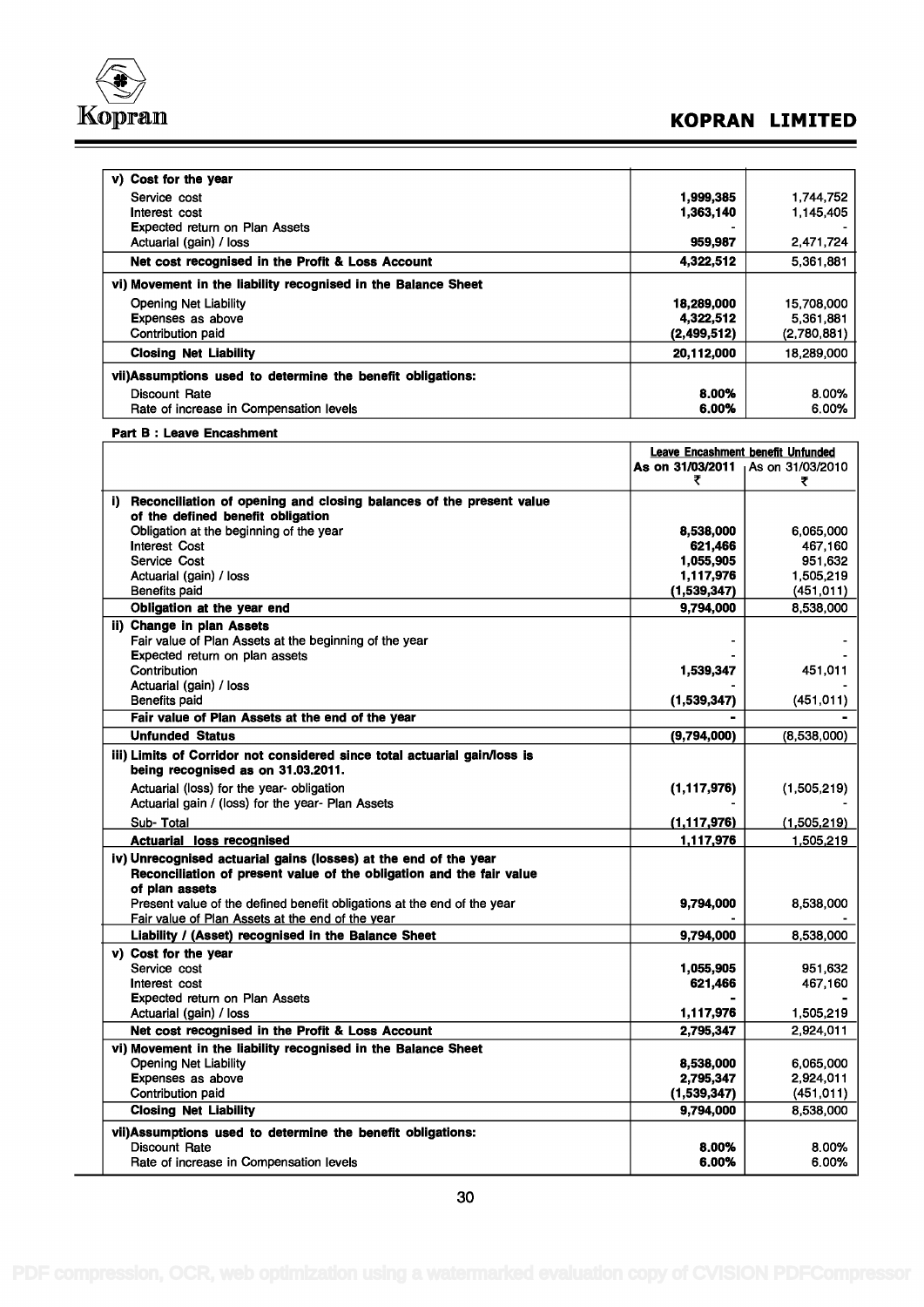

5) The disclosure as per Accounting Standard 17 (AS-17) "Segment Reporting" issued by the institute of Chartered Accountants of India:

#### a) Business Segment:

The Company is engaged primarily in Pharmaceuticals business and there are no separate reportable segments as per AS-17

#### b) Geographical Segment: (Z in Lacs) and the set of the set of the set of the set of the set of the set of the set of the set of the set of the set of the set of the set of the set of the set of the set of the set of the

| <b>Particulars</b>                         |              | Year ended<br>31st March, 2011 | Year ended<br>31st March, 2010 |
|--------------------------------------------|--------------|--------------------------------|--------------------------------|
| Sales Revenue<br>In India<br>Outside India |              | 6869.76<br>11692.84            | 5391.30<br>10218.68            |
|                                            | <b>TOTAL</b> | 18562.60                       | 15609.98                       |

#### 6) Earning Per Share

| <b>Particulars</b>                                                            | Year ended<br>31st March, 2011 | Year ended<br>31st March, 2010 |
|-------------------------------------------------------------------------------|--------------------------------|--------------------------------|
| Net Profit / (Loss) after Taxation and before Exceptional items (Rs.in lacs.) | 540.32                         | 322.30                         |
| Dividend on Preference Shares                                                 | (32.58)                        | (32.58)                        |
| Profit / (Loss) attributable to Equity Share Holders                          | 507.74                         | 289.72                         |
| Weighted average nos of Shares (in lacs)                                      | 383.47                         | 362.20                         |
| Face Value per Equity Share (Rs.)                                             | 10                             | 10                             |
| Eaming per Share (Rs.)                                                        |                                |                                |
| Basic                                                                         | 1.32                           | 0.80                           |
| <b>Diluted</b>                                                                | 1.32                           | 0.77                           |

7) The Board of Directors have not recommended any dividend on Cumulative Preference Shares amounting to Rs.32.58 lacs, during the year. The total liability of dividend on Cumulative Preference Shares as on 31st March, 2011 is Rs. 566.48 lacs.

8) The company has unabsorbed depreciation and carry forward of losses under Income Tax Laws. Hence deferred tax assets have not been recognised as there is no vitual certainty supported by convincing evidence that there will be sufficient future taxable inocme against which such deffered tax assets can be realised.

9) The Company has made an investment of Rs. 500.61 lacs and has also advanced a sum of Rs.4882.62 lacs to Kopran Research Laboratories Ltd (KRLL), a wholly owned subsidiary of the Company, for Research and Development (R & D) activities. The accumulated losses of KRLL has exceeded its paid up capital and reserves.The said subsidiary has been awarded numerous patents in India and abroad for its novel Anti-Ulcer molecule KNC-6 and other molecule KNC-1206. KRLL has also developed enteric coating technology and has also been awarded Indian Patent for novel process of synthesis of Rofecoxib and Sildenafil Citrate. KRLL has, vide an agreement, agreed to give the Company the right to exploit the patents, intellectual properties and all rights appurtenant thereto in any manner so as to recover the dues- current and future.

Considering that the investments are strategic and for long term the diminution in value has not been considered necessary by the management.

10) Managerial Remuneration, under section 198 of the Companies Act, 1956 is as follows :

|                                              |              |                                | $(5 \text{ in } \text{Lacs})$  |
|----------------------------------------------|--------------|--------------------------------|--------------------------------|
| <b>Particulars</b>                           |              | Year ended<br>31st March, 2011 | Year ended<br>31st March, 2010 |
| Salary                                       |              | 110.31                         | 56.19                          |
| Contribution to Provident Fund & Other Funds |              | 9.42                           | 5.59                           |
| Perquisites in cash or in kind               |              | 4.19                           | 3.57                           |
|                                              | <b>TOTAL</b> | 123.92                         | 65.35                          |

The Company has not paid any commission to the Managerial Personnel. Hence, the calculation under section 198/349 read with section 309 of the Companies Act, 1956 is not applicable.

Mr Ajit Jain has been appointed as Director and Chief operating officer with effect from 1st February, 2010. The remuneration paid to him is in excess of the limit under schedule XIII of the Companies Act, 1956 and was subject to approval at the Annual General Meeting and also subject to approval of the Central Government. The company has received the approval from the central Government vide letter dated 29th July, 2011.

11) Interest paid on term loans is net of interest received on Fixed / Margin Deposit Gross Rs.13.19 lacs, TDS Rs.1.32 lacs (Previous Year Rs. 22.86 lacs, TDS Rs. 1.94 lacs). Interest paid on others is net of interest received Gross Rs.99.17 lacs, TDS Rs.Nil (Previous year - Gross Rs.52.17, TDS Rs. Nil)

12) The net Exchange Gain of Rs.235.24 lacs (Previous Period Gain of Rs.262.95 lacs) is included in the Profit and Loss Accounts.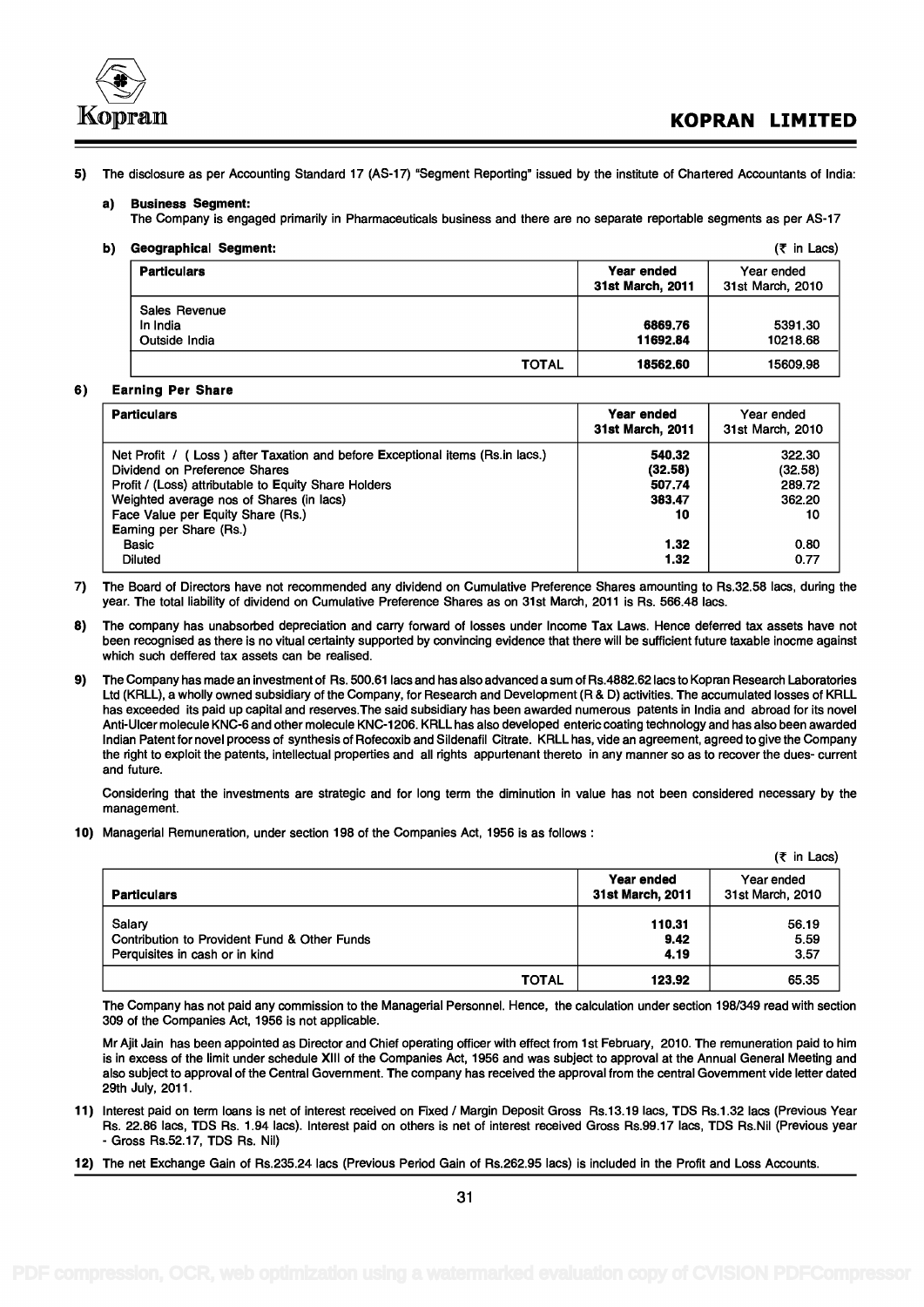

- 13) The company has alloted 19,50,000 equity shares of Rs. 10/- each for cash at par to a promoter group company on 10th August, 2010, against conversion of 19,50,000 shares warrants alloted to the company on 24th September, 2009.
- 14) Disclosure as per Accounting Standard 18 (AS-18) "Related Party Disclosure" issued by the Institute of Chartered Accountants of India

#### I) Wholly Owned Subsidiary

- a) Kopran Research Laboratories Ltd.
- b) Kopran (H.K) Ltd.
- c) Kopran Lifesciences Ltd. (w.e.f. 20th December, 2010)

#### II) Associate Enterprises

- a) Pharmaceutical Business Group (I) Ltd. (up to 12th January, 2011)
- b) Panorma Finvest Pvt. Ltd.

#### III) Key Management Personnel

Shri Surendra Somani - Executive Vice Chairman Shri Ajit Jain -Director and Chief Operating Officer

IV) The Company has entered into transactions with related parties as listed below during the period under consideration. Full disclosure has been made and the Board considers such transactions to be in normal course of business and at rates agreed between the parties. Details of transactions, with related parties are as follows :

| <b>Particulars</b>                                                                                 | Year ended<br>31st March, 2011<br>₹ in Lacs | Year ended<br>31st March, 2010<br>₹ in Lacs |
|----------------------------------------------------------------------------------------------------|---------------------------------------------|---------------------------------------------|
| <b>Subsidiary Company:</b>                                                                         |                                             |                                             |
| Sale of Materials                                                                                  | 0.12                                        | 14.35                                       |
| Repayment of Advances received                                                                     | 729.81                                      | 822.89                                      |
| <b>Product Development Charges Paid</b>                                                            |                                             | 8.50                                        |
| Advances                                                                                           | 4.49                                        |                                             |
| <b>Associate Enterprises</b>                                                                       |                                             |                                             |
| <b>Issue of Equity sahres</b>                                                                      | 195.00                                      | 185.00                                      |
| Deposit against warrants                                                                           |                                             | 48.75                                       |
| <b>Kev Management Personnel:</b>                                                                   |                                             |                                             |
| Remuneration paid to personnels                                                                    | 123.92                                      | 65.35                                       |
| (for details refer note no.10 of Schedule 18)                                                      |                                             |                                             |
| <b>Outstanding Balances of Related party:</b><br>Receivable from wholly owned subsidiary Companies |                                             |                                             |
| a) Kopran Research Laboratories Ltd.                                                               | 4882.62                                     | 5612.43                                     |
| Kopran (H. K.) Ltd.<br>b) -                                                                        | 10.09                                       | 10.15                                       |
| Receivable from Associate Enterprises                                                              |                                             |                                             |
| Pharmaceutical Business Group (I) Ltd.                                                             | 15.20                                       | 15.20                                       |
| Investments:                                                                                       |                                             |                                             |
| In Subsidiaries<br>a).                                                                             | 605.67                                      | 600.67                                      |
| In Associate Enterprises<br>b).                                                                    |                                             | 99.99                                       |

15. Disclosure under the Micro, Small and Medium Enterprises Development Act, 2006 are provided as under for the year 2010-11, to the extent the Company has received intimation from the "Suppliers" regarding their status under the Act.

| <b>Particulars</b>                        | 2010-11<br>₹ in Lacs | 2009-10<br>$\overline{z}$ in Lacs |
|-------------------------------------------|----------------------|-----------------------------------|
| a. Principal amount remaining unpaid      | 137.61               | 143.64                            |
| b. Interest due there on remaining unpaid | Nil                  | Nil                               |

- 16) In the opinion of the Board, Current Assets and Loans and Advances are approximately of the value stated if realised in the ordinary course of business.The provision for all known and determined liabilities are adequate and not in excess of the amounts reasonably required.
- 17) Conversion of dividend payable of Rs. 36 lacs for the year ending 31st March, 2002 to 31st March, 2004 on Preference Shares into Zero Coupon Debentures (ZCD) and repayable in 16 quarterly instalments commencing from 1st April, 2005 has been approved by Corporate Debt Restructuring (CDR) cell and same has been shown as unpaid dividend, pending conversion.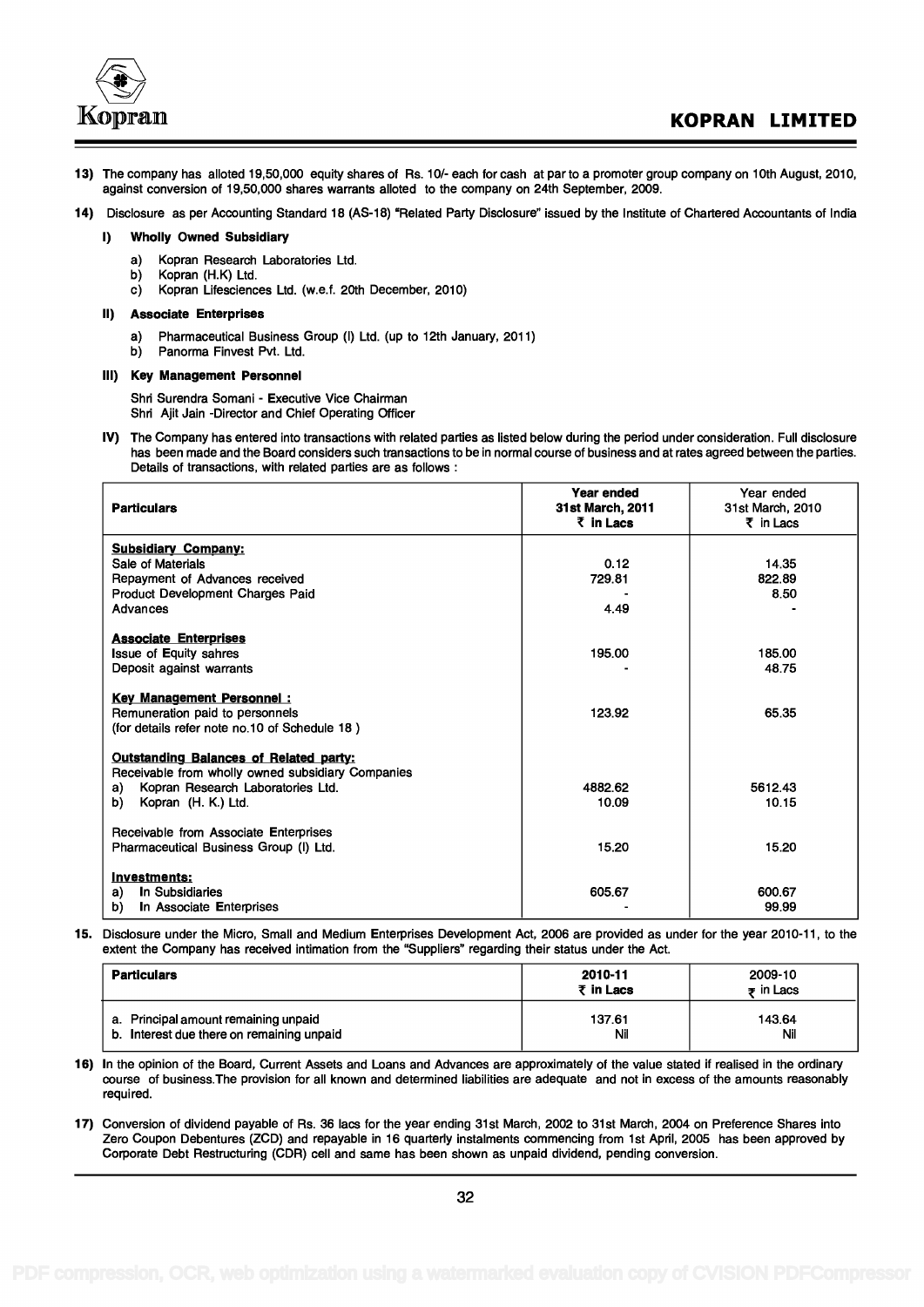

#### 18) Derivative Instruments and Unhedged Foreign Currency Exposure.

#### (a) Particulars of Derivatives as at Balance Sheet Date:

| Purpose                                                                       |                           | <b>Particulars of Derivative</b> |                    |
|-------------------------------------------------------------------------------|---------------------------|----------------------------------|--------------------|
|                                                                               |                           | 2010-11                          | 2009-10            |
| Hedge of Export Debtors by Forward Contracts<br><b>Forward Contract Value</b> | <b>USD</b><br>INR in lacs | 8750000<br>4163.29               | 6343831<br>2966.33 |

#### (b) Particulars of Unhedged foreign currency exposure as at Balance Sheet date

| <b>Particulars of Derivative</b> |                         | 2010-11              | 2009-10                    |                     |  |
|----------------------------------|-------------------------|----------------------|----------------------------|---------------------|--|
|                                  | Amount<br>(そ In Lacs) ' | Foreign<br>Currency  | Amount<br>In Lacs)<br>. (₹ | Foreign<br>Currency |  |
| Payables                         | 1389.33                 | USD-31,15,090        | 1325.37                    | USD-29,51,830       |  |
|                                  | 43.21                   | <b>EURO-68.169</b>   | 38.70                      | <b>EURO-63,750</b>  |  |
|                                  | 28.34                   | GBP-39,473           | 28.03                      | GBP-41.339          |  |
| <b>Receivables</b>               | 1862.19                 | <b>USD-41,75,312</b> | 1524.74                    | USD -33,95,863      |  |
| Foreign Currency Bank Account    | 16.08                   | <b>USD-36,061</b>    | 8.00                       | <b>USD-17,824</b>   |  |
| Investments                      | 133.19                  | HKD-23,18,750        | 134.44                     | HKD-23.18.750       |  |

- 19) (a) The Company has taken certain office / factory primises on operating lease basis. Lease payments in respect of such leases recognised in profit and loss account Rs. 193.65 Lacs ( Previous year Rs. 148.30 Lacs ).
	- (b) Except for escalation contained in certain lease arrangements providing for increase in the lease payment by specified percentage/ amounts after completion of specified period. Further the lease terms do not contain any exceptional / restrictive covenants other than prior approval of the leasee before the renewal of lease.
	- (c) There are no restrictions such as those concerning dividend and additional debt other than in some cases where prior approval of lesser is required for further leasing. There is no contingent rent payment.
- 20) Previous year's figures have been regrouped and recasted wherever considered necessary.
- 21) Additional information pursuant to the provisions of paragraph 3, 4 C and 4D of Part II of Schedule VI to the Companies Act, 1956 as certified by the management of the Company is given below :
	- A) Particulars in respect of goods manufactured:

Installed capacity and Actual Production

|                                 | <b>Unit</b><br>Capacity | <b>Bulk Drug</b><br>Installed *<br>Capacity | Actual **<br>Production | Unit<br>Capacity | <b>Formulation</b><br>installed *<br>Capacity | Actual **<br><b>Production</b> |
|---------------------------------|-------------------------|---------------------------------------------|-------------------------|------------------|-----------------------------------------------|--------------------------------|
| <b>KHOPOLI</b>                  |                         |                                             |                         |                  |                                               |                                |
| Tablets &<br>Capsules/Injection |                         |                                             |                         | No. in lacs      | 10,800.00<br>(10,800.00)                      | 10,385.38<br>(7,216.75)        |
| Liquids                         |                         |                                             |                         | Ltrs in lacs     | 12.00<br>(12.00)                              | 5,782<br>(3,990)               |
| <b>MAHAD</b>                    |                         |                                             |                         |                  |                                               |                                |
| <b>Bulk Drug</b>                | <b>Tons</b>             | 495.00<br>(495.00)                          | 274.663<br>(216.813)    |                  |                                               |                                |

Licensed Capacities not stated in view of abolition of industrial licensing for all of the Bulk. Pharmaceuticals Substances (including intermediates) and Dosage Forms vide Notification No. F No. 10(11)/92/LP dated 25th October, 1994 issued by Government of India.

\* Installed Capacity is based on 3 shifts working as certified by management.

\*\* Actual Production includes production at Loan Licensee locations, samples, captive consumption but excluding production for others on job.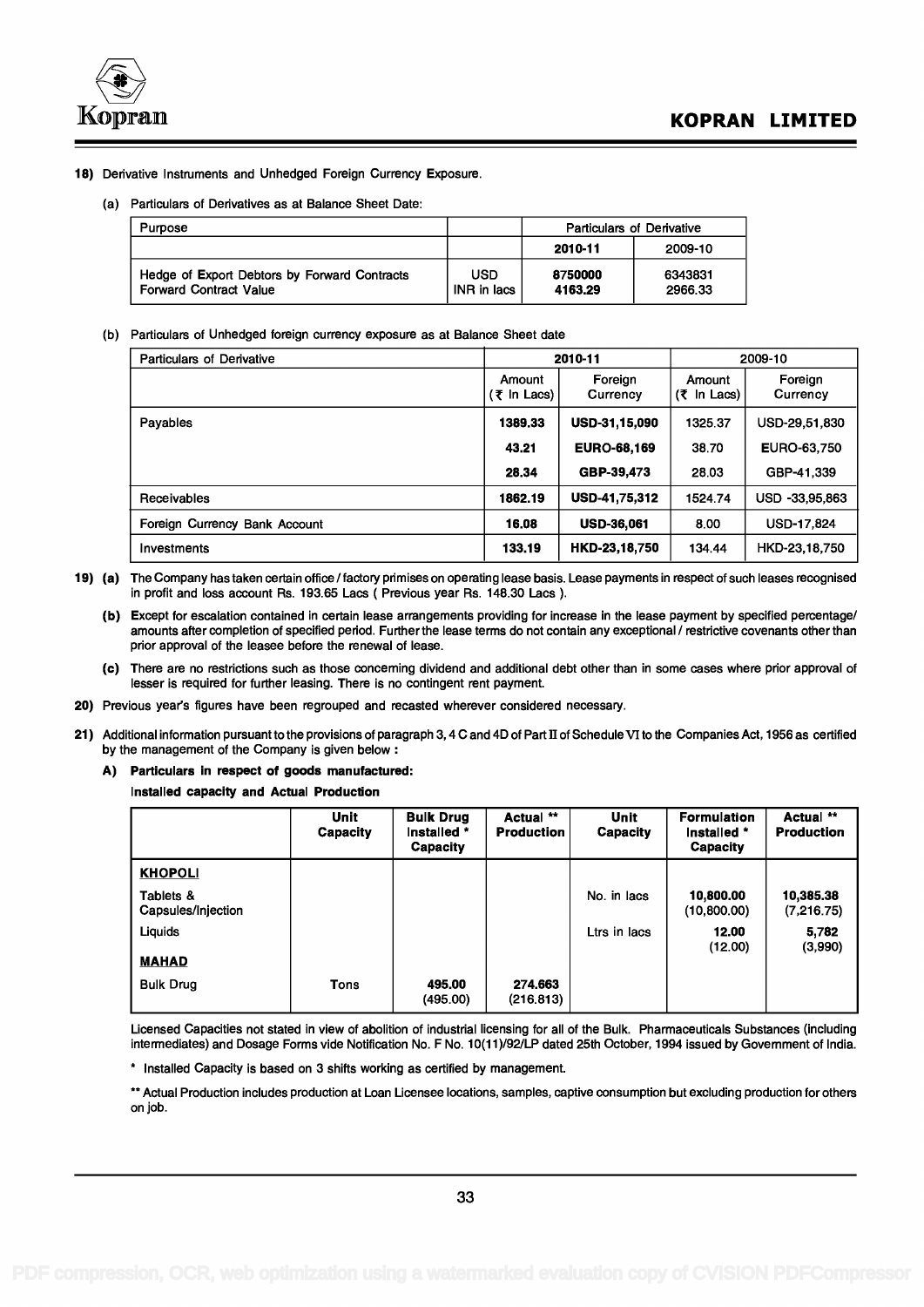

|                                                                         | Unit                              |                                      | <b>Opening Stock</b>   | <b>Purchases</b>                   |                          |                                       | <b>Closing Stock</b>   |                                             | Sales *                   |
|-------------------------------------------------------------------------|-----------------------------------|--------------------------------------|------------------------|------------------------------------|--------------------------|---------------------------------------|------------------------|---------------------------------------------|---------------------------|
|                                                                         |                                   | Qty.                                 | Value<br>$(5$ in Lacs) | Qty.                               | Value<br>ا(₹<br>in Lacs) | Qty.                                  | Value<br>$(5$ in Lacs) | Qty.                                        | Value<br>(₹<br>in Lacs)   |
| <b>Bulk Drugs</b>                                                       | <b>Tons</b>                       | 5.400<br>(5.708)                     | 47.34<br>(68.93)       | 20,000<br>(0.000)                  | 136.34<br>(0.00)         | 1.326<br>(5.400)                      | 115.93<br>(47.34)      | 298.737<br>(217.121)                        | 9,830.21<br>(7,496.89)    |
| <b>Pharmaceuticals</b><br>Tablets / Capsules /<br>Injections<br>Liquids | Nos in<br>Lacs<br>Ltrs in<br>Lacs | 76.46<br>(78.44)<br>0.090<br>(0.022) | 188.82<br>(64.22)      | 3.60<br>(2.87)<br>0.069<br>(0.299) | 143.46<br>(392.02)       | 103.96<br>(76.46)<br>0.053<br>(0.090) | 375.76<br>(188.82)     | 10,361,48<br>(7,221.60)<br>5.888<br>(4.219) | 8,732.39<br>(8, 113.10)   |
| Other Sales and<br><b>Services</b>                                      | Nos.                              |                                      |                        |                                    |                          |                                       |                        |                                             | 910.47<br>(818.70)        |
|                                                                         |                                   |                                      |                        |                                    |                          |                                       |                        | <b>TOTAL</b>                                | 19,473.07<br>(16, 428.69) |

#### B) Sales, Opening & Closing Stock of Finished Goods Produced/Purchased by the Company

\* Includes Samples, Replacement and Quantity used for captive consumption and after adjustment of excess / shortage ascertained on physical count wherever applicable.

#### C) Break up of Raw Materials Consumed :

| <b>Items</b> |                               | Qty. (Kgs.)           | Value (₹ in Lacs)       |
|--------------|-------------------------------|-----------------------|-------------------------|
| 1)           | 7 A.C.A.                      | 25,340<br>(22, 184)   | 1,484.78<br>(1,098.48)  |
| 2)           | Erythromycin Thiocynate       | 7,606<br>(7, 804)     | 294.12<br>(268.40)      |
| 3)           | <b>P.H.P.A.</b>               | 89,990<br>(104, 357)  | 559.89<br>(723.19)      |
| 4)           | Ceftriaxone Sodium N.S.       | 24,300<br>(14, 212)   | 1,406.98<br>(829.76)    |
| 5)           | <b>Amoxicillin Trihydrate</b> | 115,874<br>(110, 795) | 1,508.00<br>(1,518.68)  |
| 6)           | <b>Erythromycin Stearate</b>  | 24,961<br>(27, 112)   | 593.56<br>(575.98)      |
| 7)           | <b>Others</b>                 |                       | 6,157.95<br>(4,303.52)  |
|              | <b>TOTAL</b>                  |                       | 12,005.28<br>(9,318.01) |

#### D) Consumption of Raw Materials and Stores and Spares :

| Items                                                                                          | Value $(7 \text{ in} \text{ Lacs})$ | Percentage         |
|------------------------------------------------------------------------------------------------|-------------------------------------|--------------------|
| Raw materials<br>a)<br>Imported (including purchase through canalising agencies and high seas) | 5,943.81<br>(4,679.77)              | 49.51<br>(50.22)   |
| Indigenous                                                                                     | 6,061.47<br>(4,638.24)              | 50.49<br>(49.78)   |
| b)<br>Stores and Spares<br>Indigenous                                                          | 221.26<br>(171.91)                  | 100.00<br>(100.00) |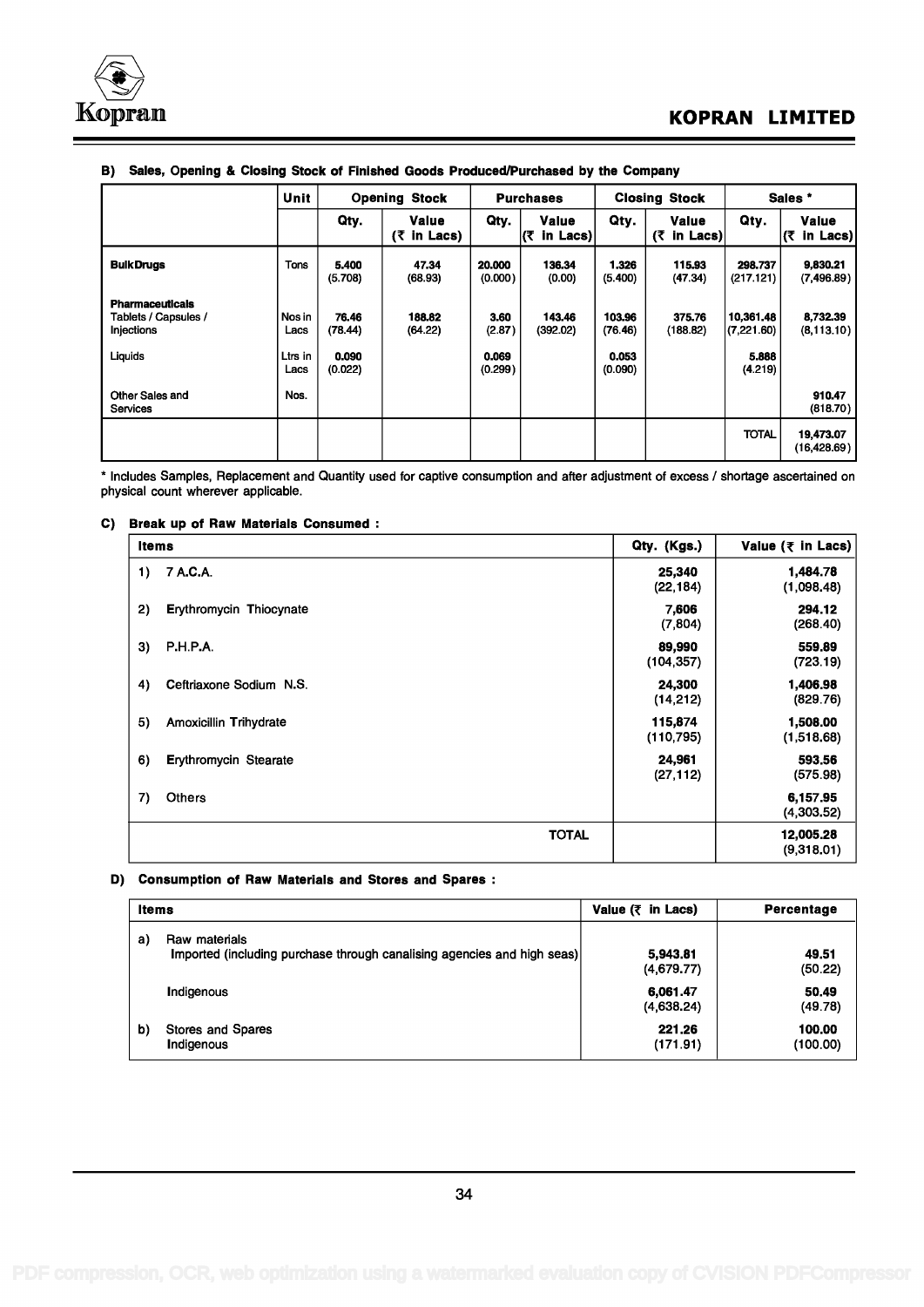

#### E) CIF Value of Imports including purchases through canalising and on high seas :

| Items |                         | Value (₹ in Lacs)      |
|-------|-------------------------|------------------------|
| a)    | Raw / Packing Materials | 5,418.71<br>(4,321.87) |
| b)    | Capital Goods           | 96.50<br>(42.51)       |

#### F) Earnings in Foreign Exchange :

| Items                | Value (₹ in Lacs)        |
|----------------------|--------------------------|
| FOB Value of Exports | 11,397.51<br>(10,065.84) |

#### G) Expenditure in Foreign Currency :

| <b>Items</b>                     | Value (₹ in Lacs) |
|----------------------------------|-------------------|
| Commission                       | 392.48            |
|                                  | (331.74)          |
| Legal & Professional Charges     | 1.71              |
|                                  | (27.15)           |
| <b>Registration Fees</b>         | 0.28              |
|                                  | (15.54)           |
| <b>Export Promotion Expenses</b> | 32.69             |
|                                  | (65.35)           |
| <b>Travelling Expenses</b>       | 90.61             |
|                                  | (47.38)           |
| <b>Others</b>                    | 47.64             |
|                                  | (35.84)           |

As per our report of even date attached.

#### For BATLIBOI & PUROHIT

Chartered Accountants Firm Registration No. 101048W

#### K. A. MEHTA

Partner Membership No. 111749

Place : Mumbai Date : 29th July, 2011 For and on behalf of the Board of Directors

SUSHEEL G. SOMANI SURENDRA SOMANI Chairman Executive Vice-Chairman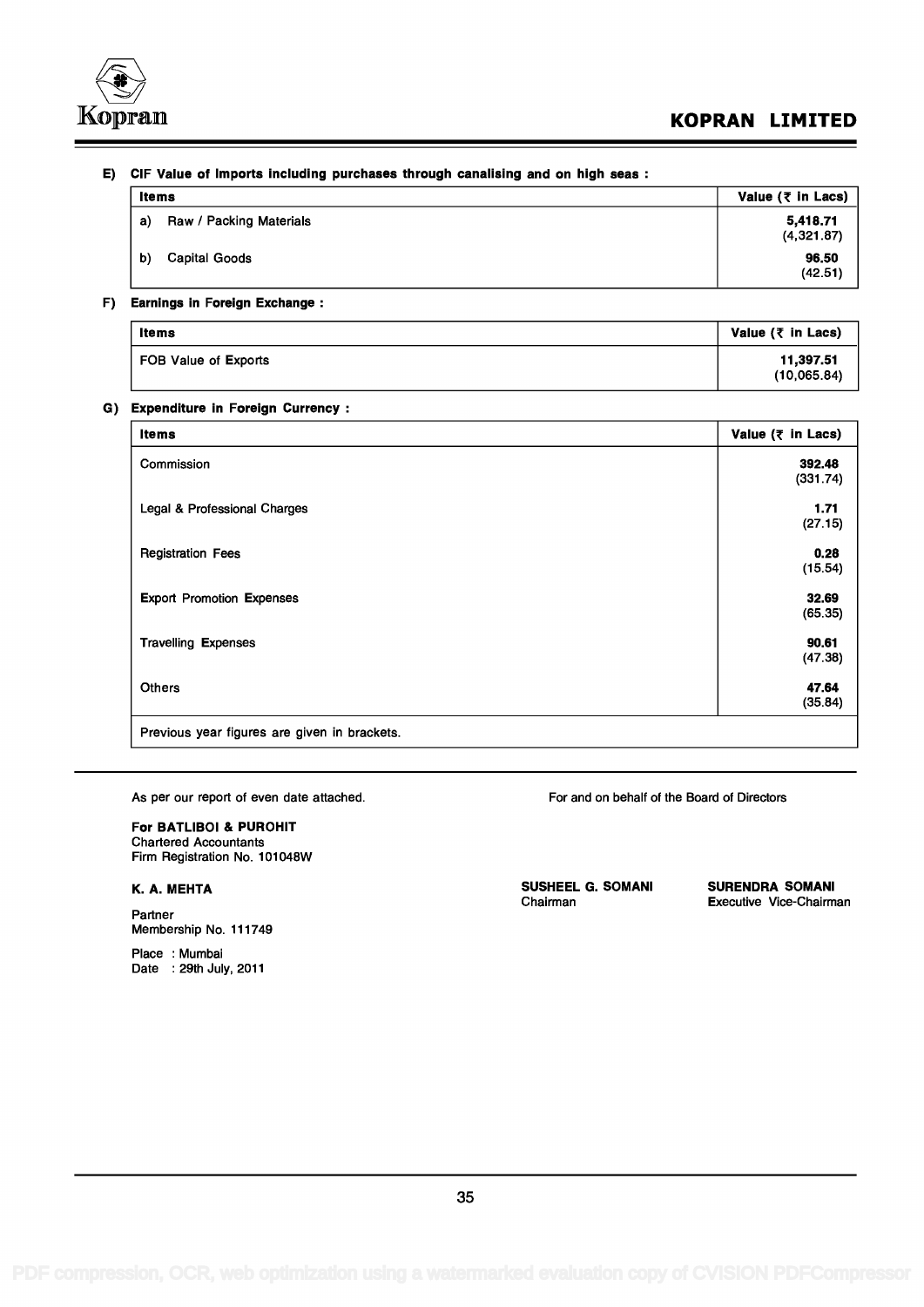

| Cash Flow Statement for year ended 31st March, 2011 |                                                                              |     |                                                       |                                                     |
|-----------------------------------------------------|------------------------------------------------------------------------------|-----|-------------------------------------------------------|-----------------------------------------------------|
|                                                     | <b>PARTICULARS</b>                                                           |     | For the year ended<br>31st March, 2011<br>(₹ in Lacs) | For the year ended<br>31st March, 2010<br>(₹n Lacs) |
| А.                                                  | <b>CASH FLOW FROM OPERATING ACTIVITIES</b>                                   |     |                                                       |                                                     |
|                                                     | Net Profit Before Tax and Extraordinary items                                |     | 513.27                                                | 318.74                                              |
|                                                     | Adjustments:                                                                 |     |                                                       |                                                     |
|                                                     | Depreciation and Amortisation                                                |     | 1,123.33                                              | 1,115.57                                            |
|                                                     | Interest Expenses (Net)                                                      |     | 748.52                                                | 617.94                                              |
|                                                     | Dividend Income                                                              |     | (0.19)                                                | (0.20)                                              |
|                                                     | Profit on Sale of Fixed Assets                                               |     | (0.02)                                                | (5.78)                                              |
|                                                     | Loss on Sale of Investments                                                  |     | 4.00                                                  |                                                     |
|                                                     | Liabilities written back (net)                                               |     | (209.04)                                              | (149.90)                                            |
|                                                     |                                                                              |     | 1,666.60                                              | 1,577.63                                            |
|                                                     | Operating Profit before working capital changes                              |     | 2,179.87                                              | 1,896.37                                            |
|                                                     | Adjustment for:                                                              |     |                                                       |                                                     |
|                                                     | (Increase) decrease in Trade and other receivables                           |     | (335.69)                                              | (727.11)                                            |
|                                                     | (Increase) decrease in Inventories                                           |     | (595.24)                                              | (1,058.33)                                          |
|                                                     | (Increase) decrease in Loans, Advances & other current assets                |     | 235.37                                                | 480.87                                              |
|                                                     | Increase (decrease) in Trade payables                                        |     | 457.91                                                | 505.32                                              |
|                                                     | Cash generated from operations                                               |     | 1,942.22                                              | 1.097.11                                            |
|                                                     | Direct Taxes paid                                                            |     | (8.61)                                                | (2.38)                                              |
|                                                     | Net Cashflow before Extra Ordinary Items                                     |     | 1,950.83                                              | 1,094.73                                            |
|                                                     | <b>Extra Ordinary Items (Net)</b>                                            |     |                                                       | 675.00                                              |
|                                                     | NET CASH FROM OPERATING ACTIVITIES :                                         | (A) | 1,950.83                                              | 1,769.73                                            |
| в.                                                  | <b>CASH FLOW FROM INVESTING ACTIVITIES :</b>                                 |     |                                                       |                                                     |
|                                                     | <b>Purchase of Fixed Assets</b>                                              |     | (523.56)                                              | (250.66)                                            |
|                                                     | Sale of Fixed Assets                                                         |     | 0.58                                                  | 10.56                                               |
|                                                     | (Increase) / Decrease in Capital Work in Progress                            |     | 21.46                                                 | (25.46)                                             |
|                                                     | Purchase of Investments                                                      |     | (5.00)                                                | (332.50)                                            |
|                                                     | Sale of Investments                                                          |     | 352.50                                                |                                                     |
|                                                     | Dividend Income                                                              |     | 0.19                                                  | 0.20                                                |
|                                                     | <b>NET CASH FROM INVESTING ACTIVITIES:</b>                                   | (B) | (153.84)                                              | (597.85)                                            |
|                                                     | C. CASH FLOW FROM FINANCING ACTIVITIES :                                     |     |                                                       |                                                     |
|                                                     | Proceeds from Issue of Share Capital (Net of Expenses)                       |     | 146.25                                                | 185.00                                              |
|                                                     | Deposit for Warrants<br>Proceeds / (Repayment) of Long Term Borrowings (Net) |     | (1, 254.22)                                           | 48.75<br>(494.66)                                   |
|                                                     | Interest (paid) / received (Net)                                             |     | (814.55)                                              | (649.69)                                            |
|                                                     | <b>NET CASH FLOW FROM FINANCING ACTIVITIES:</b>                              | (C) | (1,922.52)                                            | (910.60)                                            |
|                                                     |                                                                              |     |                                                       |                                                     |
|                                                     | NET INCREASE / (DECREASE) IN CASH & CASH EQUIVALENTS (A + B + C)             |     | (125.53)                                              | 261.28                                              |
|                                                     | Opening Cash and Cash equivalent                                             |     | 467.47                                                | 206.19                                              |
|                                                     | Closing Cash and Cash equivalent                                             |     | 341.94                                                | 467.47                                              |

As per our report of even date attached.

For and on behalf of the Board of Directors

SUSHEEL G. SOMANI SURENDRA SOMANI<br>Chairman Executive Vice-Chairm

Executive Vice-Chairman

For BATLIBOI & PUROHIT Chartered Accountants Firm Registration No. 101048W

#### K. A. MEHTA

Partner Membership No. 111749

Place : Mumbai Date : 29th July, 2011

36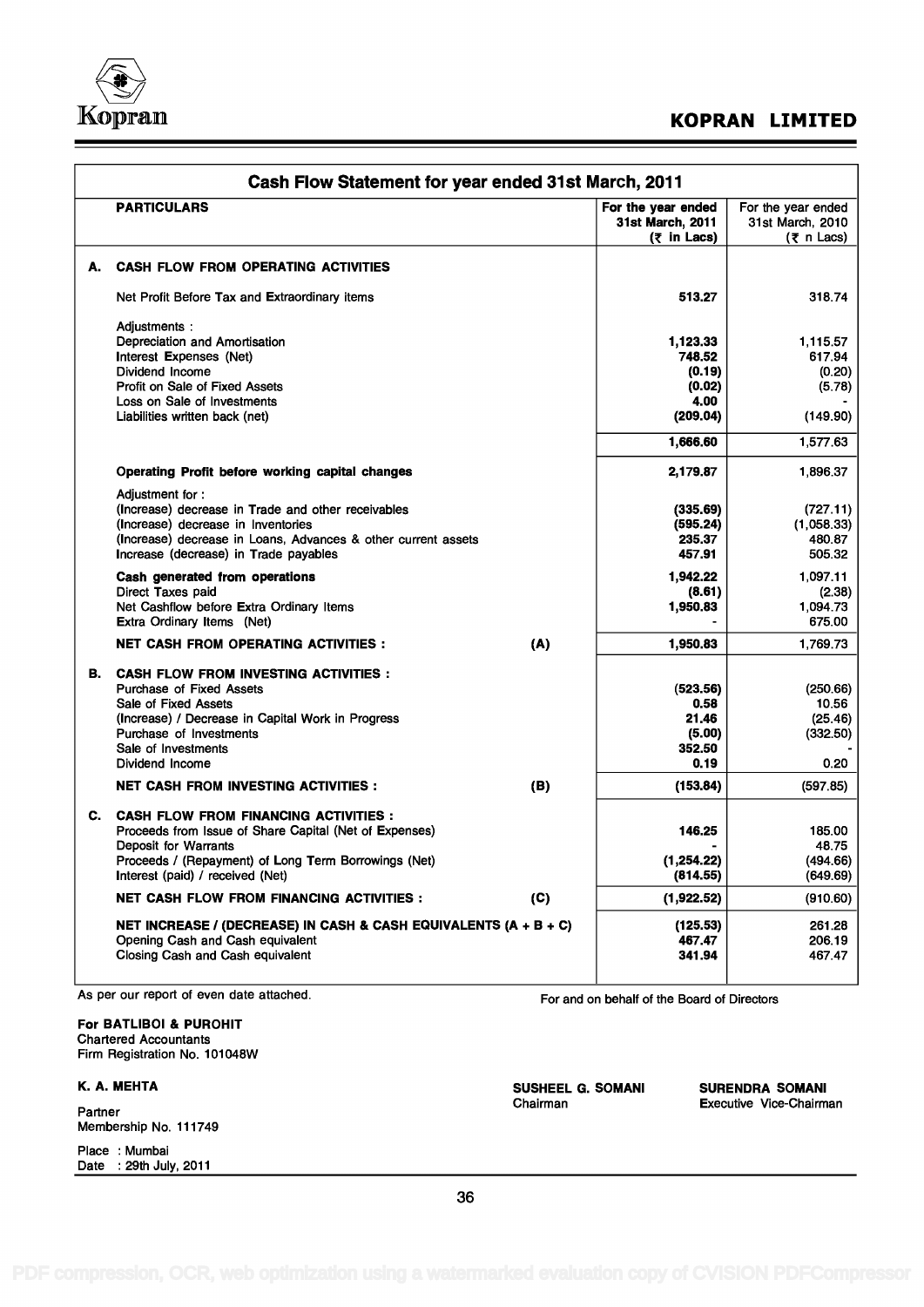

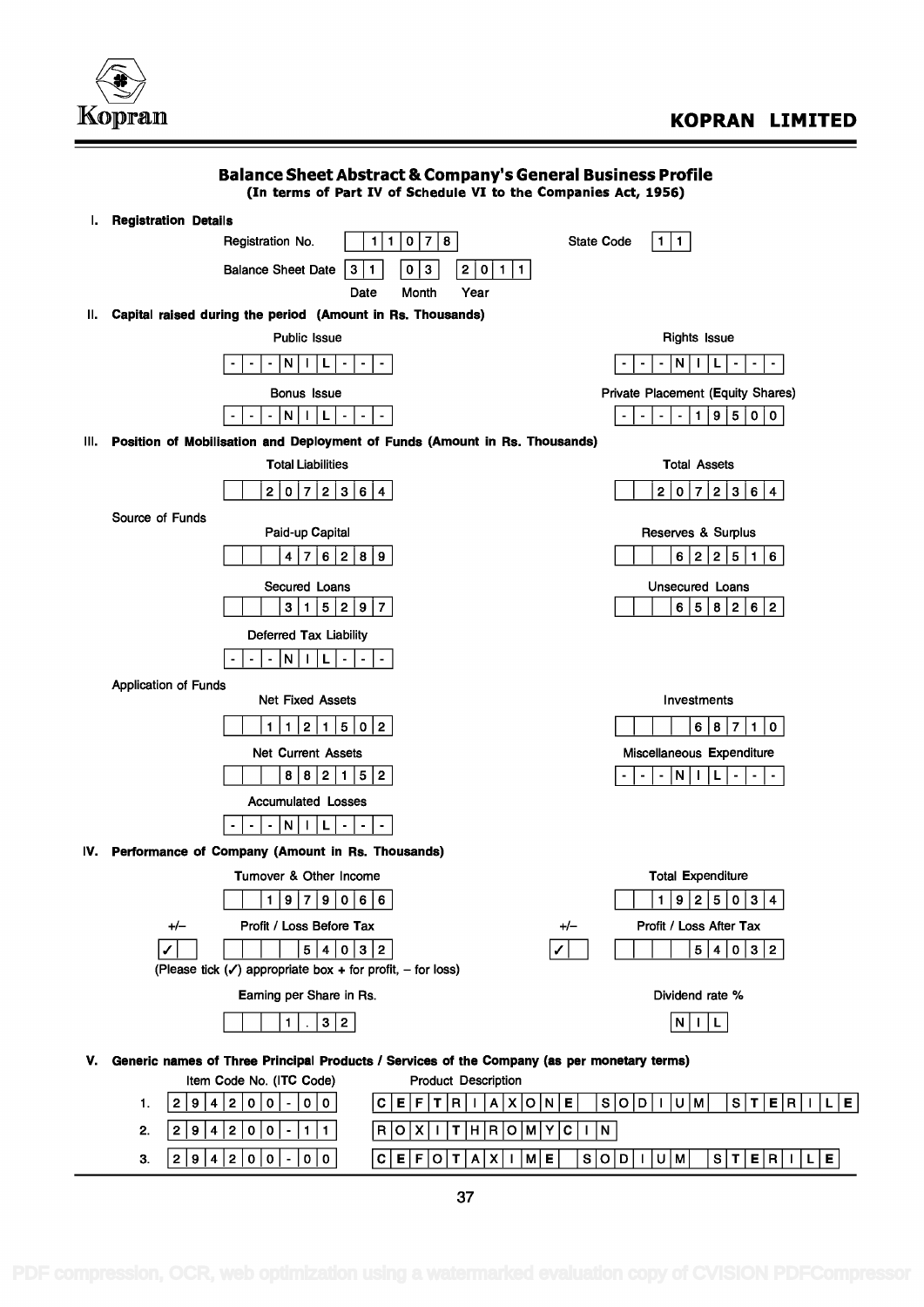

### STATEMENT PURSUANT TO SECTION 212 OF THE COMPANIES ACT, 1956 RELATING TO SUBSIDIARY COMPANIES

| 1. | Name of the subsidiary                                                                                                                                                              |   | Kopran (H.K.) Ltd. | Kopran Research<br>Laboratories Ltd. | Kopran Lifesciences<br>Ltd. |
|----|-------------------------------------------------------------------------------------------------------------------------------------------------------------------------------------|---|--------------------|--------------------------------------|-----------------------------|
| 2. | Financial year of the Subsidiary<br>ended on                                                                                                                                        |   | 31st March, 2011   | 31st March, 2011                     | 31st March, 2011            |
| З. | Holding Company's Interest                                                                                                                                                          |   |                    |                                      |                             |
|    | No. of Equity Shares<br><b>Extent of Holding</b>                                                                                                                                    |   | 23,18,750<br>100%  | 50,00,000<br>100%                    | 50,000<br>100%              |
| 4. | The net aggregate amount of<br>Subsidiary's Profits / (Losses) so far<br>as it concerns the members of<br>the Holding Company not dealt<br>within the Holding Company's<br>Account. |   |                    |                                      |                             |
|    | For the Subsidiary's<br>i).<br>Financial year                                                                                                                                       |   |                    |                                      |                             |
|    | ended as aforesaid                                                                                                                                                                  |   | HK \$ (10,336.38)  | ₹ (8,591,579)                        | ₹ (38,070)                  |
|    | For the Previous Financial<br>ii)<br>Years since it became the<br>Holding Company's<br>Subsidiary                                                                                   | ÷ | HK \$ (27,591.14)  | ₹(30,564,965)                        | $(-)$                       |
|    | The net aggregate amount of<br>Profits / Losses of the Subsidiary<br>which has been dealt with in the<br>accounts of the Holding Company                                            |   |                    |                                      |                             |
|    | For the Subsidiary's Financial<br>i)<br>Year ended as aforesaid                                                                                                                     |   | <b>NIL</b>         | <b>NIL</b>                           | <b>NIL</b>                  |
|    | For the Previous Financial<br>ii)<br>Years since it became the<br><b>Holding Company's</b><br>Subsidiary                                                                            |   | <b>NIL</b>         | <b>NIL</b>                           | <b>NIL</b>                  |
| 5. | Material changes between the<br>end of the financial year of the<br>subsidiary and that of the                                                                                      |   |                    |                                      |                             |
|    | <b>Holding Company</b>                                                                                                                                                              |   | No Changes         | No Changes                           | No Charges                  |

Registered Office : Parijat House, 1076, Dr. E. Moses Road, Worli, Mumbai  $-400$  018.

Place : Mumbai Date : 29th July, 2011 For and on behalf of the Board of Directors

SUSHEEL G. SOMANI SURENDRA SOMANI Chairman Executive Vice-Chairman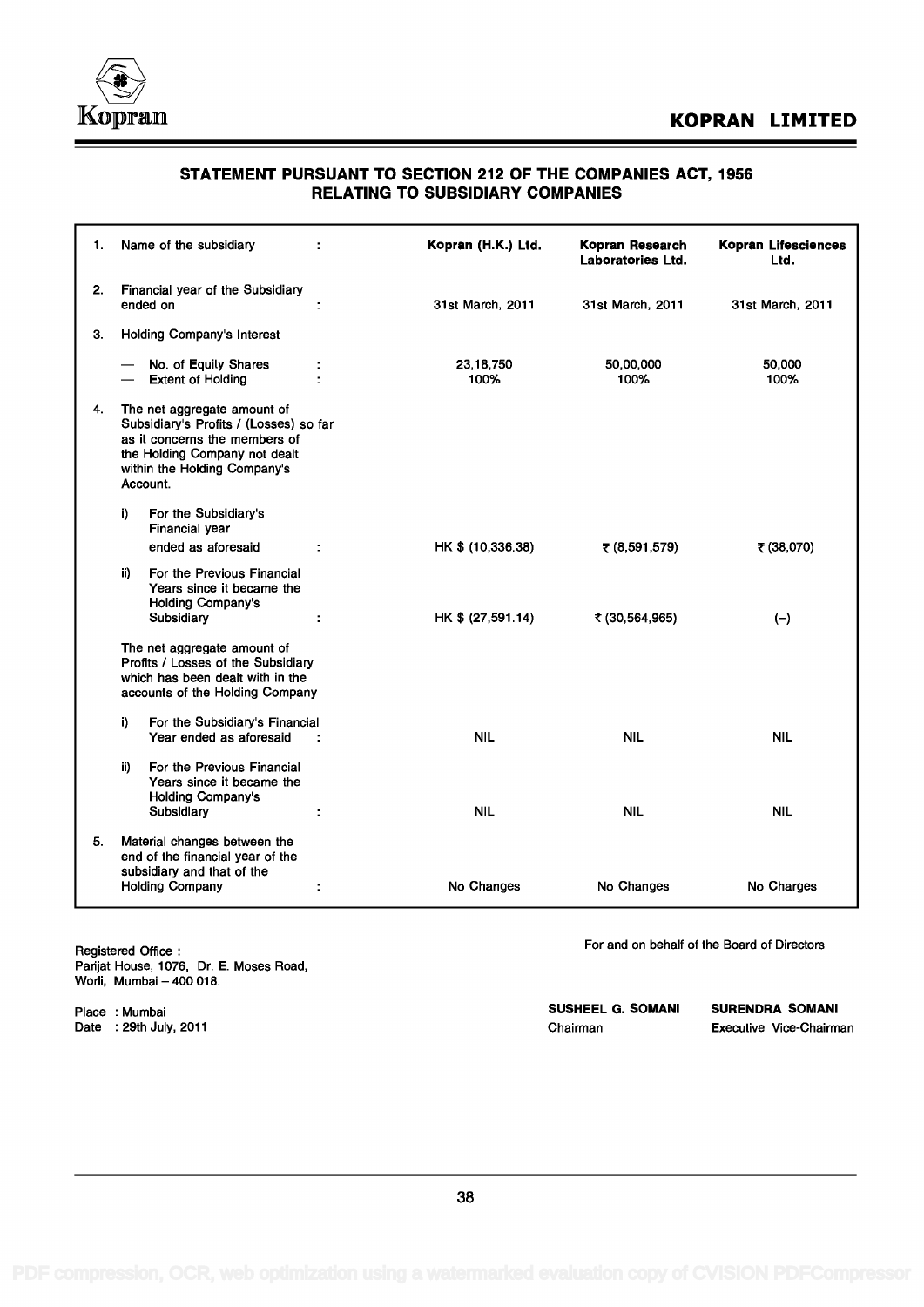

### AUDITOR'S REPORT

#### TO THE BOARD OF DIRECTORS OF KOPRAN LIMITED ON THE CONSOLIDATED FINANCIAL STATEMENTS

- 1. We have audited the attached consolidated balance sheet of Kopran Limited and its subsidiaries. [The Company and its subsidiaries constitute The Group "] as at 31st March, 2011, and also the consolidated profit and loss account and the consolidated cash flow statement for the year ended on that date annexed thereto. These financial statements are the responsibility of the company's management. Our responsibility is to express an opinion on these financial statements based on our audit.
- 2. We conducted our audit in accordance with the auditing standards generally accepted in India. These Standards require that we plan and perform the audit to obtain reasonable assurance about whether the financial statements are free of material misstatement. An audit includes examining, on a test basis, evidence supporting the amounts and disclosures in the financial statements. An audit also includes assessing the accounting principles used and significant estimates made by the management, as well as evaluating the overall financial statement presentation. We believe that our audit provides a reasonable basis for our opinion.
- 3. a) We did not audit the financial statements of certain subsidiaries, whose financial statements reflect total assets (net of current liabilities) of Rs. 2599.17 lacs as at 31st March 2011 and total revenue of Rs. 4.58 lacs and total cash outflows of Rs. 0.42 lacs for the year ended on that date. These financial statements have been audited by other auditors whose reports have been furnished to us by the management of the Group. Our opinion, in so far relates to the amounts included in respect of these subsidiaries, is based solely on the report of the other auditors.
	- b) We report the consolidated financial results have been prepared by the management of Kopran Limited in accordance with the requirements of Accounting Standards 21 'Consolidated Financial Statements' issued by the Institute of Chartered Accountants of India.
- 4. Kopran Ltd has made investments of Rs. 500.61 lacs and given unsecured advances of Rs. 4882.62 lacs to its subsidiary Kopran Research Laboratories Ltd. The Company has not made any provision for the investments and doubtful advances even though the net worth of the subsidiary is negative.
- 5. The other auditors have stated that the accounts of Kopran Research Laboratories Ltd. have been made on going concern basis inspite of net loss of Rs. 85.92 lacs incurred during the year by the Company and having accumulated loss of Rs. 2976.12 lacs exceeding the reserves and the paid up capital of the Company.
- 6. In case of Kopran Research Laboratories Ltd, the other auditors have stated that the balances of Sundry Creditors are subject to confirmation and reconciliation / adjustment, if any, and the impact thereof on the loss for the year, assets and reserves of the Company is not ascertained and provided for.
- 7. Subject to our comments in para 4, 5 and 6 above and based on our Audit and on consideration of reports of other auditors on separate financial statements and on the other financial information, and to the best of our information and according to the explanation given to us, we are of the opinion that the attached consolidated financial statements give a true and fair view in conformity with the accounting principles generally accepted in India:
	- (i) in the case of the consolidated balance sheet, of the state of affairs of the Group as at 31st March, 2011.
	- (ii) in the case of the Consolidated Profit and Loss account, of the Consolidated Profit of the group for the year ended on that date.
	- (iii) in the case of the consolidated cash flow statement, of the cash flows of the Group for the year ended on that date.

For BATLIBOI & PUROHIT Chartered Accountants Firm Reg. No.101048W

K. A. MEHTA Partner Membership No.111749

Place : Mumbai Date : 29th July, 2011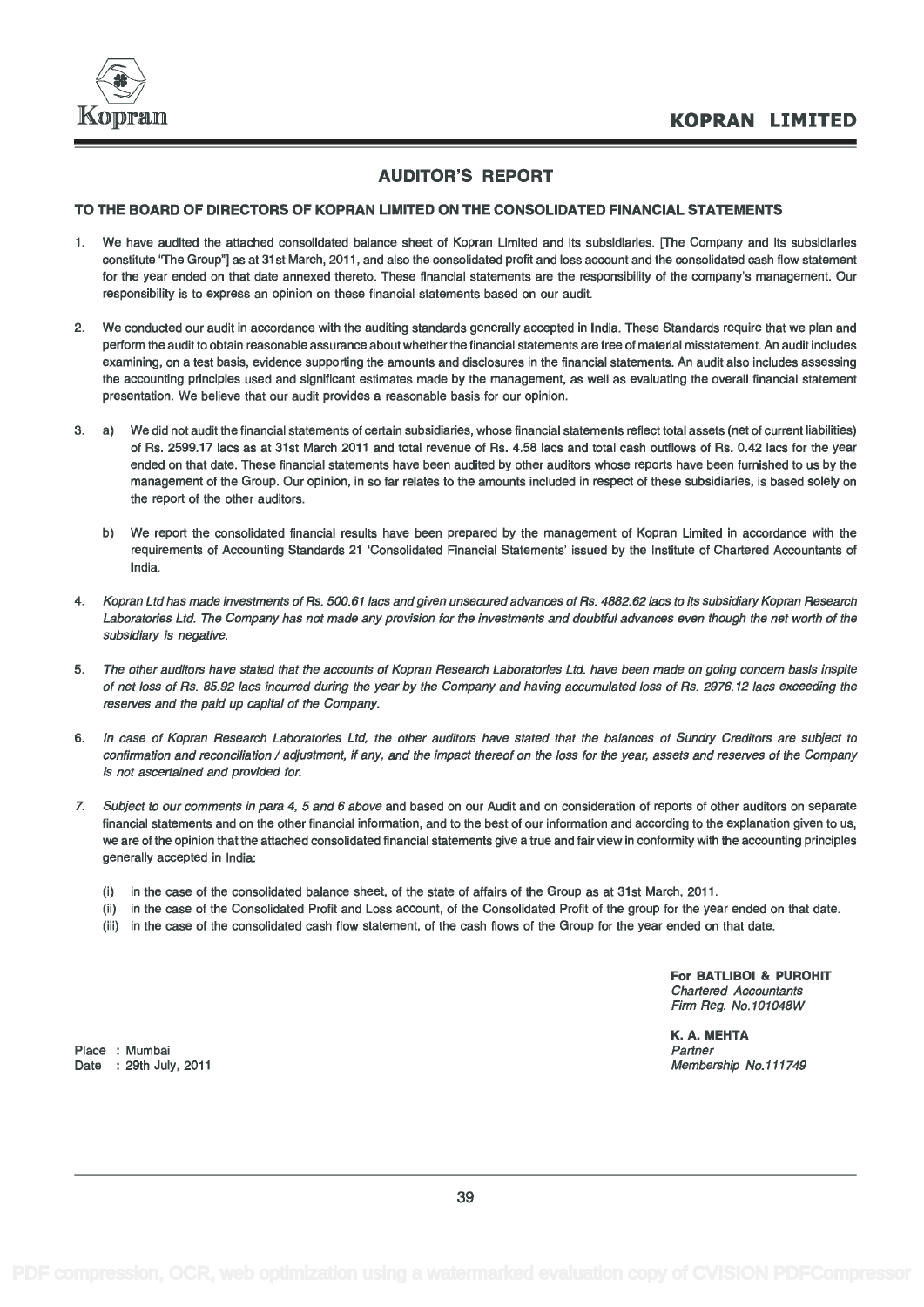

|                                                                                                            |                 |                                  | $($ ₹ in lacs)                   |
|------------------------------------------------------------------------------------------------------------|-----------------|----------------------------------|----------------------------------|
|                                                                                                            |                 | As at                            | As at                            |
|                                                                                                            | <b>Schedule</b> | 31st March, 2011<br>Consolidated | 31st March. 2010<br>Consolidated |
| <b>SOURCES OF FUNDS:</b>                                                                                   |                 |                                  |                                  |
| <b>SHARE HOLDERS' FUNDS</b>                                                                                |                 |                                  |                                  |
| Share Capital:                                                                                             | 1               |                                  |                                  |
| <b>Equity Shares</b>                                                                                       |                 | 3,904.89                         | 3,709.89                         |
| <b>Preference Shares</b>                                                                                   |                 | 858.00                           | 858.00                           |
|                                                                                                            |                 | 4,762.89                         | 4,567.89                         |
| Deposit Convertible Warrants (Refer Note No 10 of Schedule 18)                                             |                 |                                  | 48.75                            |
| <b>Reserves and Surplus</b>                                                                                | $\overline{2}$  | 3,283.50                         | 2,832.91                         |
|                                                                                                            |                 | 8,046.39                         | 7,449.55                         |
| <b>LOAN FUNDS</b>                                                                                          |                 |                                  |                                  |
| Secured Loans                                                                                              | 3               | 3,152.97                         | 3,375.22                         |
| Unsecured Loans                                                                                            | 4               | 6,635.62                         | 7,614.59                         |
|                                                                                                            |                 | 9,788.59                         | 10,989.81                        |
|                                                                                                            | <b>TOTAL</b>    | 17,834.98                        | 18,439.36                        |
| <b>APPLICATION OF FUNDS:</b>                                                                               |                 |                                  |                                  |
| <b>FIXED ASSETS</b>                                                                                        | 5               |                                  |                                  |
| Gross Block                                                                                                |                 | 26,940.04                        | 26,429.88                        |
| Less : Depreciation                                                                                        |                 | 15,418.87                        | 14,269.45                        |
| Net Block                                                                                                  |                 | 11,521.17                        | 12,160.43                        |
| Capital Work-in-Progress                                                                                   |                 | 1,896.41                         | 1,917.87                         |
|                                                                                                            |                 | 13,417.58                        | 14,078.30                        |
| <b>INVESTMENTS</b>                                                                                         | 6               | 95.62                            | 452.41                           |
| <b>CURRENT ASSETS, LOANS AND ADVANCES</b>                                                                  |                 |                                  |                                  |
| <b>Inventories</b>                                                                                         | 7               | 3,211.12                         | 2,615.88                         |
| <b>Sundry Debtors</b>                                                                                      | 8               | 3,446.92                         | 2,916.99                         |
| Cash and Bank Balances                                                                                     | 9               | 353.23                           | 479.38                           |
| Loans and Advances                                                                                         | 10              | 2,016.59                         | 2,336.46                         |
| <b>Other Current Assets</b>                                                                                |                 | 678.31                           | 562.63                           |
| <b>Less: CURRENT LIABILITIES AND PROVISIONS</b>                                                            |                 | 9,706.17                         | 8,911.33                         |
| <b>Current Liabilities</b>                                                                                 | 11              | 5,081.60                         | 4,732.09                         |
| Provisions                                                                                                 | 12              | 302.79                           | 270.60                           |
|                                                                                                            |                 | 5,384.39                         | 5,002.69                         |
| <b>NET CURRENT ASSETS</b>                                                                                  |                 | 4,321.78                         | 3,908.64                         |
|                                                                                                            | <b>TOTAL</b>    | 17,834.98                        | 18,439.36                        |
|                                                                                                            | 18              |                                  |                                  |
| <b>Significant Accounting Policies and Notes</b><br>to Accounts from an integral part of the Balance Sheet |                 |                                  |                                  |

#### CONSOLIDATED BALANCE SHEET AS AT 31st MARCH, 2011

For BATLIBOI & PUROHIT Chartered Accountants Firm Registration No. 101048W

Partner Membership No. 111749

Place: Mumbai Date : 29th July, 2011

As per our report of even date attached. For and on behalf of the Board of Directors

K. A. MEHTA SUSHEEL G. SOMANI SURENDRA SOMANI SURENDRA SOMANI SURENDRA SOMANI SURENDRA SOMANI SURENDRA SOMANI Executive Vice-Chairman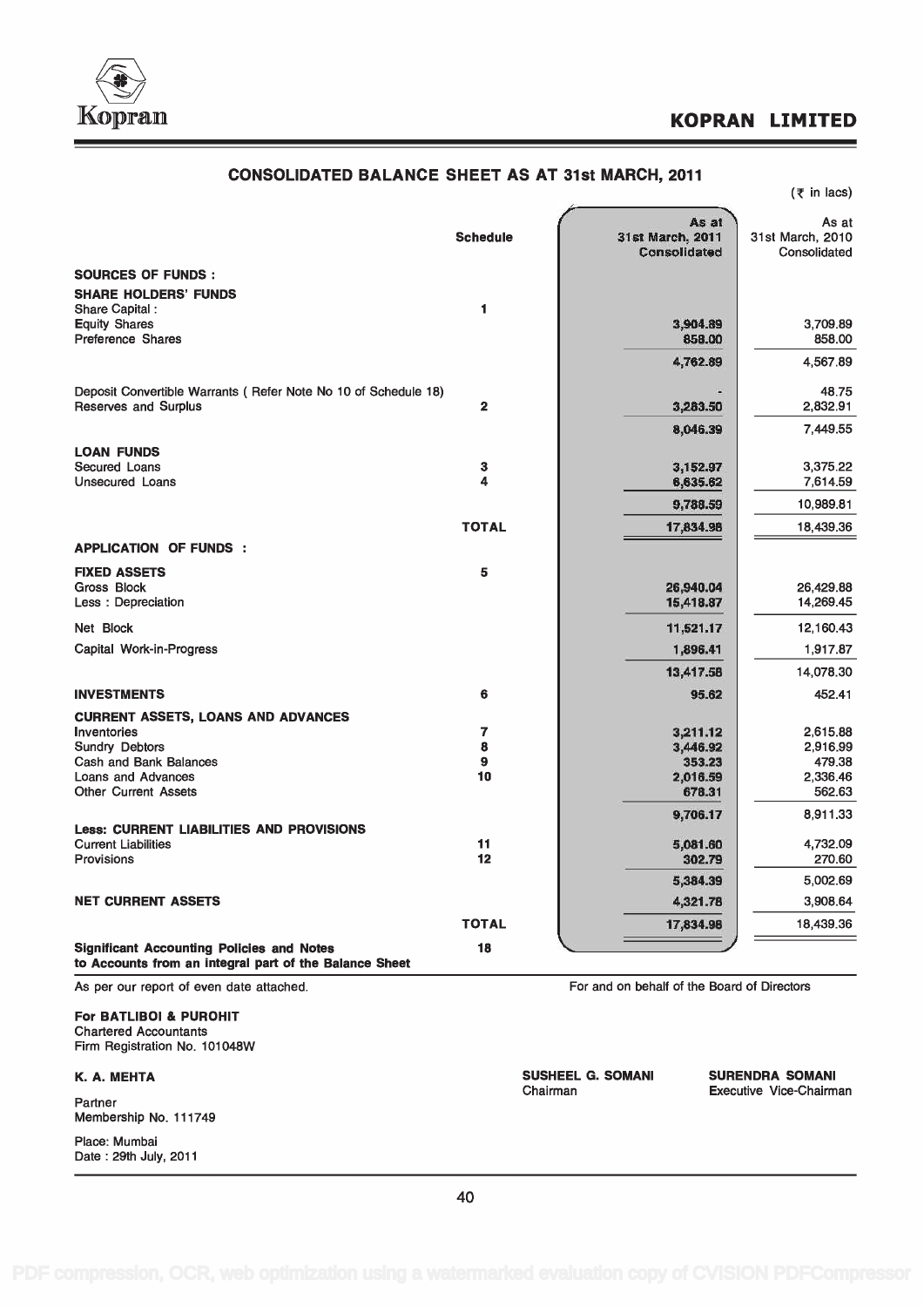

#### CONSOLIDATED PROFIT AND LOSS ACCOUNT FOR THE YEAR ENDED 31st MARCH, 2011

|                                                                                             |                 |                                                               | $($ $\overline{\tau}$ in lacs)                         |  |
|---------------------------------------------------------------------------------------------|-----------------|---------------------------------------------------------------|--------------------------------------------------------|--|
|                                                                                             | <b>Schedule</b> | For the Year Ended<br>31st March, 2011<br><b>Consolidated</b> | For the Year Ended<br>31st March, 2010<br>Consolidated |  |
| <b>INCOME</b>                                                                               |                 |                                                               |                                                        |  |
| Sales, Services and Income from Operations                                                  |                 | 20,192.58                                                     | 16,885.47                                              |  |
| Less: Excise duty on Sales                                                                  |                 | 715.04                                                        | 449.55                                                 |  |
|                                                                                             |                 | 19,477.54                                                     | 16,435.92                                              |  |
| Other Income                                                                                | 13              | 292.77                                                        | 196.39                                                 |  |
|                                                                                             |                 | 19,770.31                                                     | 16,632.31                                              |  |
| <b>EXPENDITURE</b>                                                                          |                 |                                                               |                                                        |  |
| <b>Material Cost</b>                                                                        | 14              | 12,429.58                                                     | 10,156.05                                              |  |
| <b>Employee Cost</b>                                                                        | 15              | 1,784.76                                                      | 1,695.02                                               |  |
| Operational and Other Expenses                                                              | 16              | 3,218.72                                                      | 2,931.73                                               |  |
|                                                                                             |                 | 17,433.06                                                     | 14,782.80                                              |  |
| Profit / (Loss) Before tax, Interest, and Depreciation                                      |                 | 2,337.25                                                      | 1,849.51                                               |  |
| Interest (Net)                                                                              | 17              | 748.64                                                        | 618.11                                                 |  |
| Depreciation                                                                                |                 | 1,162.22                                                      | 1,154.60                                               |  |
| Profit / (Loss) before tax and Exceptional items                                            |                 | 426.39                                                        | 76.80                                                  |  |
| Provision for Deferred Tax                                                                  |                 |                                                               | (65.40)                                                |  |
| Provision for Tax of Earlier Year                                                           |                 | (27.05)                                                       | (3.52)                                                 |  |
| <b>Exceptional Items</b>                                                                    |                 |                                                               | 675.00                                                 |  |
| Profit / (Loss) after tax for the year carried to Balance Sheet                             |                 | 453.44                                                        | 689.93                                                 |  |
| <b>Earning per Share:</b><br>Basic and diluted earning per share of face value Rs.10/- each |                 |                                                               |                                                        |  |
| <b>Basic</b>                                                                                |                 | 1.10                                                          | (0.05)                                                 |  |
| <b>Diluted</b>                                                                              |                 | 1.10                                                          | (0.04)                                                 |  |
|                                                                                             |                 |                                                               |                                                        |  |

Significant Accounting Policies and Notes 18 to Accounts from an integral part of the Profit and Loss account

As per our report of even date attached.

For BATLIBOI & PUROHIT Chartered Accountants Firm Registration No. 101048W

K. A. MEHTA

Partner Membership No. 111749

Place: Mumbai Date : 29th July, 2011 For and on behalf of the Board of Directors

SUSHEEL G. SOMANI SURENDRA SOMANI<br>Chairman Executive Vice-Chairm

Executive Vice-Chairman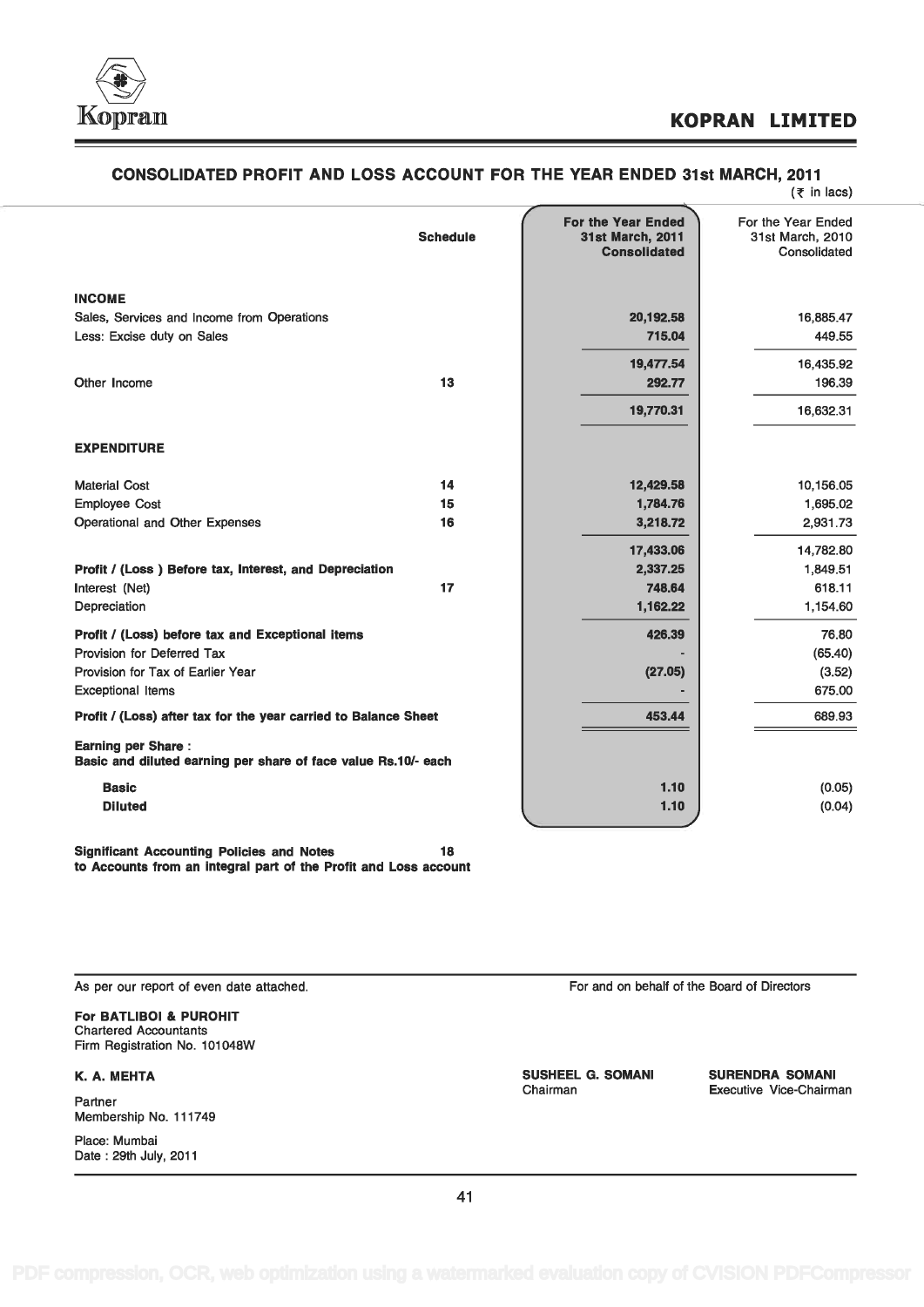

 $($ ₹ in lacs)

### SCHEDULES TO THE CONSOLIDATED ACCOUNTS

|                                                                                                                                              | As at               | As at              |  |
|----------------------------------------------------------------------------------------------------------------------------------------------|---------------------|--------------------|--|
|                                                                                                                                              | 31st March, 2011    | 31st March, 2010   |  |
| 1 : SHARE CAPITAL                                                                                                                            | <b>Consolidated</b> | Consolidated       |  |
| <b>Authorised:</b>                                                                                                                           |                     |                    |  |
| 5,62,50,000 (Previous year 5,62,50,000) Equity Shares of Rs.10/- each.<br>1,37,50,000 (Previous year 1,37,50,000) Non-Convertible Cumulative | 5625.00             | 5,625,00           |  |
| Redeemable Preference Shares of Rs 10/- each.                                                                                                | 1,375.00            | 1,375.00           |  |
|                                                                                                                                              | 7,000.00            | 7,000.00           |  |
| Issued:                                                                                                                                      |                     |                    |  |
| 3,90,52,602 (Previous Year 3,71,02,602) Equity Shares of Rs 10/- each.<br>85,80,000 (Previous Year 85,80,000) Non-Convertible Cumulative     | 3,905.26            | 3,710.26           |  |
| Redeemable Preference Shares of Rs.10/- each                                                                                                 | 858.00              | 858.00             |  |
|                                                                                                                                              | 4,763.26            | 4,568.26           |  |
| <b>Subscribed and Paid-Up:</b>                                                                                                               |                     |                    |  |
| 3,90,52,602 (Previous Year 3,71,02,602) Equity Shares of Rs.10/- each                                                                        | 3,905.26            | 3,710.26           |  |
| Less: Calls in-Arrears (Other than Directors')                                                                                               | 0.37                | 0.37               |  |
|                                                                                                                                              | 3,904.89            | 3,709.89           |  |
| 85,80,000 (Previous Year 85,80,000) Non-Convertible Cumulative                                                                               |                     |                    |  |
| Redeemable Preference Shares of Rs.10/- each fully paid up                                                                                   | 858,00              | 858,00             |  |
| <b>TOTAL</b>                                                                                                                                 | 4,762.89            | 4,567.89           |  |
| 2 : RESERVES & SURPLUS                                                                                                                       |                     |                    |  |
| <b>Capital Reserve</b>                                                                                                                       |                     |                    |  |
| Balance as per last Balance Sheet<br>Add: Forfeiture of deposit on laps of warrant                                                           | 1,484.74            | 1.377.90<br>106.84 |  |
|                                                                                                                                              |                     |                    |  |
|                                                                                                                                              | 1,484.74            | 1,484.74           |  |
| <b>Export Allowance Reserve</b>                                                                                                              | 0.40                | 0.40               |  |
| Securities premium account                                                                                                                   |                     |                    |  |
| Balance as per last Balance Sheet                                                                                                            | 9,952.43            | 9,952.46           |  |
| Less: Calls-in-Arrears (Other than Directors')                                                                                               | (1.11)              | (1.11)             |  |
|                                                                                                                                              | 9,951.32            | 9,951.35           |  |
| <b>General Reserve</b>                                                                                                                       | 814.21              | 814.21             |  |
| <b>Profit and Loss Account</b>                                                                                                               |                     |                    |  |
| Balance as per last Balance Sheet                                                                                                            | (9,453.85)          | (10,143.78)        |  |
| Add: Profit / (loss) for the year                                                                                                            | 453.41              | 689.93             |  |
|                                                                                                                                              | (9,000.44)          | (9,453.85)         |  |
| <b>Exchange Fluctuation Reserve</b>                                                                                                          | 33.27               | 36.06              |  |
| <b>TOTAL</b>                                                                                                                                 | 3,283.50            | 2,832.91           |  |
|                                                                                                                                              |                     |                    |  |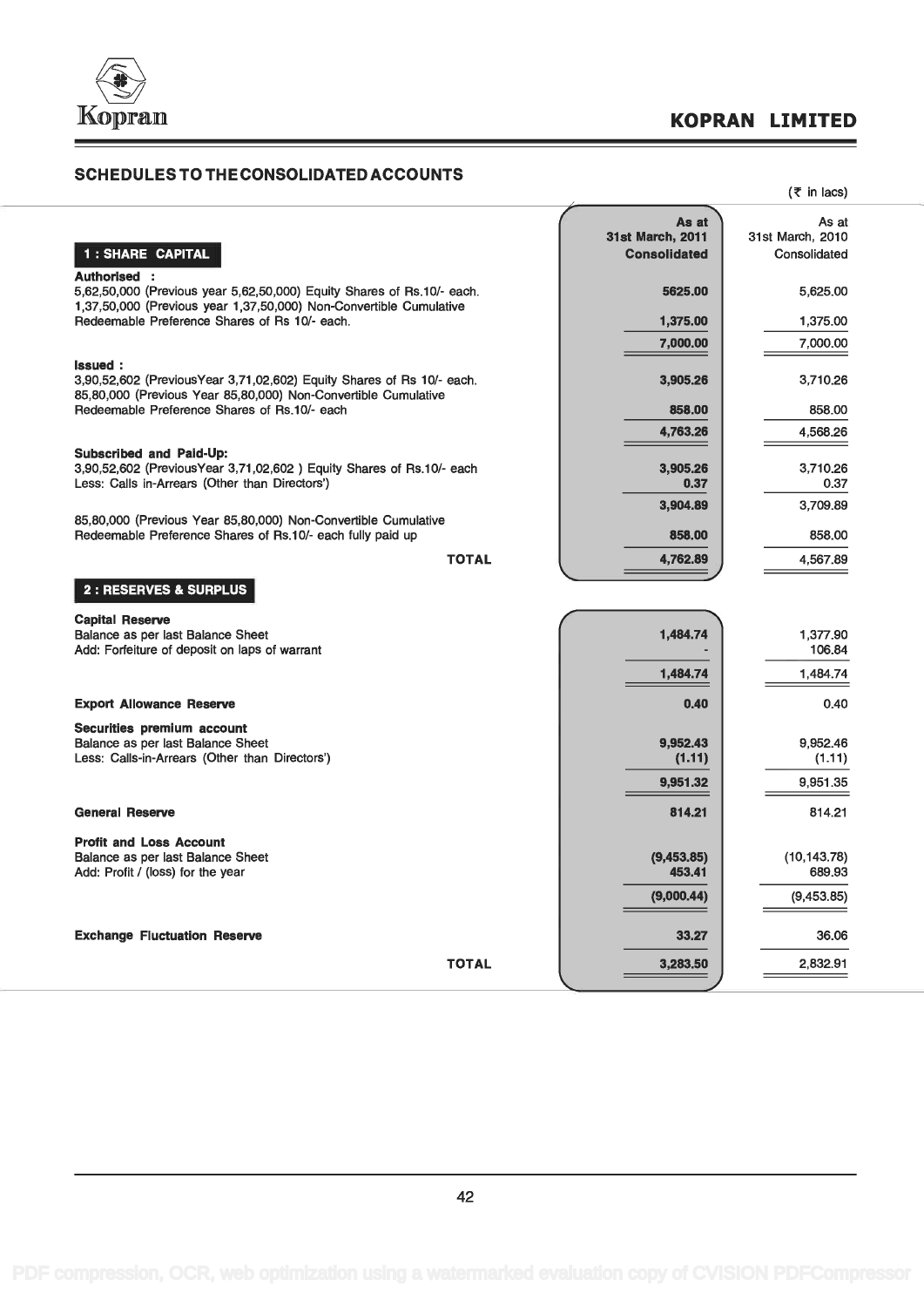

### Kopran Koran Kopran Kopran Koran Koran Koran Koran Koran Koran Koran Koran Koran Koran Koran Koran Koran Koran Koran Koran Koran Koran Koran Koran Koran Koran Koran Koran Koran Koran Koran Koran Koran Koran Koran Koran Kor

#### SCHEDULES TO THE CONSOLIDATED ACCOUNTS



#### 5: FIXED ASSETS

| <b>DESCRIPTION</b> |                               | <b>GROSS</b><br><b>CONSOLIDATED</b> | <b>BLOCK</b> |           | <b>DEPRECIATION</b><br><b>CONSOLIDATED</b> | <b>NET BLOCK</b><br><b>CONSOLIDATED</b> |           |
|--------------------|-------------------------------|-------------------------------------|--------------|-----------|--------------------------------------------|-----------------------------------------|-----------|
|                    |                               | 2010-11                             | 2009-10      | 2010-11   | 2009-10                                    | 2010-11                                 | 2009-10   |
| $\mathbf{1}$ .     | Goodwill on Consolidation     | 0.58                                | 0.58         |           |                                            | 0.58                                    | 0.58      |
| 2.                 | Leasehold Land                | 43.75                               | 43.75        | 8.29      | 7.83                                       | 35.46                                   | 35.92     |
| 3.                 | Land-Free Hold                | 5.60                                | 5.60         |           |                                            | 5.60                                    | 5.60      |
| 4.                 | <b>Buildings</b>              | 2,603.51                            | 2.537.21     | 936.92    | 851.85                                     | 1,666.59                                | 1,685,36  |
| 5.                 | Plant & Machinery             | 19,853.13                           | 19.486.35    | 10.964.58 | 10,030.11                                  | 8.888.55                                | 9,456.24  |
| 6.                 | Factory Equipments &          |                                     |              |           |                                            |                                         |           |
|                    | Electric Installation         | 1.328.81                            | 1.266.11     | 807.66    | 729.37                                     | 521.15                                  | 536.74    |
| 7 <sub>1</sub>     | <b>Furniture and Fixtures</b> | 318.62                              | 304.64       | 290.34    | 277.55                                     | 28.28                                   | 27.09     |
| 8.                 | <b>Tube Well</b>              | 0.60                                | 0.60         | 0.47      | 0.46                                       | 0.13                                    | 0.14      |
| 9.                 | <b>Office Equipments</b>      | 100.05                              | 97.31        | 77.50     | 74.02                                      | 22.55                                   | 23.29     |
| 10.                | Computers                     | 277.90                              | 269.17       | 258.65    | 249.07                                     | 19.25                                   | 20.10     |
| 11.                | Vehicles                      | 168.79                              | 170.29       | 144.01    | 148.58                                     | 24.78                                   | 21.71     |
| 12.                | Research & Development        |                                     |              |           |                                            |                                         |           |
|                    | Equipment                     | 810.70                              | 820.27       | 502.45    | 472.60                                     | 308.25                                  | 347.66    |
|                    | <b>Intangeble Assets</b>      |                                     |              |           |                                            |                                         |           |
| 13.                | <b>Intellectual Property</b>  | 1,428.00                            | 1,428.00     | 1,428.00  | 1,428.00                                   |                                         |           |
|                    | <b>TOTAL</b>                  | 26,940.04                           | 26,429.88    | 15418.87  | 14,269.45                                  | 11,521.17                               | 12,160.43 |
|                    | Capital Work In Progress      | 1,896.41                            | 1,917.87     |           |                                            | 1,896.41                                | 1,917.87  |
|                    | <b>TOTAL</b>                  | 28,836.45                           | 28,347.74    | 15,418.87 | 14.269.45                                  | 13,417.59                               | 14,078.29 |
|                    | Previous Year                 | 28,347.74                           | 29,515.44    | 14.269.45 | 13131.67                                   | 14.078.29                               | 16,383.77 |

|    | 6 : INVESTMENTS (AT COST)                                                                                |              | As at<br>31st March, 2011<br>Consolidated | As at<br>31st March, 2010<br>Consolidated |  |
|----|----------------------------------------------------------------------------------------------------------|--------------|-------------------------------------------|-------------------------------------------|--|
| L. | Long Term Investments (At Cost)<br>In Government Securities (Non-Trade) :                                |              | 0.40                                      | 0.40                                      |  |
| H. | In Equity Shares (Fully Paid-up)                                                                         |              |                                           |                                           |  |
|    | Quoted Shares (Non-Trade)<br>(A)<br>(B)<br>Unquoted Shares (Trade)<br>Unquoted Shares (Non-Trade)<br>(C) |              | 6.38<br>4.65<br>84.19                     | 6.38<br>4.65<br>440.98                    |  |
|    |                                                                                                          | <b>TOTAL</b> | 95.62                                     | 452.41                                    |  |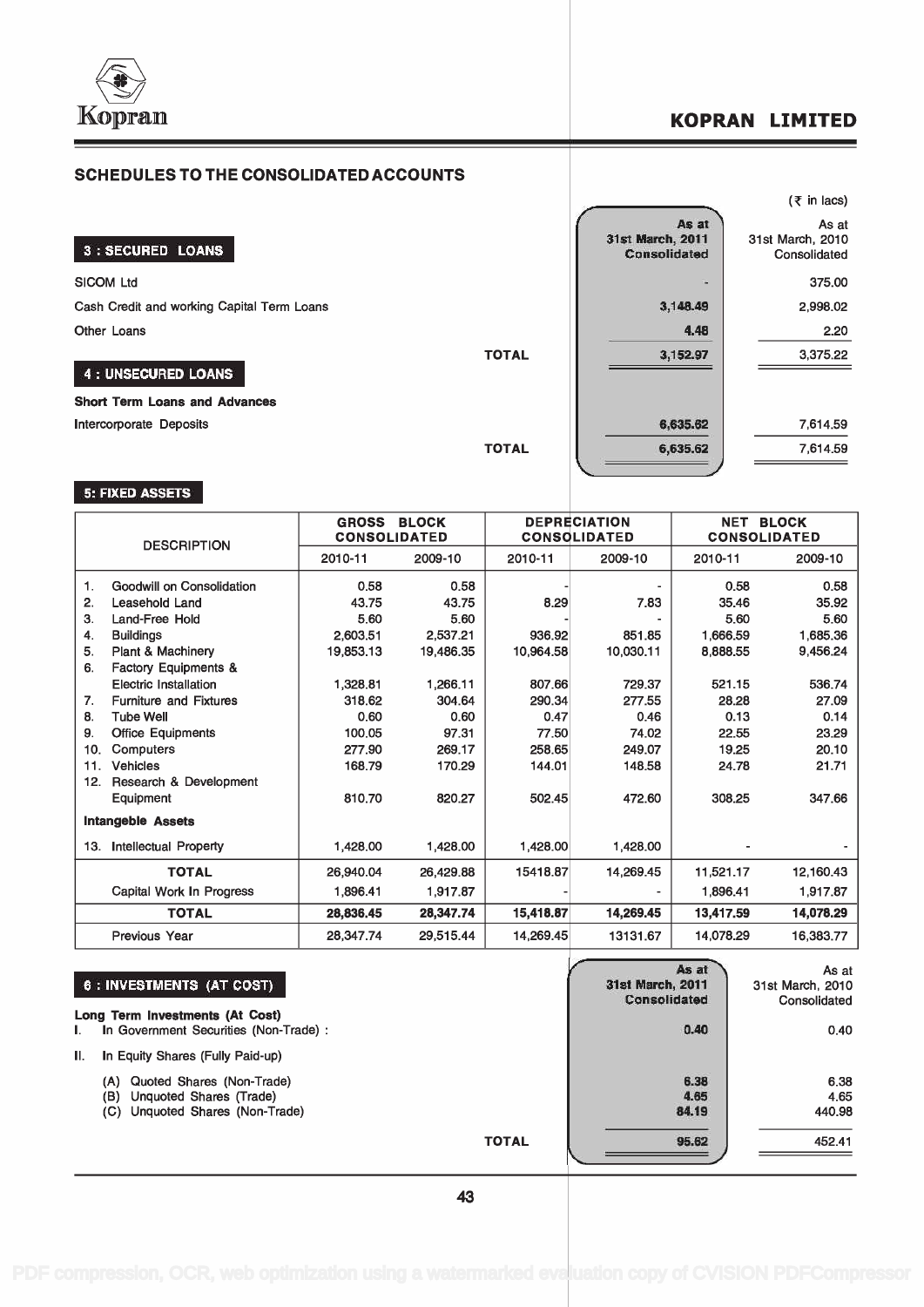

### SCHEDULES TO THE CONSOLIDATED ACCOUNTS

| SCHEDULES TO THE CONSOLIDATED ACCOUNTS                                                                                                                                                                                                                                                                                                             |                                                               | $(5 \in \mathsf{in} \mathsf{lacs})$                         |
|----------------------------------------------------------------------------------------------------------------------------------------------------------------------------------------------------------------------------------------------------------------------------------------------------------------------------------------------------|---------------------------------------------------------------|-------------------------------------------------------------|
| 7 : INVENTORIES<br>(As taken, valued and certified by Mangement)                                                                                                                                                                                                                                                                                   | As at<br>31st March, 2011<br><b>Consolidated</b>              | As at<br>31st March, 2010<br>Consolidated                   |
| Stores & Spares<br><b>Raw Materials</b><br><b>Packing Materials</b><br><b>Work-in-Process</b><br><b>Finished Goods</b><br><b>TOTAL</b>                                                                                                                                                                                                             | 60.67<br>1,160.33<br>192.92<br>1,299.32<br>497.88<br>3,211.12 | 85,88<br>1,293.98<br>287.19<br>706.48<br>242.35<br>2,615.88 |
| 8 : SUNDRY DEBTORS<br>(Unsecured, considered good unless other wise stated)<br>Debts Outstanding for a period exceeding Six months:<br><b>Considered Good</b><br><b>Considered Doubtful</b>                                                                                                                                                        | 637.61<br>290.31                                              | 571.66<br>290.31                                            |
| Less: Provision for Doubtful Debts<br><b>Other Debts</b><br><b>TOTAL</b>                                                                                                                                                                                                                                                                           | 927.92<br>290.31<br>637.61<br>2,809.31<br>3,446.92            | 861.97<br>290.31<br>571.66<br>2,345.33<br>2,916.99          |
| 9 : CASH AND BANK BALANCES<br>Cash on hand<br><b>Bank Balances with Scheduled Banks:</b><br>I)<br>In Current Accounts                                                                                                                                                                                                                              | 21.35<br>49.43                                                | 12.59<br>55.41                                              |
| $\vert \vert \vert$<br>In Fixed Deposit and Margin Accounts<br>In Deposit (Foreign Currency) Account<br>III)<br><b>TOTAL</b>                                                                                                                                                                                                                       | 266.37<br>16.08<br>353.23                                     | 403.38<br>8.00<br>479.38                                    |
| 10 : LOANS AND ADVANCES<br>(Unsecured, Considered Good unless otherwise stated)<br>Advances recoverable in cash or in kind or for value to be received<br>Advance Payment of Income Tax & TDS ( Net of Provision)<br>Balance with IT Department<br><b>Balance-Cenvat Credit</b><br>Excise Duty receivable against Export<br><b>Sundry Deposits</b> | 824.91<br>16.87<br>8.00<br>784.80<br>240.88<br>141.13         | 1,315.01<br>57.10<br>8.00<br>392.67<br>228.56<br>335.11     |
| <b>TOTAL</b>                                                                                                                                                                                                                                                                                                                                       | 2,016.59                                                      | 2,336.45                                                    |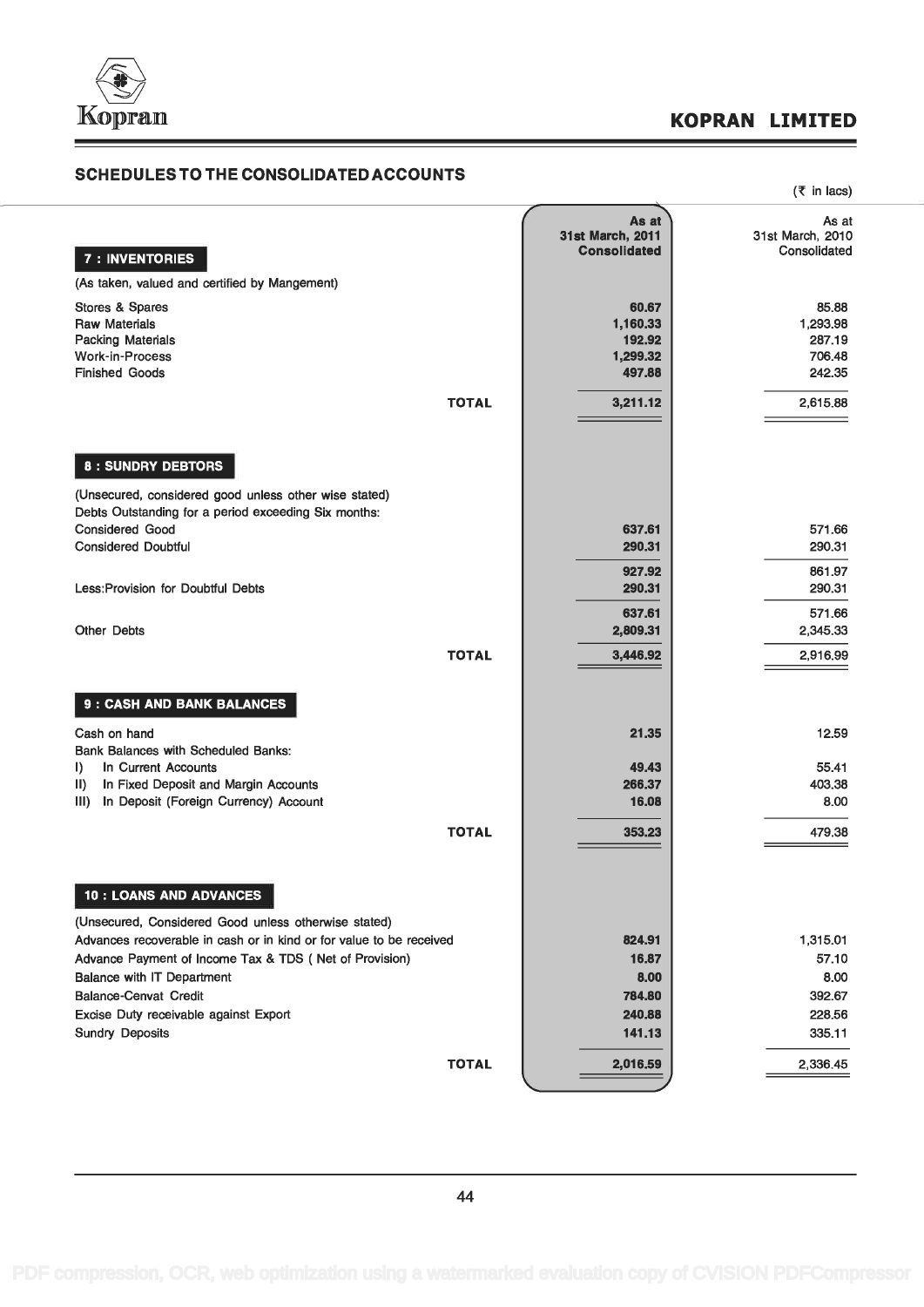

### SCHEDULES TO THE CONSOLIDATED ACCOUNTS (Times) (Times)

| <b>11 : CURRENT LIABILITIES</b>                                                                            | As at<br>31st March, 2011<br><b>Consolidated</b> | As at<br>31st March, 2010<br>Consolidated |
|------------------------------------------------------------------------------------------------------------|--------------------------------------------------|-------------------------------------------|
| <b>Sundry Creditors</b><br>(i) Dues of Micro and Small Enterprises                                         | 137.61                                           | 143.64                                    |
| (ii) Dues of Other Creditors                                                                               | 4.269.66                                         | 4,011.89                                  |
| Deposits Received                                                                                          | 69.87                                            | 59.87                                     |
| Unpaid Dividend(*)<br><b>Other Liabilities</b>                                                             | 36.00<br>493.46                                  | 36.00<br>420.69                           |
| Interest Accrued but not due on Loan                                                                       | 75,00                                            | 60.00                                     |
| <b>TOTAL</b>                                                                                               |                                                  |                                           |
|                                                                                                            | 5,081.60                                         | 4,732.09                                  |
| (*) There are no amounts due and outstanding to be credited to the Investor Education and Protection Fund. |                                                  |                                           |
| 12 : PROVISIONS                                                                                            |                                                  |                                           |
| Gratuity                                                                                                   | 203,08                                           | 184.08                                    |
| Leave Encashment                                                                                           | 99.71                                            | 86.52                                     |
| <b>TOTAL</b>                                                                                               | 302.79                                           | 270.60                                    |
|                                                                                                            | For the year ended<br>31st March, 2011           | For the year ended<br>31st March, 2010    |
|                                                                                                            | <b>Consolidated</b>                              | Consolidated                              |
| <b>13 : OTHER INCOME</b>                                                                                   |                                                  |                                           |
| <b>Dividend Received</b><br>From Non Trade Investments                                                     | 0.19                                             | 0.20                                      |
| Profit on sale of Fixed Assets                                                                             | 0.02                                             | 5.78                                      |
| Liabilities written back                                                                                   | 211.27                                           | 151.81                                    |
| Miscellaneous Income                                                                                       | 81.29                                            | 38.60                                     |
| <b>TOTAL</b>                                                                                               | 292.77                                           | 196.39                                    |
| <b>14 : MATERIAL COST</b>                                                                                  |                                                  |                                           |
| Materials Consumed / Cost of Goods sold                                                                    |                                                  |                                           |
| <b>Opening Stock</b>                                                                                       | 1,293.98                                         | 576.66                                    |
| Add: Purchases                                                                                             | 11,874.06                                        | 10,055.55                                 |
|                                                                                                            | 13,168.04                                        | 10,632.21                                 |
| Less: Closing Stock                                                                                        | 1,160.33                                         | 1,293.98                                  |
| <b>Packing Materials Consumption:</b>                                                                      | 12,007.71                                        | 9,338.23                                  |
| <b>Opening Stock</b>                                                                                       | 287.19                                           | 98.97                                     |
| Add: Purchases                                                                                             | 896.17                                           | 729.91                                    |
|                                                                                                            | 1,183.36                                         | 828.88                                    |
| Less: Closing Stock                                                                                        | 192.92                                           | 287.19                                    |
|                                                                                                            | 990.44                                           | 541.69                                    |
|                                                                                                            | 12,998.15                                        | 9,879.92                                  |
| Purchase of Finished goods                                                                                 | 279.80                                           | 392.03                                    |
| Increase / (Decrease) in Stock of Finished and<br>Semi-Finished goods:                                     |                                                  |                                           |
| <b>Opening Stock:</b><br>Semi-Finished goods                                                               | 706.48                                           | 693.59                                    |
| Finished goods                                                                                             | 242.35                                           | 139.34                                    |
|                                                                                                            | 948.83                                           | 832.93                                    |
| Less : Closing stock:                                                                                      |                                                  |                                           |
| Semi-Finished Goods<br><b>Finished Goods</b>                                                               | 1,299.32<br>497.88                               | 706.48<br>242.35                          |
|                                                                                                            | 1,797.20                                         | 948.83                                    |
| (Increase) / Decrease in Stock                                                                             | (848.37)                                         | (115.90)                                  |
|                                                                                                            |                                                  |                                           |
| <b>TOTAL</b>                                                                                               | 12,429.58                                        | 10,156.05                                 |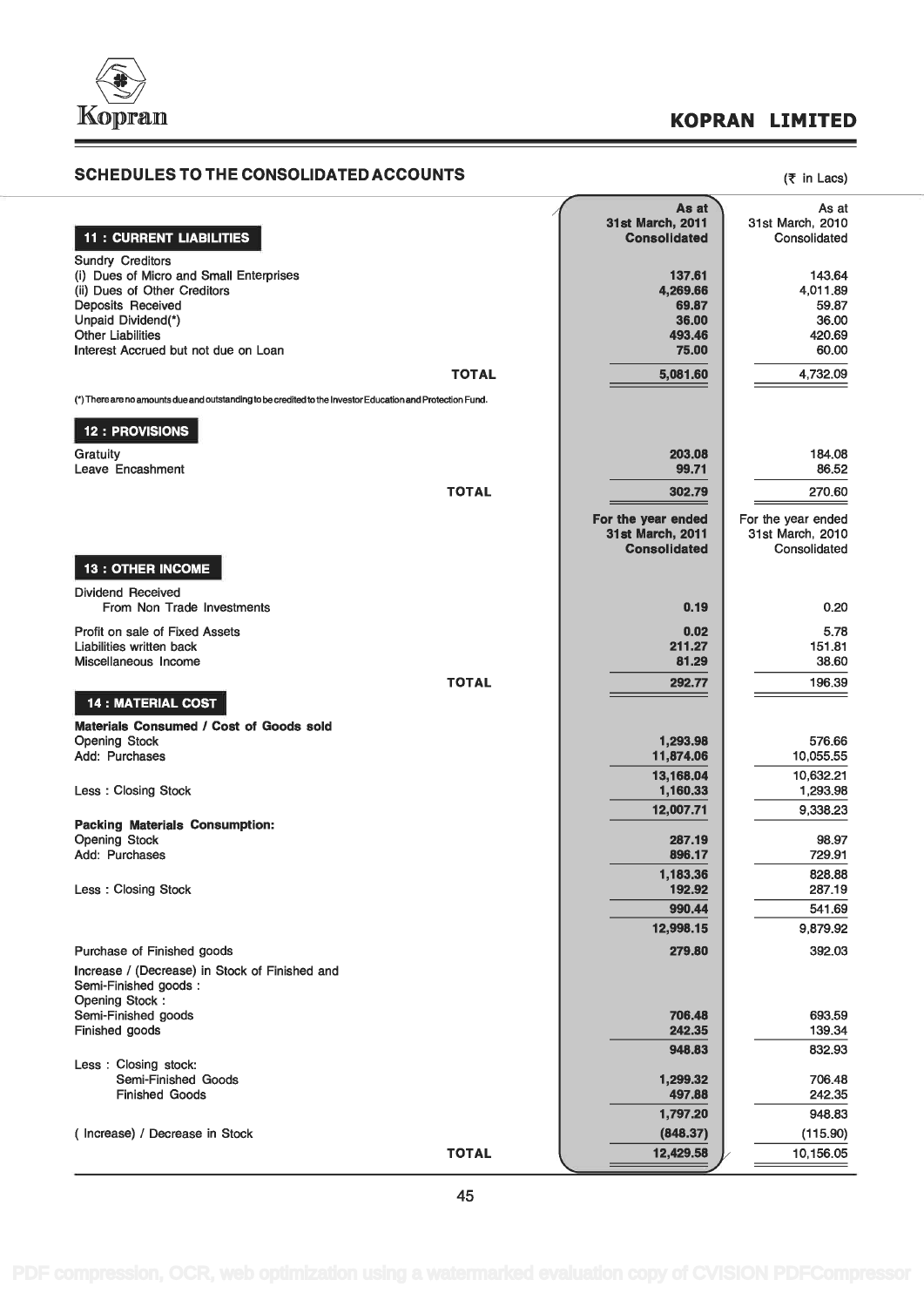

### Kopran KOPRAN LIMITED

#### SCHEDULES TO THE CONSOLIDATED ACCOUNTS

For the year ended 31st March, 2011  $($ ₹ in Lacs) For the year ended 31st March, 2010 15 : EMPLOYEE COST Salaries, Wages, and Bonus to Employees 1,451.78 1,451.78 1,451.78 1,451.78 1,451.78 1,451.78 1,451.78 1,451.78<br>Contribution to Provident and other funds Contribution to Provident and other funds<br>
Employee Welfare Expenses 114.26<br>
133.41 128.98 Employee Welfare Expenses TOTAL 1,784.76 1,695.02 16 : OPERATIONAL AND OTHER EXPENSES Stores and Spares consumed **221.26** 171.91 171.91 171.91 171.91 171.91 171.91 171.91 171.91 171.91 171.91 171.91 171.91 171.91 171.91 171.91 171.91 171.91 171.91 171.91 171.91 171.91 171.91 171.91 171.91 171.91 171.91 171. Power and Fuel 902.94 869.72 Rent 193.65 12.000 193.65 148.30 148.30 148.30 148.30 148.30 148.30 148.30 148.30 148.30 148.30 148.30 148.30 Rates and Taxes  $\qquad \qquad 5.65$ Insurance 28.51 20.78 Repairs and Maintenance Plant and Machinery 78.66 78.90<br>
Buildings 54.14 78.90 Buildings 62.07 54.14 Others 16.13 **16.13** 18.30 **16.13** 159.03 149.17<br>246.39 198.20 السابق المسابق المسابق المسابق المسابق المسابق المسابق المسابق المسابق المسابق المسابق المسابق المسابق المسابق<br>المسابق المسابق المسابق المسابق المسابق المسابق المسابق المسابق المسابق المسابق المسابق المسابق المسابق المساب Legal & Professional Charges 272.64 and 272.64 and 272.64 and 272.64 and 272.64 and 272.64 and 272.64 and 272.64 Travelling and Conveyance 141.54 and the convertion of the convertion of the convertion of the convertion of the convertion of the convertion of the convertion of the convertion of the convertion of the convertion of the c Directors' Sitting Fees 0.48 0.58 0.58 0.48 0.58 0.58 0.48 0.58 0.58 0.48 0.58 0.58 0.48 0.58 0.58 0.48 0.58 0.58 0.48 0.58 0.58 0.48 0.58 0.48 0.58 0.48 0.58 0.48 0.58 0.48 0.58 0.48 0.58 0.48 0.58 0.48 0.58 0.48 0.58 0.4 Commission on Sales 357.92<br>Printing & Stationery 357.92<br>Printing & Stationery 357.92 Printing & Stationery 40.44 and Telephone 40.44 40.44  $\pm$  20.44  $\pm$  40.44  $\pm$  40.44  $\pm$  40.44  $\pm$  40.44  $\pm$  40.44  $\pm$  40.44  $\pm$  40.44  $\pm$  40.44  $\pm$  40.44  $\pm$  40.44  $\pm$  40.44  $\pm$  40.44  $\pm$  40.44  $\pm$  40.45  $\pm$ Postage, Telegram and Telephone 34.28 and 34.29 and 34.28 and 34.28 and 34.28 and 34.28 and 34.28 and 34.28 and 34.28 and 34.28 and 34.28 and 34.28 and 34.28 and 34.28 and 34.28 and 35.3 and 35.3 and 35.3 and 35.3 and 35.3 Auditors' Remuneration:<br>Audit Fees Audit Fees 3.13 3.07 Tax Audit Fees 0.55 0.55 3.68 3.62 Packing, Freight and Forwarding 227.28 227.28 227.28 227.28 227.28 227.28 227.28 227.28 227.28 227.28 227.28 2<br>Sundry Balances written off 227.28 Sundry Balances written off **1.27**<br>
Selling and Distribution Expenses **1.27**<br>
107.36 107.36 107.36 26.90 Selling and Distribution Expenses 107.36 86.90<br>Miscellaneous Expenses 191.89 86.90 Miscellaneous Expenses Loss on Sale of Investment 4.00 TOTAL 10. 3,218.72 2,931.73 17 : INTEREST AND FINANCE CHARGES Interest : Debentures & Fixed Loans 268.65<br>
215.19 215.19 268.65<br>
215.19 284.61 Others 387.93 284.61 Bank Charges 145.52 64.85 TOTAL | 748.64 618.11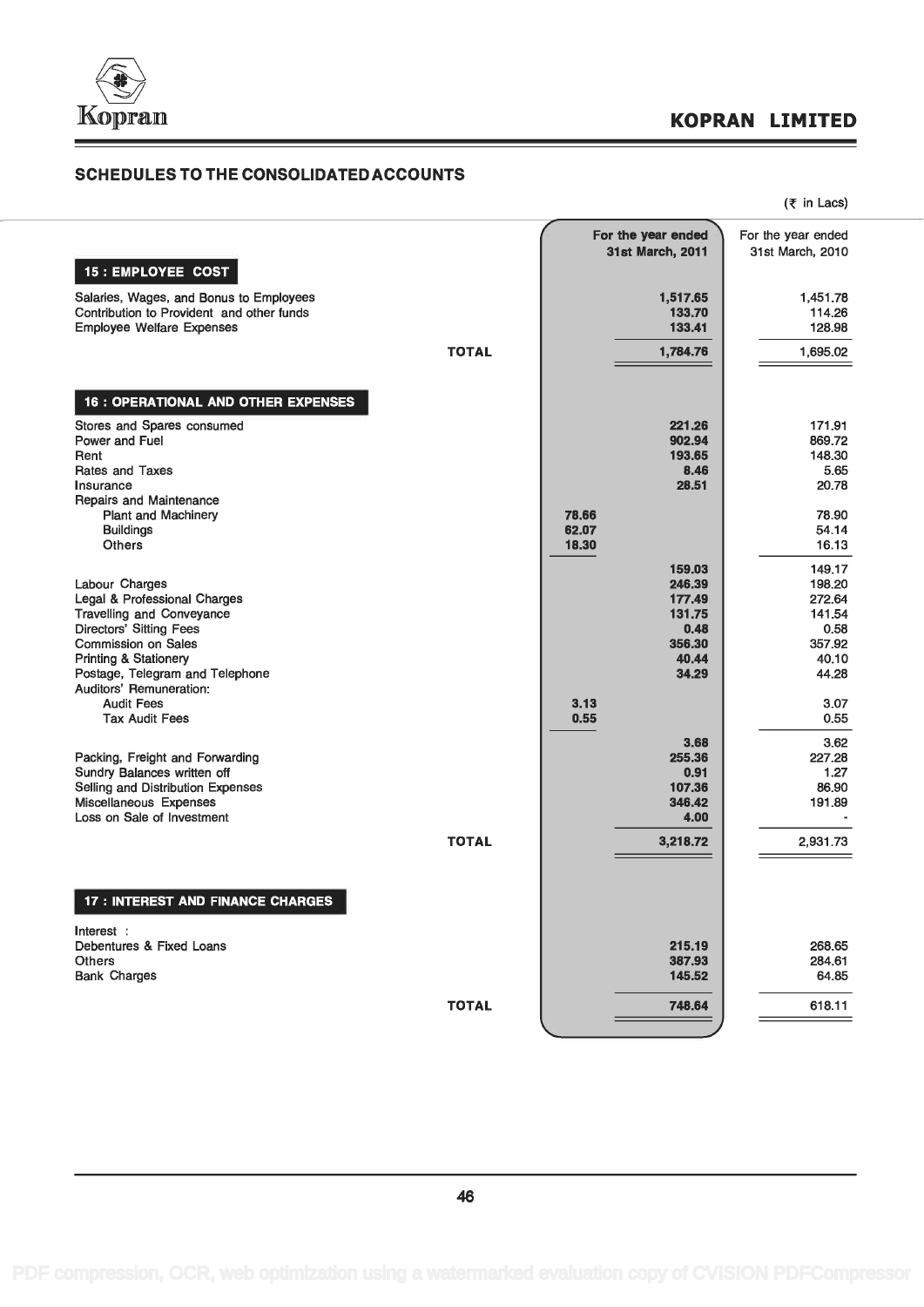

#### SCHEDULE '18': SIGNIFICANT ACCOUNTING POLICIES AND NOTES TO CONSOLIDATED ACCOUNTS

#### 1. BACKGROUND

#### a) Overview

The Consolidated Financial Statements (C.F.S.) have been prepared in accordance with Accounting Standard AS-21 - 'Consolidated Financial Statements', and AS-23 - 'Accounting for Investments in Associates in Consolidated Financial Statements' and AS-27 -'Financial Reporting of Interest in Joint Ventures' issued by the Institute of Chartered Accountants of India. Inter Company transactions have been eliminated on consolidation.

Other particulars are as under:

The Subsidiaries (which along with Kopran Ltd, the parent, Constitute the Group) considered in the preparation of these consolidated financial statements are:

| <b>Name of Subsidiaries</b>                 | <b>Financial year</b><br>endina | Country of<br>Incorporation | <b>Extent of</b><br>Holdina |
|---------------------------------------------|---------------------------------|-----------------------------|-----------------------------|
| Kopran Research Laboratories Limited (KRLL) | 31st March, 2011                | India                       | 100 %                       |
| Kopran (H.K) Limited (KHKL)                 | 31st March, 2011                | Hong Kong                   | 100 %                       |
| Kopran Lifesciences Limited (KLL)           | 31st March, 2011                | India                       | 100 %                       |

#### b) BASIS / PRINCIPLES OF CONSOLIDATION

- The Financial Statements of the Holding Company and its subsidiary companies have been combined on a "line-by-line consolidation" of assets, liabilities, income and expenses, after fully eliminating intra group balances resulting in unrealised profit or losses.
- In case of Foreign Subsidiary, revenue items are consolidated at the average rate prevailing during the year. All assets and liabilities are converted at the rates prevailing at the end of the year.
- The excess of cost to the Company of its investments over the Company's portion of equity in the subsidiary, if any, is recognized as Goodwill in C.F.S.
- The excess of Company's portion of equity in the Subsidiary over the Investment cost, if any, is recognized as Capital Reserve in C.F.S.

#### c) FOREIGN CURRENCY TRANSACTIONS

The consolidated financial statements have been prepared in Indian Rupees, the national currency of India. The differences on translation including those arising on elimination of inter company balances are taken to Foreign Exchange Fluctuation Reserve as part of "Reserves & Surplus".

#### 2. SIGNIFICANT ACCOUNTING POLICIES

#### a) BASIS OF PREPARATION OF ACCOUNTS

The accounts have been prepared under the historical cost convention on the basis of going concern and comply in all material aspects with applicable accounting principles in India and relevant provisions of the Companies Act, 1956. Accounts of Indian Subsidiary and Associate have been prepared in compliance with the Accounting Standards referred to in Section 211 (3C) and other requirement of the Companies Act, 1956. The accounts of the Foreign Subsidiary have been prepared in compliance with the local laws and applicable Accounting Standards.

#### b) SYSTEM OF ACCOUNTING

The Companies follow the Mercantile System of accounting and recognises Income and Expenditure on accrual basis.

#### c) USE OF ESTIMATES

The presentation of financial statements in conformity with the generally accepted accounting principals requires the management to make estimates and assumptions that affect the reported amount of assets and liabilities, revenues and expenses and disclosure of contingent liabilities. Such estimates and assumptions are based on management's evaluation of relevant facts and circumstances as on the date of financial statements. The actual outcome may diverge from these estimates.

#### d) FIXED ASSETS AND DEPRECIATION

- i) Fixed Assets
	- 1. Fixed Assets are stated at cost of acquisition less accumulated depreciation. Cost is inclusive of borrowing cost, pilot plant batch expense and other incidental charges incurred up to the date of installation / put to use.
	- 2. Cenvat Credit availed on purchase of fixed assets is reduced from the cost of respective assets.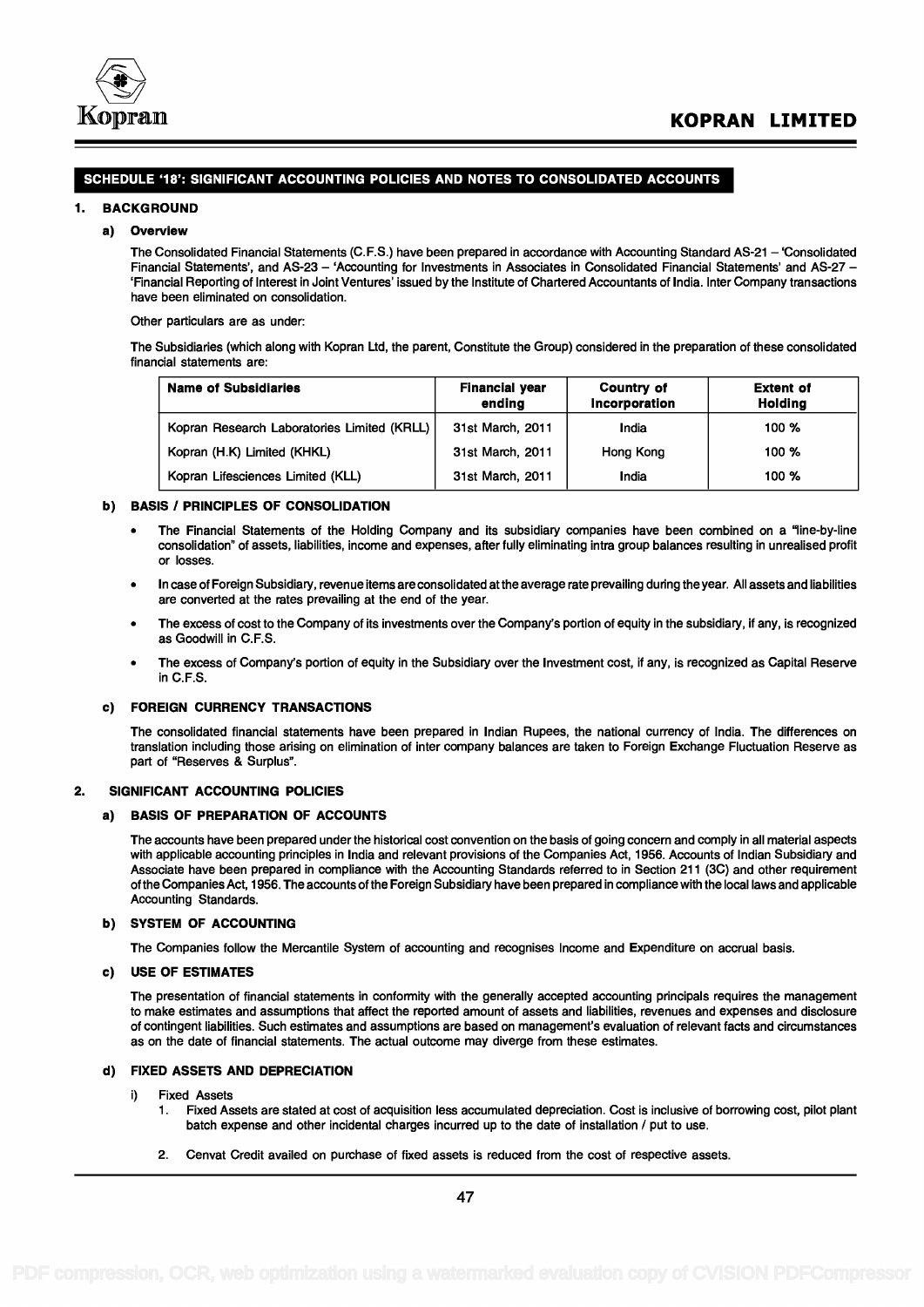

- 3. Adjustments arising from foreign Exchange rate fluctuation relating to liabilities attributable to fixed assets are taken to the profit and loss account.
- 4. In respect of Kopran Research Laboratories Limited (KRLL), Intellectual Property Rights acquired / developed in-house are shown as Fixed Assets. All revenue expenses incurred for the projects in progress with respect to process and product development are shown as Capital Work- in- Progress. The same are to be capitalized on the completion of the project.
- ii) Depreciation
	- 1. Depreciation on Plant & Machinery and Factory Building is provided on Straight Line Method (SLM) at the rates specified in Schedule XIV to the Companies Act, 1956.
	- 2. Depreciation on other assets is provided on Written Down Value Method (WDV) at the rates, Specified in Schedule XIV to the Companies Act, 1956.
	- 3. Depreciation on Fixed Asset added / disposed off during the year is provided on pro-rata basis with reference to the month of addition / disposal.
	- 4. In respect of Subsidiary Company Kopran Research Laboratories Limited (KRLL)
		- a) Depreciation of Research & Development Equipments and Building is provided on Straight Line Method (SLM) at the rates specified in Schedule XIV to the Companies Act, 1956.
		- b) Intellectual Property acquired / developed in-house as shown under the head Fixed Assets, is amortized over a period of 10 years.
		- c) Depreciation on other assets is provided on Written Down Value Method (WDV) at the rates specified in Schedule XIV to the Companies Act, 1956.
	- 5. In respect of Subsidiary Company KHKL, depreciation is provided on Written Down Value method at following rate: Furniture and fixtures: 20 %

#### e) INVESTMENTS

Investment intended to be held for not more than a year are classified as current investments. These are valued at lower of cost and fair value.

Long-term investments are stated at Cost. Provision for diminution in value is made only if, in the opinion of management, such a decline is other than temporary.

#### f) INVENTORIES

Items of Inventories are measured at lower of cost or net realisable value. Cost of Raw Materials, Stores & Spares and Packing Materials is determined using First in First out (FIFO) method. Cost of Work- in- Process and Finished Goods is determined on absorption costing method.

#### 9) RESEARCH AND DEVELOPMENT EXPENSES

- 1. Revenue expenditure on Research and Development is charged to Profit and Loss Account under respective head of accounts in the year in which it is incurred.
- 2. Capital expenditure is included in fixed assets under the respective heads.

#### h) FOREIGN EXCHANGE TRANSACTIONS

- 1. Transaction in foreign currency is recorded at the exchange rate prevailing as on the date of transaction.
- 2. Foreign Currency assets / liabilities as on the balance sheet date are translated at the exchange rate prevailing on the date of balance sheet except opening and closing stock as the same are translated at the opening and closing exchange rate respectively.
- 3. The exchange difference arising out of settlement and restatement of Foreign exchange monetary items including those arising on repayment and translation of liabilities relating to fixed assets are taken to Profit and Loss account.

#### i) REVENUE RECOGNITION

#### <sup>1</sup> Sales of Products and Services

Sales comprise sale of goods and services, net of trade discounts and include excise duty.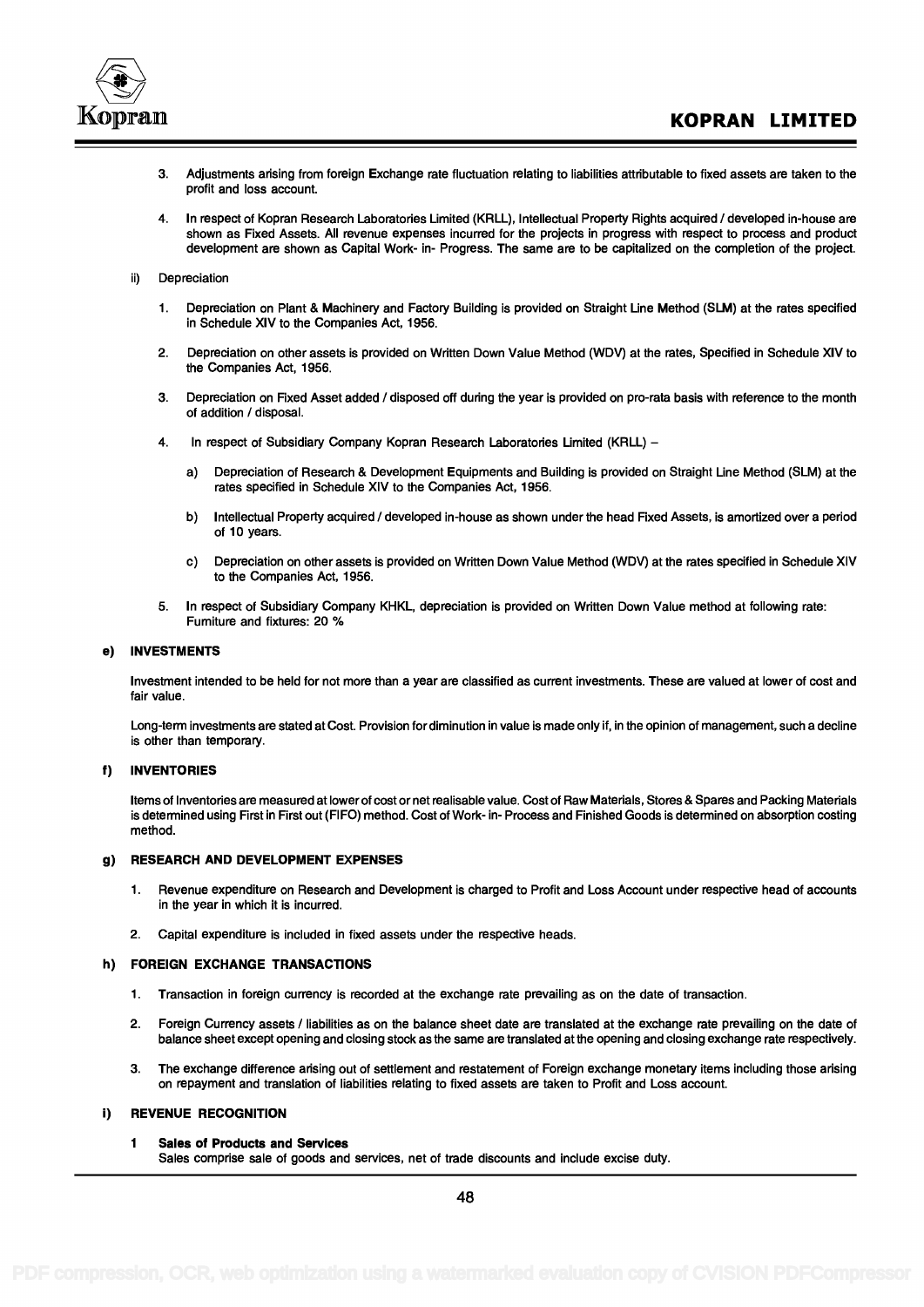

#### 2 Export Benefits

The unutilized Export Benefits under DE Passbook Scheme /Advance License against export as on the balance sheet date are recognized on accrual basis.

#### 3 Dividend

Dividend is recognised when the company's right to receive the payment is established.

- 4 a) Income related to Product Developments are recognized on the completion of the assignment.
	- b) Service Charges and Royalty for the use of intellectual property rights are recognized as and when accrued in terms of the agreement with the customers.

#### j) EMPLOYEE BENEFITS

- 1. Defined Contribution Plan: Company's contribution paid / payable during the year to Provident Fund, ESIC and labour Welfare Fund are charged to Profit and Loss Account.
- 2. Defined Benefit Plan: Company's liabilities towards gratuity and leave encashment are determined using the projected unit credit method which considers each period of service as giving rise to an additional unit of benefit entitlement and measures each unit separately to build up the final obligation. Past services are recognised on a straight line basis over the average period until the amended benefits become vested. Actuarial gains and losses are recognised immediately in the statement of Profit and Loss account as income or expense. Obligation is measured at the present value of estimated future cash flow using a discounted rate that is determined by the reference to market yields at the Balance Sheet date on Government bonds where the currency and terms of Government bonds are consistent with the currency and estimated terms of the defined benefit obligation.

#### k) EXCISE AND CUSTOMS DUTY

- Excise and Customs duty payable in respect of Finished Goods and Raw Materials lying at the Factory / bonded premises are provided for and included in the valuation of inventory.
- 2. Cenvat credit of Excise duty availed during the year is accounted for by reducing purchase cost of the materials and is adjusted against excise duty payable on clearance of goods produced.

#### I) BORROWING COSTS

Borrowing costs directly attributable to the acquisition or construction of fixed assets are capitalised as part of the cost of the assets, up to the date the asset is put to use. Other borrowing costs are charged to the Profit and Loss Account in the year in which they are incurred.

#### m) PRIOR PERIOD ITEMS

Prior period expenses / income is accounted under the respective head of expenses / income account. Material items, if any are disclosed separately by way of a note.

#### n) EARNING PER SHARE

In accordance with the Accounting Standard-20 (AS-20) "Earning Per Share" issued by the Institute of Chartered Accountants of India, earning per share is computed by dividing the profit after tax with the weighted average number of shares outstanding at the end of the year.

#### o) INCOME TAX

In respect to Kopran Limited (the Parent Company) tax expense comprises of current tax, deferred tax charge or credit. Current tax is measured at the amount expected to be paid to the tax authorities in accordance with the Indian Income Tax Act. The deferred tax charges or credit is recognized using prevailing enacted or substantatively annexed tax rate where there is unabsorbed deprecation or carry forward losses, deferred tax assets are recognized only if there is virtual certainity of realization of such assets. Other deferred tax assets are recognized only to the extent there is reasonable certainity of realization in future. Deferred tax assets / liabilities are reviewed as at each Balance Sheet date based on developments during the period.

In respect of other Subsidiaries, Income Tax expense comprises the current tax and deferred tax charge or credit. Provision for current tax is made on the basis of taxable income. Deferred tax assets and liabilities are recognized for the future tax consequences of Timing differences between the accounting and tax income. Deferred tax assets are recognized subject to management's judgment that realisation is more likely than not. Deferred tax assets and liabilities are measured by applying tax rates and tax laws that have been enacted or substantively enacted by the Balance Sheet date.

#### p) IMPAIRMENT OF ASSETS

An asset is impaired when the carrying cost of assets exceeds its recoverable value. An impairment loss is charged to the Profit and Loss account in the year in which an asset is identified as impaired. The impairment loss recognized in prior accounting periods is reversed, if there has been a change in the estimate or recoverable amount.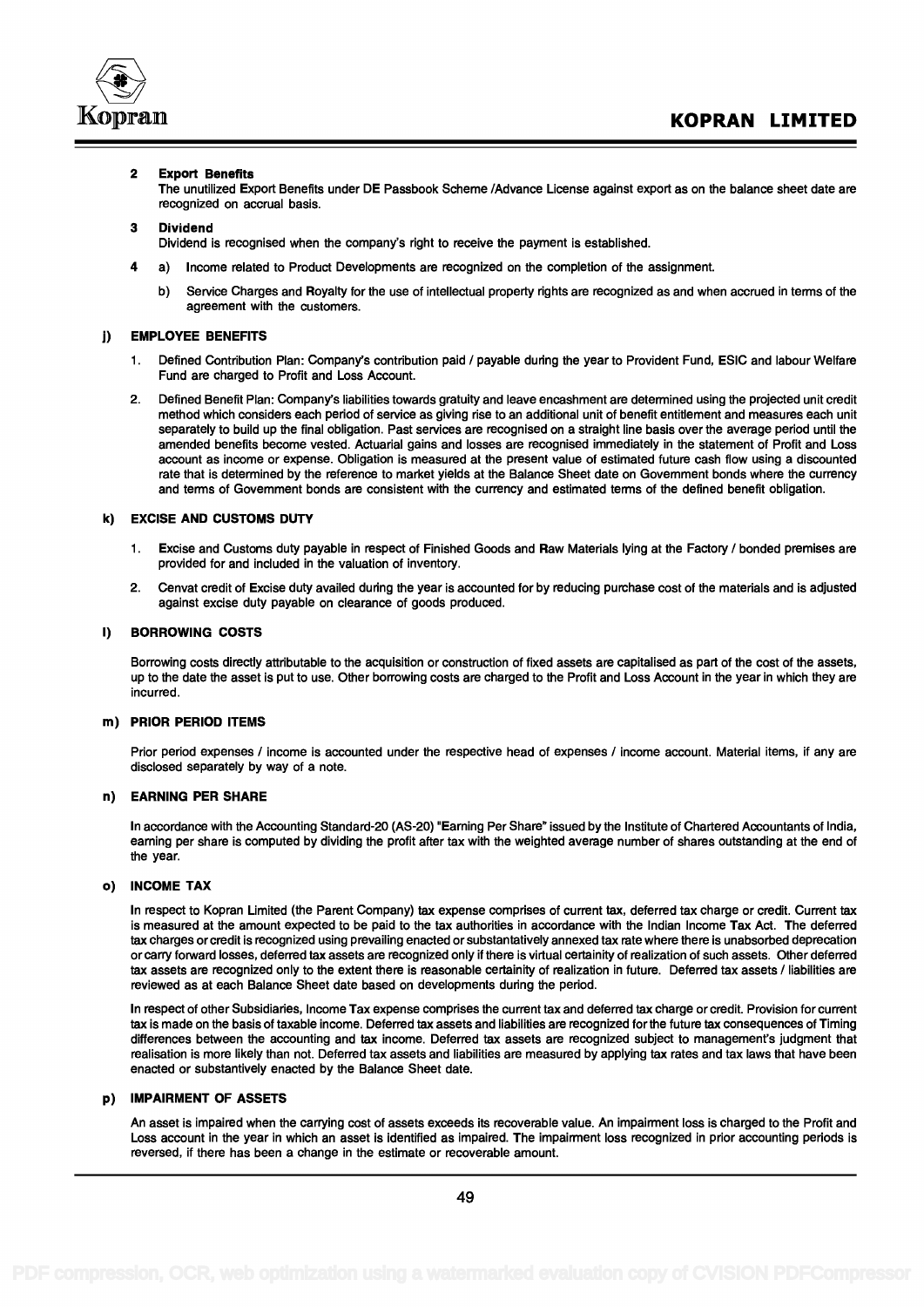

#### q) CONTINGENCIES AND PROVISIONS

A provision is recognised when the Company has a present obligation as a result of past event. It is probable that an oufflow of resources embodying economic benefit will be required to settle the obligation in respect of which a reliable estimate can be made. Provisions are not discounted to its present value and are determined based on the best estimate of the expenditure required to settle the obligation at the balance sheet date. These are reviewed at each Balance Sheet date and adjusted to reflect the current best estimate.

#### r) OTHER ACCOUNTING POLICIES

These are consistent with the generally accepted accounting practices.

#### 3. Contingent liabilities not provided for in respect of :  $(\bar{\tau})$  in Lacs)

| (i)   | Guarantees given by the Company's bankers on behalf of the Company               | 97.09<br>(97.15)     |
|-------|----------------------------------------------------------------------------------|----------------------|
| (ii)  | <b>Bills discounted with Banks</b>                                               | 2072.23<br>(1335.78) |
| (iii) | Disputed matters against company                                                 |                      |
|       | (a) Sales Tax Demand disputed in appeal                                          | 39.13<br>(39.13)     |
|       | (b) Service Tax demand disputed in appeal                                        | 93.98<br>(1029.68)   |
|       | <b>Excise Duty demand disputed in appeal</b><br>(c)                              | 13.77<br>(13.77)     |
|       | Demand under Drug Price Control Order - 95 (DPCO - 95) disputed in appeal<br>(d) | 591.34<br>(591.34)   |
|       | (iv) Claims against company not acknowledged as debts                            | 868.83<br>(868.83)   |

4. Estimated amount of contracts remaining to be executed on capital account not provided for (net of advances) Rs.110.71 Lacs (Previous Year Rs.23.89 Lacs).

#### 5. Employee Benefits:

Consequent upon adoption of Accounting Standard on "Employee Benefits" (AS-15) (Revised 2005) issued by the Institute of Chartered Accountants of India, as required by the Standard, the following disclosures are made:

#### Part A: Gratuity Benefits

|      |                                                                                                             |                        | <b>Gratuity benefit Unfunded</b> |  |  |
|------|-------------------------------------------------------------------------------------------------------------|------------------------|----------------------------------|--|--|
|      |                                                                                                             | As on 31.03.2011<br>₹  | As on 31.03.2010                 |  |  |
| i)   | Reconciliation of opening and closing balances of                                                           |                        |                                  |  |  |
|      | the present value of the defined benefit obligation                                                         |                        |                                  |  |  |
|      | Obligation at the beginning of the year<br><b>Interest Cost</b>                                             | 1,84,08,000            | 1,57,78,000                      |  |  |
|      | Service Cost                                                                                                | 13,72,660<br>20,57,152 | 11,42,943<br>17,97,745           |  |  |
|      | Actuarial (gain) / loss                                                                                     | 9.50.700               | 26.71.731                        |  |  |
|      | <b>Benefits paid</b>                                                                                        | (2,499,512)            | (29, 82, 419)                    |  |  |
|      | Obligation at the year end                                                                                  | 2.02.89.000            | 1.84.08.000                      |  |  |
| ii)  | <b>Change in Plan Assets</b>                                                                                |                        |                                  |  |  |
|      | Fair value of Plan Assets at the beginning of the year                                                      |                        |                                  |  |  |
|      | <b>Expected return on plan assets</b>                                                                       |                        |                                  |  |  |
|      | Contribution                                                                                                | 2,499,512              | 29,82,419                        |  |  |
|      | Actuarial (gain) / loss                                                                                     |                        |                                  |  |  |
|      | <b>Benefits paid</b>                                                                                        | (2,499,512)            | (29, 82, 419)                    |  |  |
|      | Fair value of Plan Assets at the end of the year                                                            |                        |                                  |  |  |
|      | <b>Unfunded Status</b>                                                                                      | (2.02.89,000)          | (1.84.08.000)                    |  |  |
| iii) | Limits of Corridor not considered since total actuarial<br>gain / loss is being recognized as on 31.03.2011 |                        |                                  |  |  |
|      | Actuarial (loss) for the year - obligation<br>Actuarial gain / (loss) for the year - Plan Assets            | (9,50,700)             | (26, 71, 731)                    |  |  |
|      | <b>Sub Total</b>                                                                                            | (9,50,700)             | (26, 71, 731)                    |  |  |
|      | <b>Actuarial loss recognized</b>                                                                            | 9,50,700               | 26.71.731                        |  |  |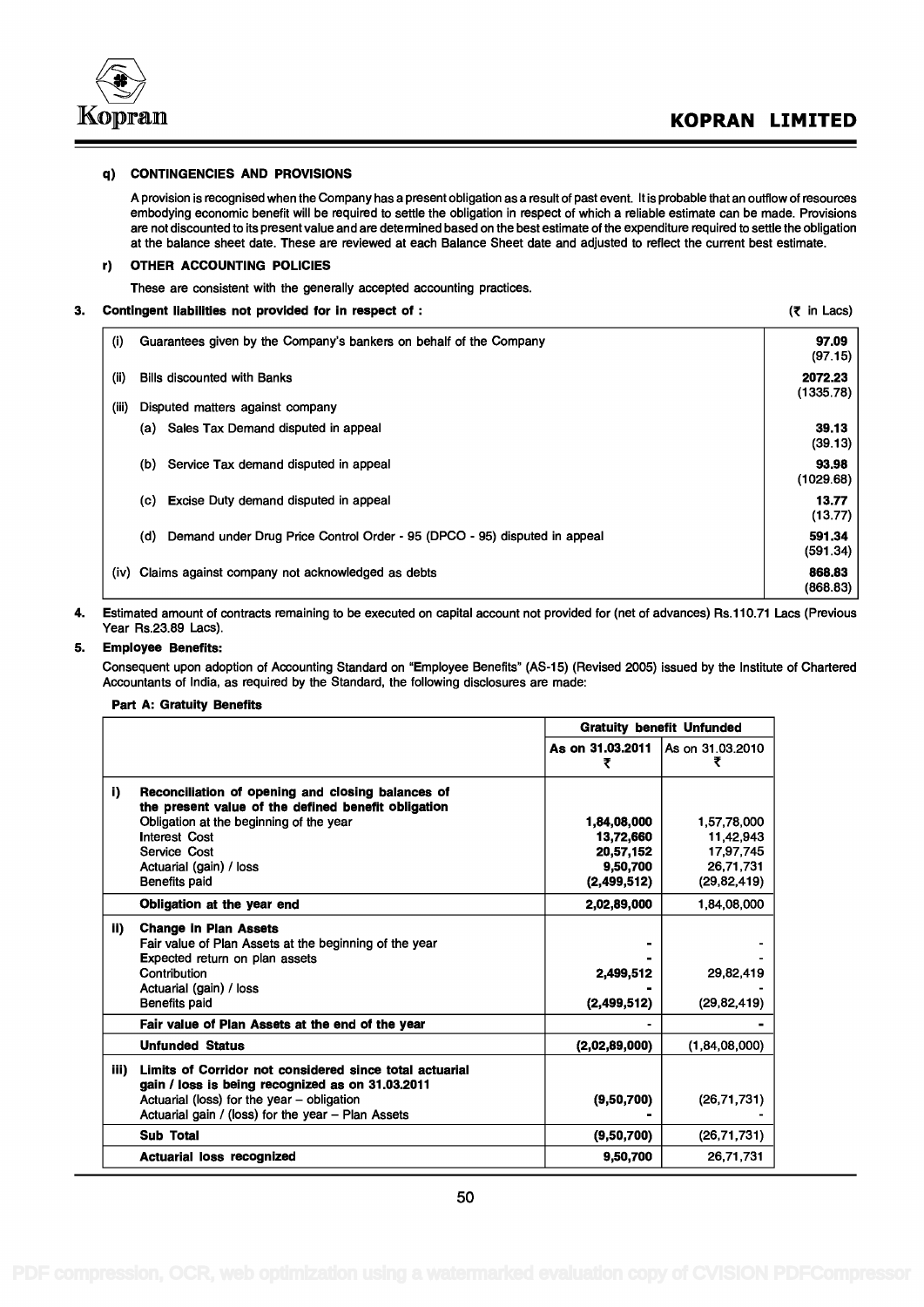

| Unrecognized actuarial gains (losses) at the end of the year<br>iv).<br>Reconciliation of present value of the obligation and the<br>fair value of plan assets |           |
|----------------------------------------------------------------------------------------------------------------------------------------------------------------|-----------|
| 1,84,08,000<br>Present value of the defined benefit obligations at the end of the year<br>2,02,89,000<br>Fair value of Plan Assets at the end of the year      |           |
| Liability / (Asset) recognized in the Balance Sheet<br>2,02,89,000<br>1,84,08,000                                                                              |           |
| Cost for the year                                                                                                                                              |           |
| Service cost<br>20,57,152                                                                                                                                      | 17,97,745 |
| 13,72,660<br><b>Interest Cost</b>                                                                                                                              | 11.42.943 |
| <b>Expected return on Plan Assets</b>                                                                                                                          |           |
| Actuarial (gain) / loss<br>9,50,700                                                                                                                            | 26.71.731 |
| Net cost recognized in the Profit & Loss Account<br>43,80,512                                                                                                  | 56,12,419 |
| Movement in the liability recognized in the Balance Sheet                                                                                                      |           |
| Opening Net Liability<br>1,84,08,000<br>1,57,78,000                                                                                                            |           |
| Expenses as above<br>43,80,512                                                                                                                                 | 56,12,419 |
| Contribution paid<br>(29,82,419)<br>(24, 99, 512)                                                                                                              |           |
| <b>Closing Net Liability</b><br>1,84,08,000<br>2,02,89,000                                                                                                     |           |
| Assumption used to determine the benefit obligations :<br>vii) -                                                                                               |           |
| Discount Rate<br>8.00%                                                                                                                                         | 8.00%     |
| Rate of increase in Compensation levels<br>6.00%                                                                                                               | 6.00%     |

Part B: Leave Encashment

|                                                                                                                                                                                                                         | <b>Leave Encashment benefit</b><br><b>Unfunded</b> |                       |
|-------------------------------------------------------------------------------------------------------------------------------------------------------------------------------------------------------------------------|----------------------------------------------------|-----------------------|
|                                                                                                                                                                                                                         | As on 31.03.2011<br>₹                              | As on 31.03.2010<br>₹ |
| i)<br>Reconciliation of opening and closing balances of<br>the present value of the defined benefit obligation                                                                                                          |                                                    |                       |
| Obligation at the beginning of the year                                                                                                                                                                                 | 86,52,000                                          | 61.81.000             |
| <b>Interest Cost</b>                                                                                                                                                                                                    | 6,29,227                                           | 4.75.469              |
| Service Cost                                                                                                                                                                                                            | 10,84,792                                          | 9,79,307              |
| Actuarial (gain) / loss                                                                                                                                                                                                 | 11,97,298                                          | 14.91.515             |
| <b>Benefits paid</b>                                                                                                                                                                                                    | 15,73,317                                          | (4,75,291)            |
| Obligation at the year end                                                                                                                                                                                              | 99,90,000                                          | 86,52,000             |
| ii)<br><b>Change in Plan Assets</b><br>Fair value of Plan Assets at the beginning of the year                                                                                                                           |                                                    |                       |
| <b>Expected return on plan assets</b>                                                                                                                                                                                   |                                                    |                       |
| Contribution                                                                                                                                                                                                            | 15,73,317                                          | 4,75,291              |
| Actuarial (gain) / loss<br><b>Benefits paid</b>                                                                                                                                                                         | (15,73,317)                                        | (4,75,291)            |
| Fair value of Plan Assets at the end of the year                                                                                                                                                                        |                                                    |                       |
| <b>Unfunded Status</b>                                                                                                                                                                                                  | (99, 90, 000)                                      | (86, 52, 000)         |
| Limits of Corridor not considered since total actuarial<br>iii)<br>gain / loss is being recognized As on 31.03.2011<br>Actuarial (loss) for the year - obligation<br>Actuarial gain / (loss) for the year - Plan Assets | 10,38,654                                          | 14,91,515             |
| <b>Sub Total</b>                                                                                                                                                                                                        | (10, 38, 654)                                      | (14, 91, 515)         |
| <b>Actuarial loss recognized</b>                                                                                                                                                                                        | 10,38,654                                          | 14,91,515             |
| Unrecognized actuarial gains (losses) at the end of the year<br>iv)<br>Reconciliation of present value of the obligation and the<br>fair value of plan assets                                                           |                                                    |                       |
| Present value of the defined benefit obligations at the end of the year<br>Fair value of Plan Assets at the end of the year                                                                                             | 99,90,000                                          | 86,52,000             |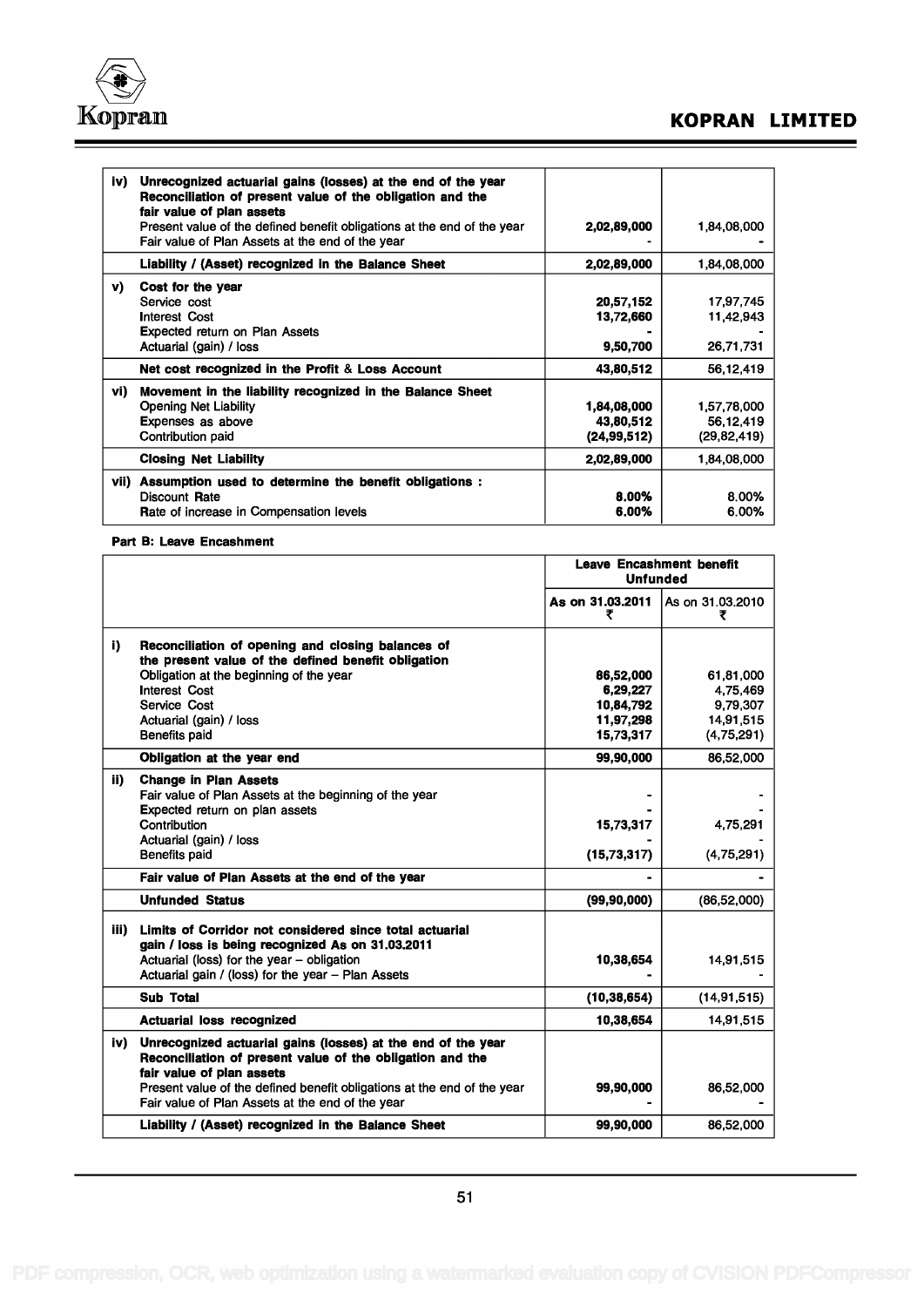

### dia ang karamatan na karamatan ng Kopesitas ng Kopesitas ng Kopesitas ng Kopesitas ng Kopesitas ng Kopesitas n

| v)    | Cost for the year                                         |             |            |
|-------|-----------------------------------------------------------|-------------|------------|
|       | Service cost                                              | 10,84,792   | 9,79,307   |
|       | <b>Interest Cost</b>                                      | 6,29,227    | 4.75.469   |
|       | <b>Expected return on Plan Assets</b>                     |             |            |
|       | Actuarial (gain) / loss                                   | 11,97,298   | 14,91,515  |
|       | Net cost recognized in the Profit & Loss Account          | 29,11,317   | 29,46,291  |
| vi)   | Movement in the liability recognized in the Balance Sheet |             |            |
|       | <b>Opening Net Liability</b>                              | 86.52.000   | 61,81,000  |
|       | <b>Expenses as above</b>                                  | 29,11,317   | 29,46,291  |
|       | Contribution paid                                         | (15,73,317) | (4,75,291) |
|       | <b>Closing Net Liability</b>                              | 99,90,000   | 86,52,000  |
| vii). | Assumption used to determine the benefit obligations :    |             |            |
|       | Discount Rate                                             | 8.00%       | 8.00%      |
|       | Rate of increase in Compensation levels                   | 6.00%       | 6.00%      |
|       |                                                           |             |            |

6. Some of the balances as at 31st March, 2011 in respect of Sundry Creditors are subject to confirmation from the respective parties and consequential reconciliation /adjustments arising there from if any. The management however does not expect any material variation.

- 7. The audited Financial statements of the foreign subsidiary KHKL have been certified and converted in Indian Rupees by the management and are in compliance with the Generally Accepted Accounting Principles in India.
- 8. Exchange Difference arising out of Translation of Foreign Subsidiary into Indian Rupees at the Balance Sheet date aggregating to Rs. 33.27 Lacs (Previous Year Rs. 36.06 Lacs) has been credited to Exchange Fluctuation Reserve Account.
- 9. The Board of Directors have not recommended any dividend on Cumulative Preference Shares amounting to Rs.32.58 Lacs. The total liability of dividend on Cumulative Preference Shares as on 31st March, 2011 is Rs.566.48 Lacs.
- 10. The Parent company has allotted 19,50,000 equity shares of Rs.10/- each for cash at par to a promoter group company on 10th August,2010, against conversion of 19,50,000 shares warrants allotted on 24th September, 2009.
- 11. The disclosure requirement as per Accounting Standard 17 (AS-17) " Segment Reporting" issued by the Institute of Chartered Accountants of India:

#### Business Segment:

The Company is primarily engaged in the Pharmaceutical Business and there are no separate reportable segments.

#### Geographical Segment

| <b>Particulars</b>                                                            | <b>Year Ended</b><br>31st March, 2011<br>$(5$ in Lacs) | Year Ended<br>31st March, 2010<br>$(5$ in Lacs) |
|-------------------------------------------------------------------------------|--------------------------------------------------------|-------------------------------------------------|
| Sales Revenue:<br>In India<br>Outside India (Inclusive of Foreign Subsidiary) | 6,869,64<br>11,692.84                                  | 5.391.30<br>10.229.64                           |
| Total                                                                         | 18,562.48                                              | 15,620.94                                       |

#### 12. Earning per share

| <b>Particulars</b>                                                           | For the Year Ended<br>31st March, 2011<br>$(5$ in Lacs) | For the Year Ended<br>31st March, 2010<br>$($ ₹ in Lacs) |
|------------------------------------------------------------------------------|---------------------------------------------------------|----------------------------------------------------------|
| Net Profit / (Loss) after Taxation and before Exceptional items (Rs.in lacs) | 453.44                                                  | 14.93                                                    |
| Dividend on Preference Shares                                                | (32.58)                                                 | (32.58)                                                  |
| Profit / (Loss) attributable to Equity Share Holders                         | 420.86                                                  | (17.65)                                                  |
| Weighted average Nos of Shares (in lacs)                                     | 383.47                                                  | 362.20                                                   |
| Face Value (Rs.)                                                             | 10                                                      | 10                                                       |
| <b>Eaming per Share (Rs.)</b>                                                |                                                         |                                                          |
| Basic                                                                        | 1.10                                                    | (0.05)                                                   |
| <b>Diluted</b>                                                               | 1.10                                                    | (0.04)                                                   |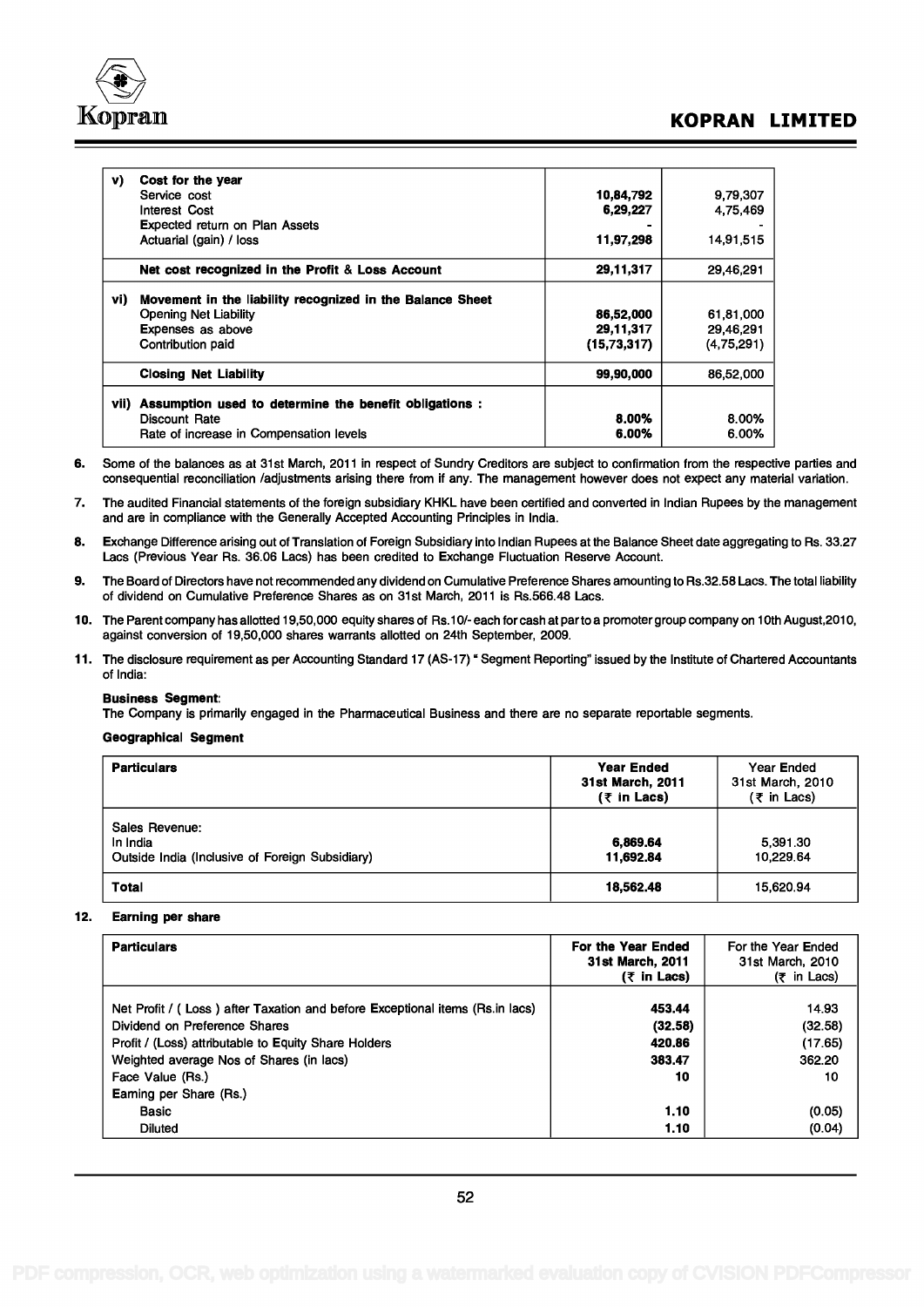

13. KRLL, a subsidiary of the Company, is engaged in the basic research and process / product development of APIs and finished dosage.

The Financial Statement have been prepared on a going concern basis, notwithstanding the fact that the company has incurred net loss of Rs. 85.92 Lacs the year ended 31st March, 2011 and total accumulated losses of Rs. 2976.12 Lacs as on 31st March, 2011. The company is a wholly owned subsidiary company of M/s. Kopran Ltd. and is financially supported by the parent company. M/s Kopran Ltd., the parent company has invested as share capital a sum of Rs. 500.61 Lacs and has also advanced a sum of Rs. 4882.62 Lacs by way of financial support for its day to day expenses. The parent company is committed to continue to provide or arrange such financial support as would be necessary for the company to meet its obligations as they fall due in foreseeable future. In turn the company has vide an agreement agreed to give to Kopran Ltd., the right to exploit the patents, intellectual properties and all rights appurtenant there to in any manner so as to recover the dues  $-$  current and future.

The nature of business of the company is such that the revenue is generated only when the molecule is licensed out by way of milestone payment and royalty on sales. Accordingly the revenue generation is totally dependent upon the successful development of molecule and licensing out of the same.

In view of the above the accounts for the year ended 31st March, 2011 have been prepared on a "Going Concern" basis.

- 14. The company has unabsorbed depreciation and carry forward of losses under Income Tax Laws. Hence deferred tax assets have not been recognised as there is no virtual certainty supported by convincing evidence that there will be sufficient future taxable income against which such deferred tax assets can be realised.
- 15. Disclosure requirement as per Accounting Standard 18 (AS -18) "Related Party Disclosure" issued by the Institute of Chartered Accountants of India.

#### I) Associate Enterprise

Pharmaceutical Business Group (I) Ltd. Panorma Finvest Pvt. Ltd.

- II) Key Management Personnel Shri Surendra Somani - Executive Vice Chairman Shri Ajit Jain -Director and Chief Operating Officer
- III) The Company has entered into transactions with certain parties as listed below during the year under consideration. Full disclosure has been made and the Board considers such transactions to be in normal course of business and at rates agreed between the parties. Details of transactions are as follows:

| <b>Particulars</b>                                                                                                       | 2010-11<br>$(5$ in lacs) | 2009-10<br>$(\bar{z}$ in lacs) |
|--------------------------------------------------------------------------------------------------------------------------|--------------------------|--------------------------------|
| <b>Kev Management Personnel:</b>                                                                                         | 65.35                    | 65.35                          |
| <b>Issue of Equity shares to Associate Enterprise:</b>                                                                   | 195.00                   |                                |
| Outstanding Balances of Related Party:<br>Receivable from Associate Enterprise<br>Pharmaceutical Business Group (I) Ltd. | 15.20                    | 15.20                          |

16. Previous Year's figures have been regrouped and re-casted wherever necessary.

|  |  |  |  |  |  |  | As per our report of even date attached. |
|--|--|--|--|--|--|--|------------------------------------------|
|--|--|--|--|--|--|--|------------------------------------------|

For BATLIBOI & PUROHIT Chartered Accountants Firm Registration No. 101048W

K. A. MEHTA

Partner Membership No. 111749

Place: Mumbai Date : 29th July, 2011 For and on behalf of the Board of Directors

SUSHEEL G. SOMANI SURENDRA SOMANI<br>Chairman Executive Vice-Chairm

Executive Vice-Chairman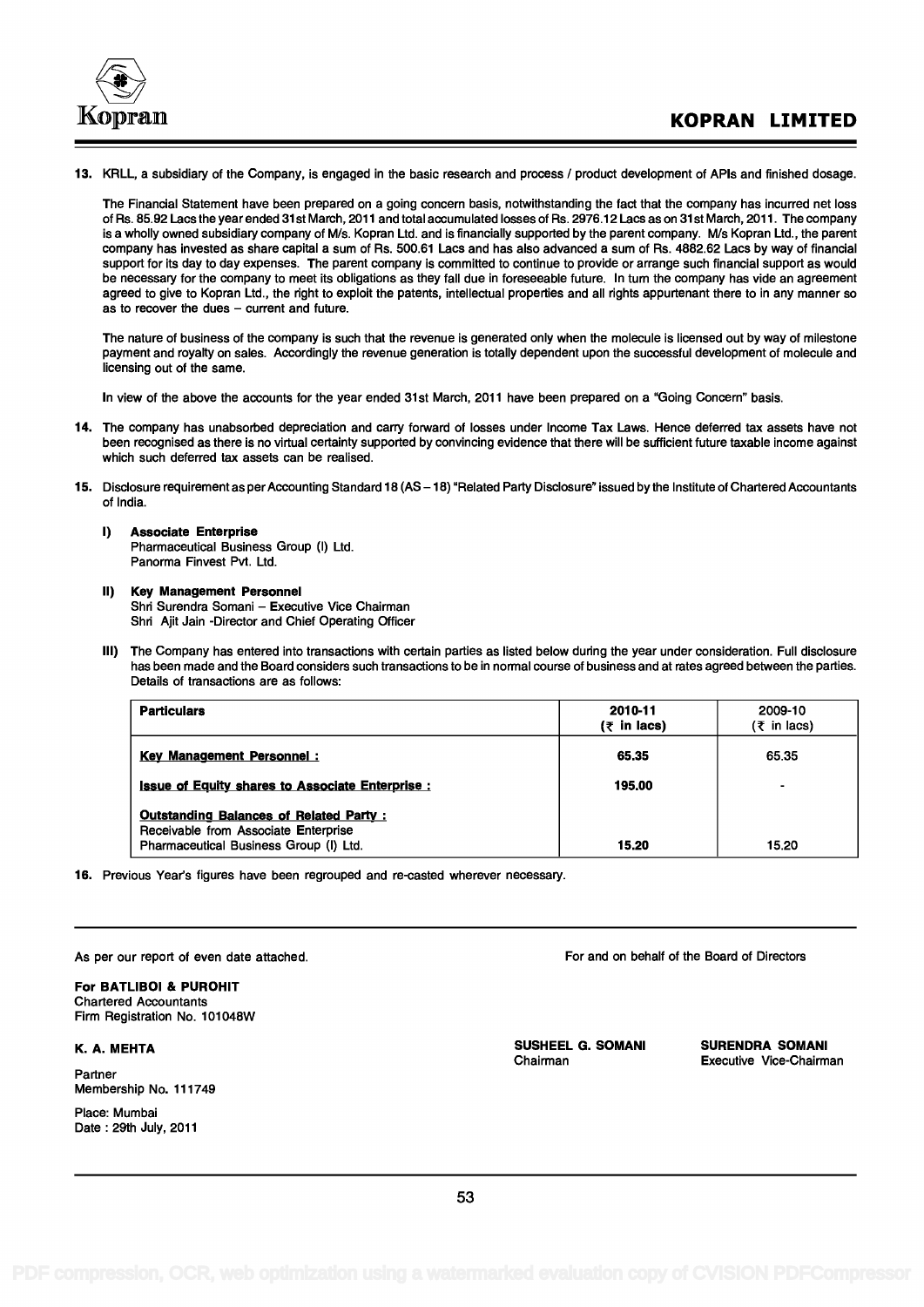

### Kopran Korean Kopran Korean Korean Korean Korean Korean Korean Korean Korean Korean Korean Korean Korean Korean

| <b>PARTICULARS</b>                                                 |     | For the year ended<br>31st March, 2011<br>$($ ₹ in Lacs) | For the year ended<br>31st March, 2011<br>$($ ₹ in Lacs) |
|--------------------------------------------------------------------|-----|----------------------------------------------------------|----------------------------------------------------------|
| <b>CASH FLOW FROM OPERATING ACTIVITIES</b>                         |     |                                                          |                                                          |
| Net Profit Before Tax and Extraordinary items                      |     | 426.39                                                   | 76.80                                                    |
| Adjustments:                                                       |     |                                                          |                                                          |
| Depreciation and Amortisation                                      |     | 1,162.22                                                 | 1.154.60                                                 |
| Interest Expenses (Net)                                            |     | 748.64                                                   | 618.11                                                   |
| Dividend Income                                                    |     | (0.19)                                                   | (0.20)                                                   |
| Profit on Sale of Fixed Assets                                     |     | (0.02)                                                   | (5.78)                                                   |
| Loss on Sale of Investments                                        |     | 4.00                                                     |                                                          |
| Liabilities written back (net)                                     |     | (211.27)                                                 | (149.90)                                                 |
|                                                                    |     | 1,703.38                                                 | 1,616.82                                                 |
|                                                                    |     |                                                          |                                                          |
| Operating Profit before working capital changes<br>Adjustment for: |     | 2,129.77                                                 | 1,693.62                                                 |
| (Increase) decrease in Trade and other receivables                 |     | (529.93)                                                 | (671.04)                                                 |
| (Increase) decrease in Inventories                                 |     | (595.24)                                                 | (1,058.33)                                               |
| (Increase) decrease in Loans, Advances & other current assets      |     | 323.83                                                   | 88.97                                                    |
| Increase (decrease) in Trade payables                              |     | 577.97                                                   | (378.61)                                                 |
| Cash generated from operations                                     |     | 1,906.40                                                 | (325.39)                                                 |
| Direct Taxes paid                                                  |     | (9.07)                                                   | (2.38)                                                   |
| Net Cashflow before Extra Ordinary Items                           |     | 1,897.33                                                 | (327.77)                                                 |
| <b>Extra Ordinary Items (Net)</b>                                  |     |                                                          | 675.00                                                   |
| <b>NET CASH FROM OPERATING ACTIVITIES :</b>                        | (A) | 1,897.33                                                 | 347.23                                                   |
| <b>CASH FLOW FROM INVESTING ACTIVITIES:</b>                        |     |                                                          |                                                          |
| Purchase of Fixed Assets                                           |     | (523.56)                                                 | (250.66)                                                 |
| Sale of Fixed Assets                                               |     | 0.58                                                     | 10.56                                                    |
| (Increase) / Decrease in Capital Work in Progress                  |     | 21,46                                                    | 1,396.74                                                 |
| Purchase of Investments                                            |     | (5.00)                                                   | (330.84)                                                 |
| Sale of Investments                                                |     | 352.50                                                   |                                                          |
| Dividend Income                                                    |     | 0.19                                                     | 0.20                                                     |
| <b>NET CASH FROM INVESTING ACTIVITIES</b>                          | (B) | (153.83)                                                 | 826.00                                                   |
| <b>CASH FLOW FROM FINANCING ACTIVITIES:</b>                        |     |                                                          |                                                          |
| Proceeds from Issue of Share Capital (Net of Expenses)             |     | 146.25                                                   | 185.00                                                   |
| Deposit for Warrants                                               |     |                                                          | 48.75                                                    |
| Proceeds / (Repayment) of Long Term Borrowings (Net)               |     | (1, 201.22)                                              | (494.66)                                                 |
| Interest (paid) / received (Net)                                   |     | (814.67)                                                 | (649.86)                                                 |
| <b>NET CASH FLOW FROM FINANCING ACTIVITIES:</b>                    | (C) | (1,869.64)                                               | (910.77)                                                 |
| NET INCREASE / (DECREASE) IN CASH & CASH EQUIVALENTS $(A + B + C)$ |     | (126.14)                                                 | 262.46                                                   |
| Opening Cash and Cash equivalent                                   |     | 479.38                                                   | 216.93                                                   |
| Closing Cash and Cash equivalent                                   |     | 353.23                                                   | 479.38                                                   |
| As per our report of even date attached.                           |     | For and on behalf of the Board of Directors              |                                                          |

Firm Registration No. 101048W

K. A. MEHTA

Partner Membership No. 111749

Place: Mumbai Date : 29th July, 2011

SUSHEEL G. SOMANI SURENDRA SOMANI<br>Chairman Executive Vice-Chairm Executive Vice-Chairman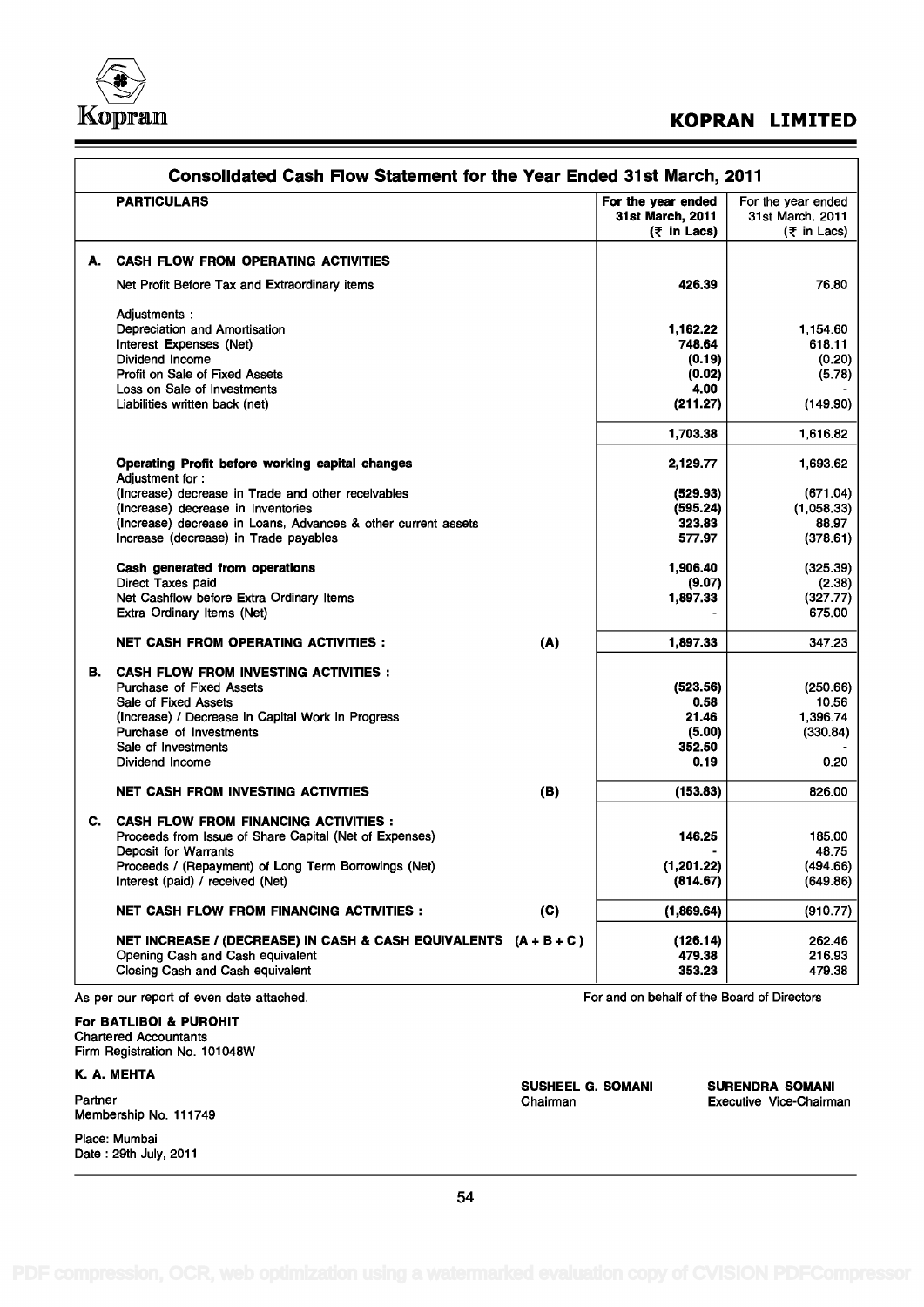### KOPRAN LIMITED

Regd. Office : Parijat House, 1076, Dr. E. Moses Road, Worli, Mumbai-400 018.

### PROXY FORM

|                                                                                                                                                                                                                                |                        | in the district of the state of the state of the state of the state of the state of the state of the state of  |                          |  |
|--------------------------------------------------------------------------------------------------------------------------------------------------------------------------------------------------------------------------------|------------------------|----------------------------------------------------------------------------------------------------------------|--------------------------|--|
|                                                                                                                                                                                                                                |                        | being a Member(s) of KOPRAN LIMITED hereby and the control of the control of the control of the control of the |                          |  |
|                                                                                                                                                                                                                                |                        |                                                                                                                |                          |  |
|                                                                                                                                                                                                                                |                        |                                                                                                                |                          |  |
|                                                                                                                                                                                                                                |                        |                                                                                                                |                          |  |
|                                                                                                                                                                                                                                |                        |                                                                                                                |                          |  |
| the Company to be held on Saturday, 24th September, 2011 at Shri S. K. Somani Memorial Hall, HVB Academy, 79, Marine Drive,<br>Mumbai - 400 020 at 12.00 noon and at any adjournment thereof.                                  |                        | as my/our Proxy to attend and vote for me/us and on my/our behalf at the 52nd Annual General Meeting of        |                          |  |
| and by the said entertainment of the said entertainment of the said entertainment of the said entertainment of the said entertainment of the said entertainment of the said entertainment of the said entertainment of the sai |                        |                                                                                                                |                          |  |
| Regd. Folio No._____________________________                                                                                                                                                                                   |                        |                                                                                                                |                          |  |
|                                                                                                                                                                                                                                |                        |                                                                                                                | Affix a                  |  |
|                                                                                                                                                                                                                                |                        |                                                                                                                | 100 Paise                |  |
|                                                                                                                                                                                                                                |                        |                                                                                                                | Revenue<br>Stamp         |  |
|                                                                                                                                                                                                                                |                        |                                                                                                                | Signature of Shareholder |  |
|                                                                                                                                                                                                                                |                        |                                                                                                                |                          |  |
| aforesaid meeting.                                                                                                                                                                                                             |                        |                                                                                                                |                          |  |
|                                                                                                                                                                                                                                | <b>KOPRAN LIMITED</b>  |                                                                                                                |                          |  |
|                                                                                                                                                                                                                                |                        | Regd. Office: Parijat House, 1076, Dr. E. Moses Road, Worli, Mumbai 400 018.                                   |                          |  |
|                                                                                                                                                                                                                                | <b>ATTENDANCE SLIP</b> |                                                                                                                |                          |  |
| Folio No.                                                                                                                                                                                                                      | DP ID No. *            | Client ID No. *                                                                                                | No. of Shares held       |  |
|                                                                                                                                                                                                                                |                        |                                                                                                                |                          |  |
|                                                                                                                                                                                                                                |                        |                                                                                                                |                          |  |
| I/We hereby record my presence at the 52nd ANNUAL GENERAL MEETING held on Saturday, 24th September, 2011 at Shri S. K.                                                                                                         |                        |                                                                                                                |                          |  |
| Somani Memorial Hall, HVB Academy, 79, Marine Drive, Mumbai - 400 020 at 12.00 noon.                                                                                                                                           |                        |                                                                                                                |                          |  |
| <b>NAME OF THE SHAREHOLDER</b><br>(IN BLOCK LETTERS)                                                                                                                                                                           |                        |                                                                                                                |                          |  |
| SIGNATURE OF THE SHAREHOLDER                                                                                                                                                                                                   |                        |                                                                                                                |                          |  |
| NAME OF THE PROXY<br>(IN BLOCK LETTERS)                                                                                                                                                                                        |                        |                                                                                                                |                          |  |
|                                                                                                                                                                                                                                |                        |                                                                                                                |                          |  |
| SIGNATURE OF THE PROXY                                                                                                                                                                                                         |                        |                                                                                                                |                          |  |

1. You are requested to fill in, sign and hand this over at the entrance.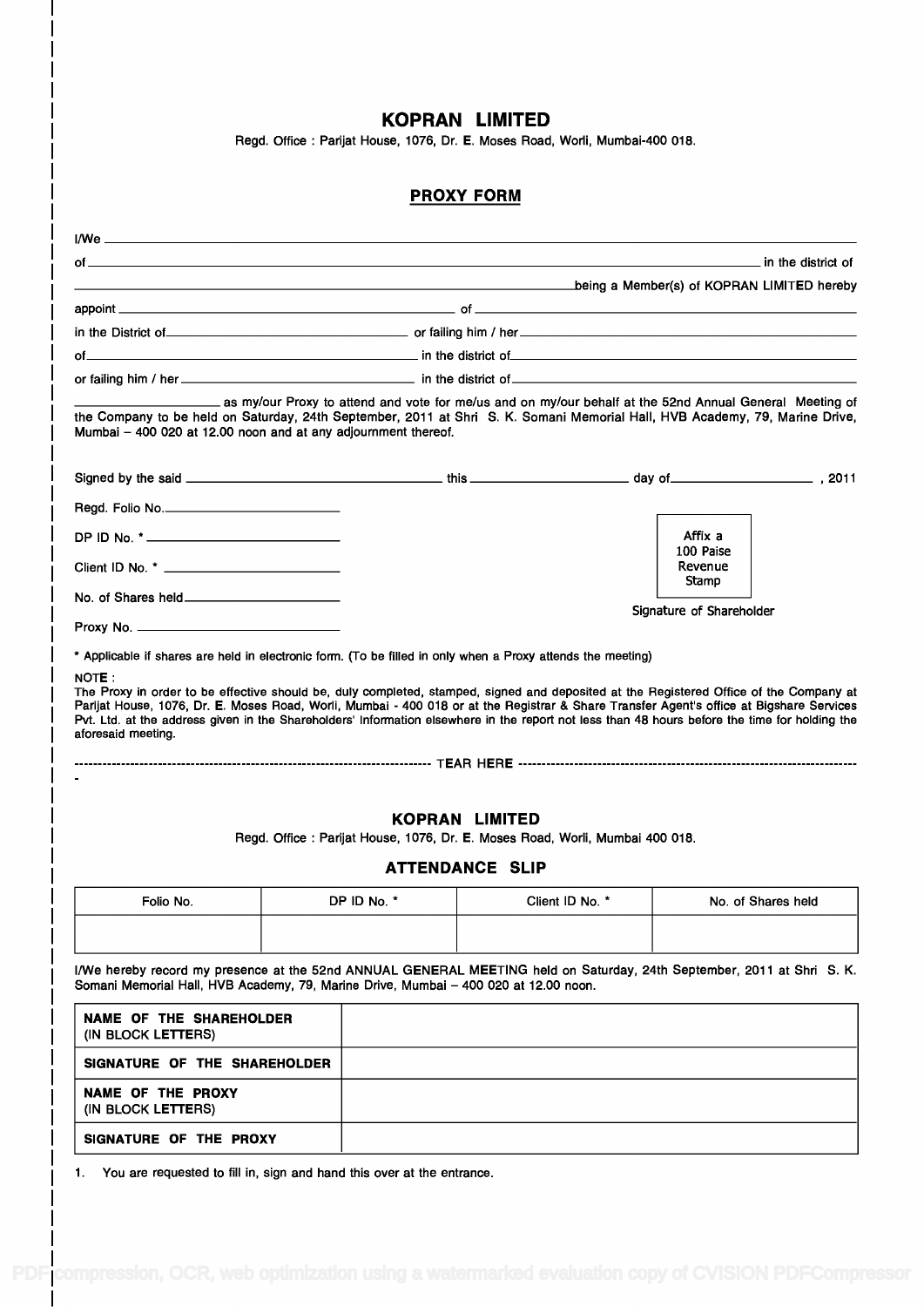



# KOPRAN LIMITED ANNUAL REPORT 2010-2011